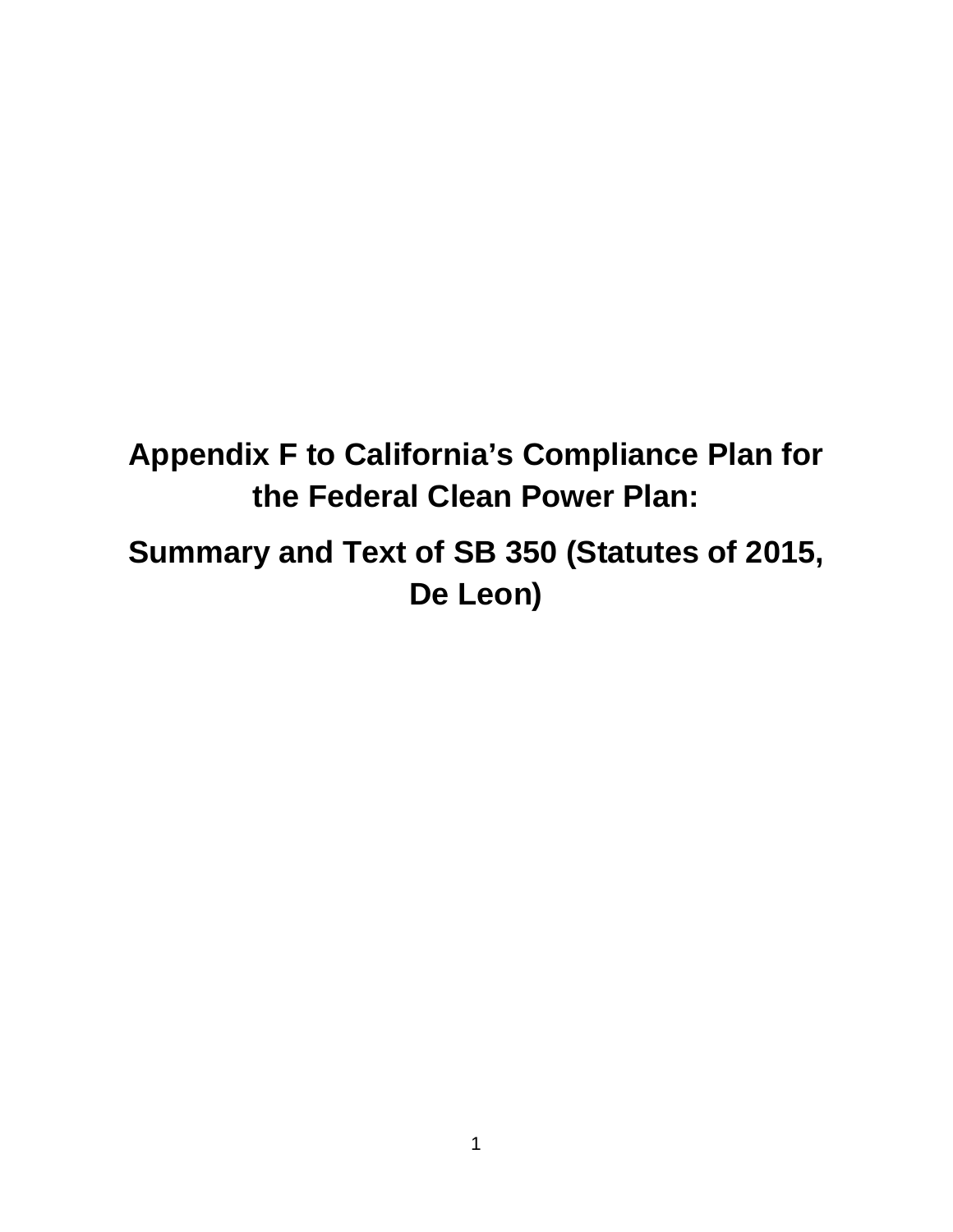### **SB 350**

### **Summary of California Senate Bill 350**

Senate Bill 350 (SB 350), passed in 2015, codifies the goals for energy efficiency and renewable resources Governor Brown outlined in his 2015 inaugural address as mentioned above.<sup>[1](#page-1-0)</sup> While SB 350's energy efficiency and renewable goals are now law, the necessary guidelines, regulations and programs necessary to implement these mandates are now under development. As a result, they have not been explicitly captured in the analysis described in this chapter. However, they will play an important role in meeting GHG targets during the compliance period for the CPP. While they are not quantitatively included in the analysis, these new mandates will provide additional impetus, from a qualitative perspective, to enable California to meet the targets set under the CPP. Not including additional GHG reductions anticipated from these new mandates results in a conservative analysis, meaning their inclusion would only drive higher levels of GHG reductions that help to ensure that California can meet CPP goals. In addition to setting new energy efficiency and renewable resource targets, SB 350 requires load serving entities to conduct integrated resource planning (IRP) reviewed by the Energy Commission and the CPUC to ensure that the states' utilities are making sufficient progress in meeting GHG reduction goals, as well as the RPS and energy efficiency goals, among other things.

### **Energy Efficiency**

SB 350 expands on the existing authority for the Energy Commission to plan and implement a comprehensive program to achieve energy efficiency in existing buildings and all retail end uses that will result in the cumulative doubling goal being met.<sup>[2](#page-1-1)</sup> It also directs the Energy Commission in consultation with the CPUC and POUs to set targets for energy efficiency and demand reduction that will accomplish the doubling goal, and to approve targets established for IOUs and POUs for their needed contributions to the statewide targets. SB 350 also directs that the Energy Commission and CPUC to consider, for the purpose of setting the targets, energy efficiency potential not restricted by previous levels of utility energy efficiency savings, and that the achievement of the targets be measured based on the overall reduction in metered electricity and natural gas consumption.

Like SB 350, AB 802 recognized the need for the Energy Commission to focus on meter-based energy savings.<sup>[3](#page-1-2)</sup> It directed the CPUC to increase the energy efficiency of existing buildings based on all estimated energy savings and energy usage reductions, taking into consideration the overall reduction in normalized metered energy consumption as a measure of energy savings. The CPUC was directed to include energy usage reductions resulting from the adoption of a measure or installation of equipment required for modifications to existing buildings to bring them into conformity

 $\overline{a}$ <sup>1</sup> Senate Bill 350 (DeLeon)

<span id="page-1-1"></span><span id="page-1-0"></span><sup>2</sup> AB 758 (Statutes of 2010, Skinner)

<span id="page-1-2"></span><sup>3</sup> AB 802 (Statutes of 2015, Williams)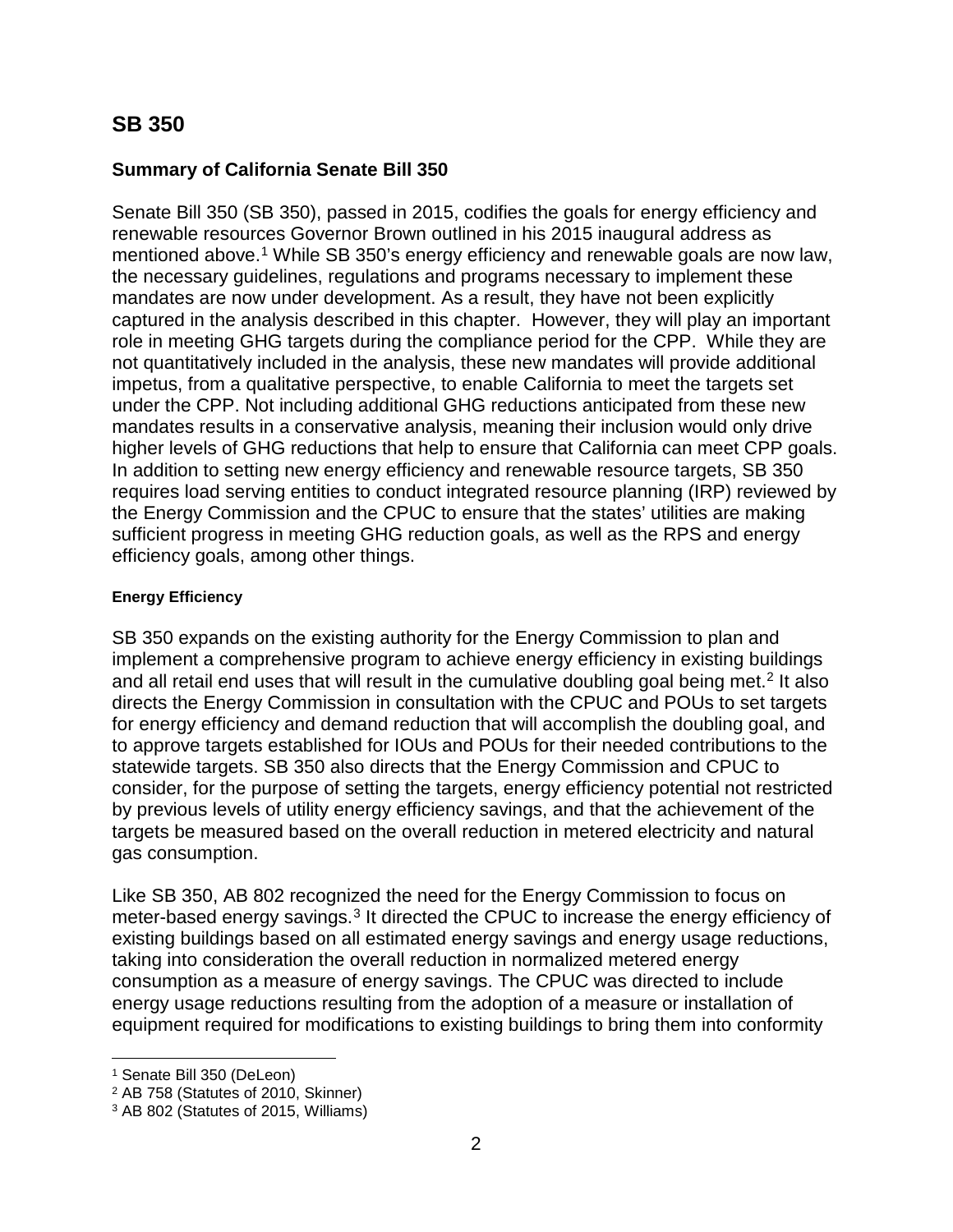with, or exceed, the requirements of Title 24 of the California Code of Regulations, as well as operational, behavioral, and retro-commissioning activities reasonably expected to produce multiyear savings.

The direction in both bills is consistent with the Energy Commission's adopted Existing Buildings Energy Efficiency Action Plan that places emphasis on the establishment of performance-based incentives for the resource procurement of energy savings from the marketplace, promoting long-term engagement by consumers and encouraging innovative business approaches, through the pervasive use of analytics to drive targeted improvements. Meeting the doubling goal will not be possible without moving to this broader, performance-based approach.

AB 802 establishes authority for the Energy Commission to acquire individual utility customer usage and billing data for use in studies that will improve demand forecasting, and technical knowledge of the role of energy efficiency in reducing customer demand, and to provide characterizations of specific energy demands that will facilitate energy efficiency market actions. It requires the Commission to maintain reasonable policies and procedures to protect customer information from unauthorized disclosure. AB 802 requires studies of the potential for new savings and the acceleration of otherwise planned energy efficiency measure savings that the CPUC can use as a guide to authorize a new set of energy efficiency existing buildings programs that can help achieve the targets established in Senate Bill 350. It requires the Energy Commission to consider how a new emphasis on market conditions and existing baselines might necessitate adjustments to the Energy Commission's electricity and natural gas demand forecasts to evaluate impacts from new building standards and appliance code policies and programs.

Finally, AB 802 authorizes an Energy Use Benchmarking and Disclosure requirement for certain buildings, which allows building owners and/or their agents to access and disclose their building's energy consumption data, assisting them to better manage their building energy use and drive building energy efficiency improvements statewide.

#### **Renewable Resources**

Senate Bill 350 changes several aspects of California's RPS program including new more aggressive goals and other requirements. SB 350 establishes new RPS procurement targets for all load serving entities (LSE) including electrical corporations, community choice aggregators, electric service providers, and POUs. These targets are 40 percent renewables by December 31, 2024, 45 percent by December 31, 2027, and 50 percent by December 31, 2030. Conditions for delaying timely compliance of RPS procurement targets have been revised and may now include unanticipated increases in retail sales due to transportation electrification. In addition, the conditions may include unanticipated curtailment of renewable resources only if the compliance waiver would not result in an increase in greenhouse gas emissions.

RPS requirements for establishing cost limitations for RPS procurement expenditures are revised by SB 350. The procurement expenditures used to determine the cost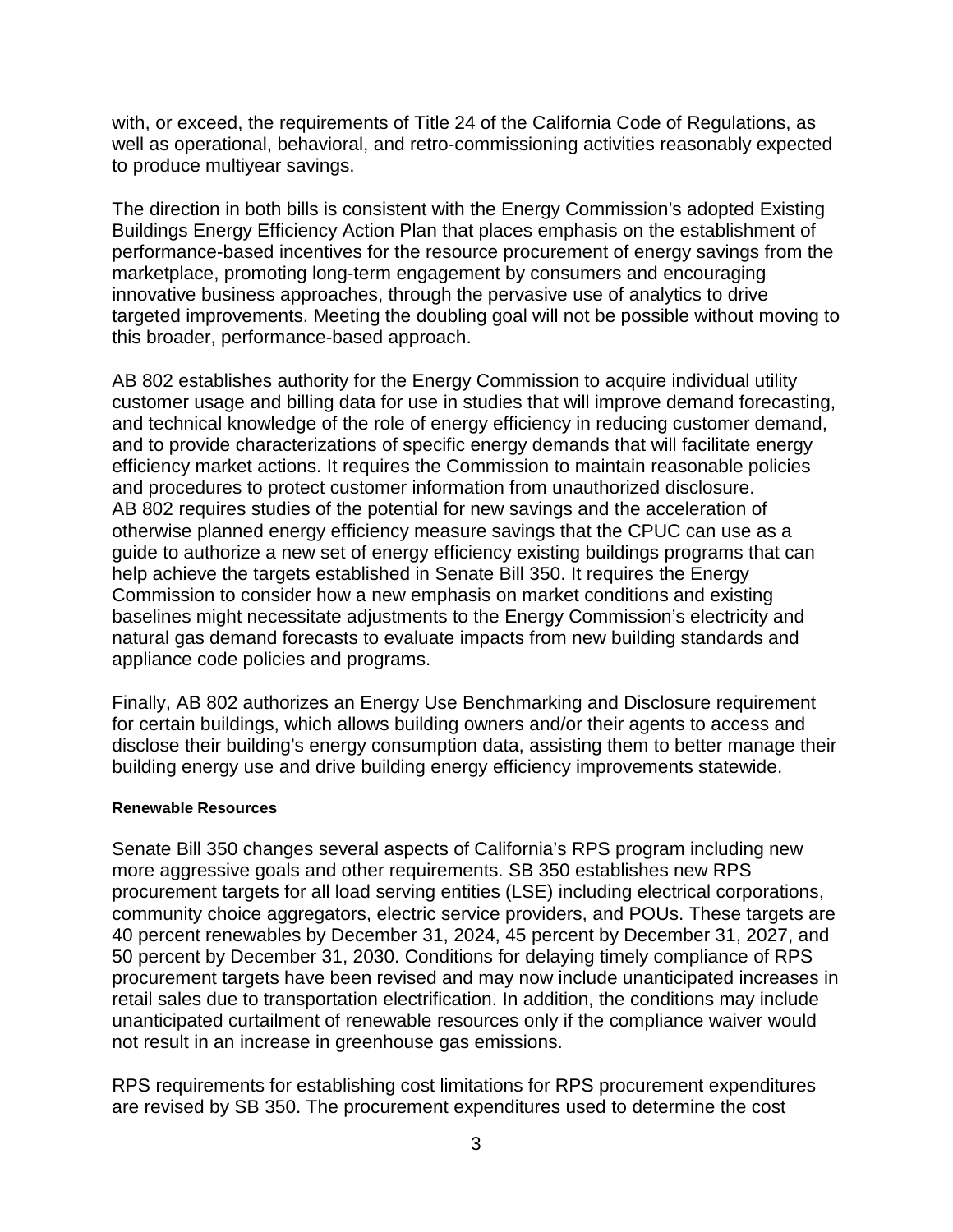limitations do not have to rely on the utility's most recent procurement plan. They also need not exclude indirect expenses, such as imbalance energy charges, sale of excess energy, decreased generation from existing resources, transmission upgrades, or the costs associated with relicensing any utility-owned hydroelectric facilities. SB 350 excludes from RPS eligibility any facility engaged in the combustion of municipal solid waste, but specifies that the exclusion does not apply to contracts entered into before January 1, 2017, for the procurement of renewable energy resources from a facility located in Stanislaus County that was operational prior to September 26, 1996.

SB 350 requires LSEs to procure more renewable resources through long-term contracts. Beginning January 1, 2021, at least 65 percent of the procurement an LSE counts toward its RPS procurement requirement for each compliance period must now be from contracts of 10 years or more in duration or from ownership agreements of eligible renewable energy resources. It also revises rules for accumulation and use of excess procurement to satisfy LSE's procurement requirements for subsequent compliance periods. Beginning with the compliance periods after December 31, 2020, LSEs may now bank as excess procurement portfolio content category (PCC) 1 electricity products procured under contracts of any length that are in excess of the LSE's RPS target. The revised rules do not permit PCC 2 and PCC 3 electricity products to be banked as excess procurement. Under certain conditions the revised rules for excess procurement may be used for the 2017-2020 compliance period.<sup>[4](#page-3-0)</sup>

For the POUs, SB 350 establishes requirements for offsetting retail sales served by a POU's voluntary green pricing program or shared renewable generation program. Beginning January 1, 2014, a POU may now exclude from its total retail sales used to calculate its RPS procurement requirements any electricity generated by an eligible renewable energy resource that is credited to a participating customer pursuant to a voluntary green pricing or shared renewable generation program, subject to specified conditions. SB 350 also creates a procurement exception for POUs procuring electricity from qualifying large hydroelectric generation. A POU that receives greater than 50 percent of its retail sales from qualifying large hydroelectric generation in any given year of a compliance period is not required to procure eligible renewable energy resources for that year that exceed either the portion of retail sales unsatisfied by the qualifying large hydroelectric generation or the soft procurements target for that year adopted by the Commission, whichever is less.

In addition, SB 350 creates a procurement exception for POUs that have qualifying unavoidable long-term contracts or ownership agreements for electricity from coal-fired power plants that are located outside of the state. If the conditions are satisfied, a POU may adjust its RPS procurement target for the 2021-2024 compliance period so that its total procurement of electricity from eligible renewable energy resources and coal-fired power plants, under qualifying unavoidable long-term contracts and ownership agreements, does not exceed its retail sales for this compliance period.

<span id="page-3-0"></span> <sup>4</sup> See Public Utilities Code sections 399.13(a)(4)(B) and 399.30(d)(1) for more detail on PCC provisions.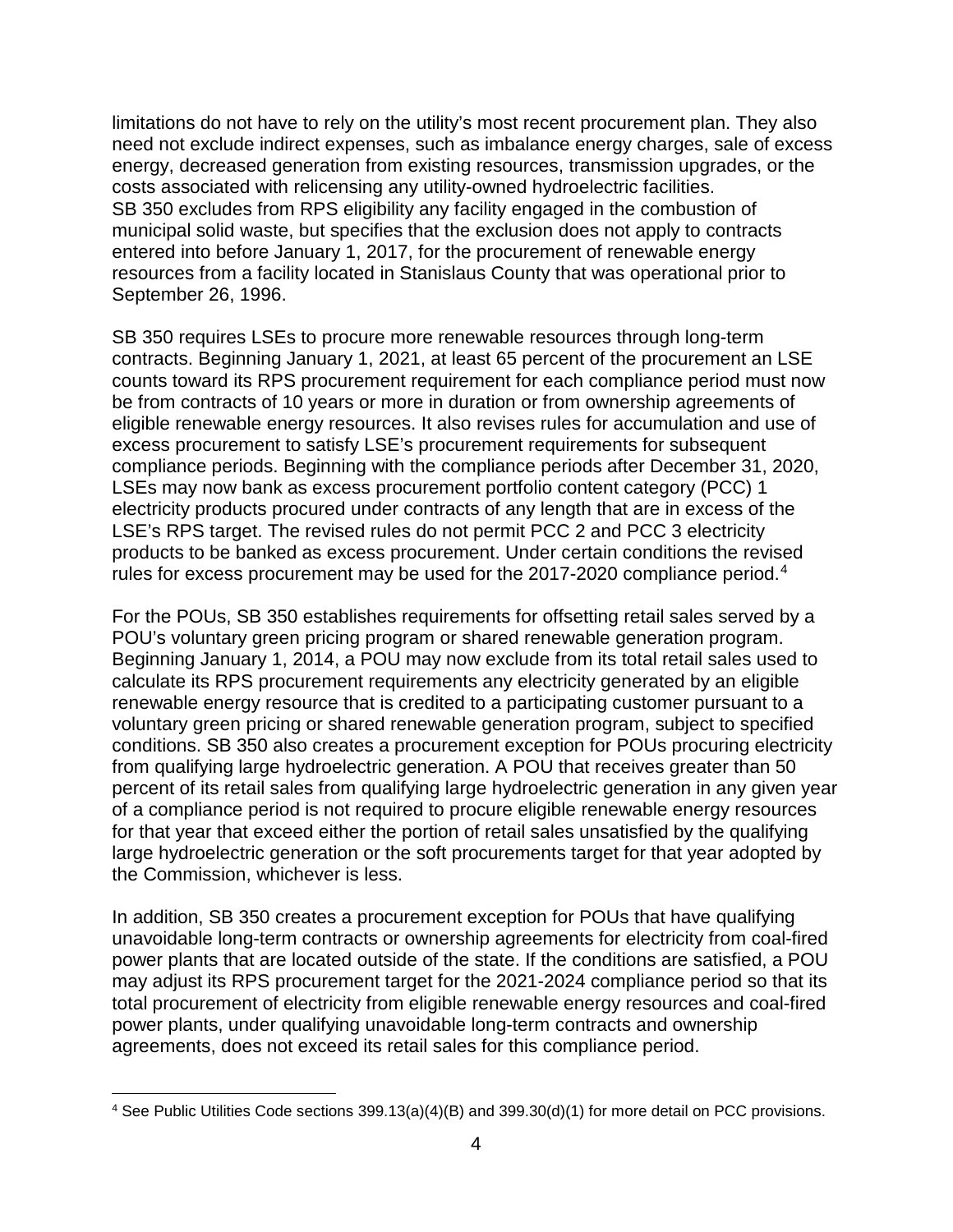#### **Integrated Resource Plans**

SB 350 requires the Energy Commission and CPUC to establish a process for load serving entities under their jurisdiction to do integrated resource plans. These plans are comprehensive electricity system planning documents intended to ensure that state's utilities and energy service providers meet GHG emission reduction planning targets and lay out the resource needs, policy goals, physical and operational constraints, and general priorities or proposed resource choices of an electric utility, including customerside preferred resources. These plans will provide a framework to evaluate how utilities have chosen to align with the energy and other policy goals outlined in SB 350.

On January 19, 2016, the Energy Commission adopted an Order Instituting Rulemaking (OIR) developing regulations, guidelines and policies for implementing SB 350 (and AB 802).<sup>[5](#page-4-0)</sup> This proceeding will start the rulemaking process to amend existing Commission regulations and guidelines associated with the Renewables Portfolio Standard (RPS), and data collection, and adopt new integrated resource planning requirements. A rulemaking process for additional energy efficiency regulations could be implemented in the future, if that need is determined. On April 18, 2016, the Energy Commission held an initial workshop to hear from POUs about their current resource planning processes. Draft guidelines for reviewing POU IRPs are expected sometime in the middle of 2017.In February, 2016, the CPUC established an OIR to develop an IRP framework and to coordinate and refine long-term procurement planning requirements.<sup>[6](#page-4-1)</sup> In April 2016, the CPUC held a prehearing conference inviting comment on the IRP development and timing. The CPUC is now considering comments and a scoping memo is expected to establish a timeline of proceeding activities in the near term. SB 350 requires that the integrated resource plans must:

- Ensure utilities are meeting greenhouse gas emission reduction planning targets for the electricity sector and each POU.
- Ensure the procurement of at least 50 percent of eligible renewable energy resources by 2030.
- Address procurement for energy efficiency, demand response, energy storage, transportation electrification, diversified procurement, and resource adequacy

 $\overline{a}$ 

<span id="page-4-0"></span><sup>5</sup> Order No. 16-0113-05.

<span id="page-4-1"></span><sup>6</sup> CPUC R.16-02-007.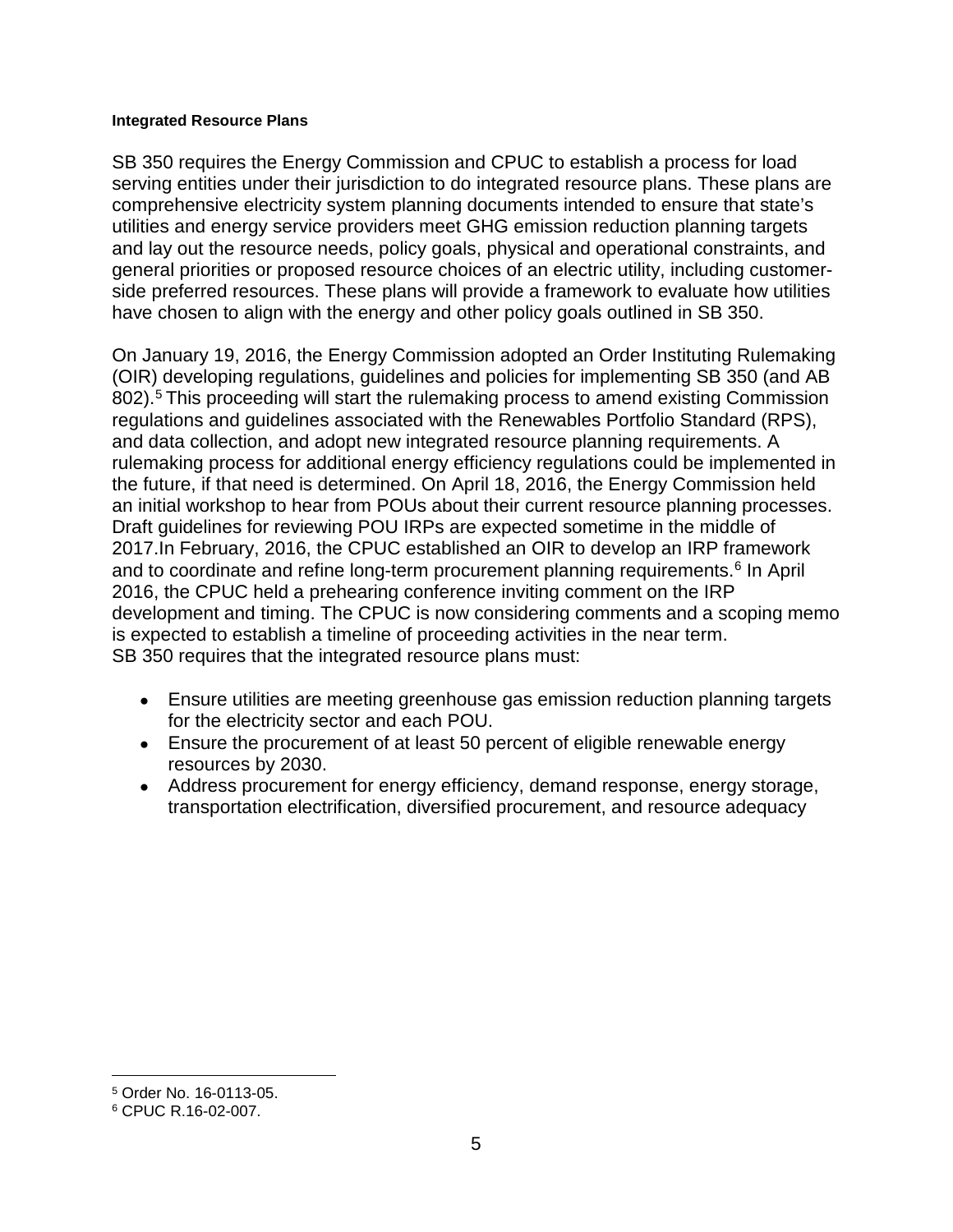### **Text of SB 350**

### **Senate Bill No. 350**

### CHAPTER 547

An act to add Section 44258.5 to the Health and Safety Code, to amend Section 1720 of the Labor Code, to amend Sections 25310 and 25943 of, and to add Sections 25302.2 and 25327 to, the Public Resources Code, and to amend Sections 359, 399.4, 399.11, 399.12, 399.13, 399.15, 399.16, 399.18, 399.21, 399.30, 454.55, 454.56, 701.1, 740.8, 9505, and 9620 of, to amend and repeal Sections 337 and 352 of, to add Sections 237.5, 365.2, 366.3, 454.51, 454.52, 740.12, 9621, and 9622 to, to add Article 17 (commencing with Section 400) to Chapter 2.3 of Part 1 of Division 1 of, to add and repeal Article 5.5 (commencing with Section 359.5) of Chapter 2.3 of Part 1 of Division 1 of, and to repeal Article 5 (commencing with Section 359) of Chapter 2.3 of Part 1 of Division 1 of, the Public Utilities Code, relating to energy.

[ Approved by Governor October 07, 2015. Filed with Secretary of State October 07, 2015. ]

### LEGISLATIVE COUNSEL'S DIGEST

SB 350, De León. Clean Energy and Pollution Reduction Act of 2015.

(1) Under existing law, the Public Utilities Commission (PUC) has regulatory jurisdiction over public utilities, including electrical corporations, community choice aggregators, and electric service providers, while local publicly owned electric utilities are under the direction of their governing boards. Existing law imposes various regulations on public utilities and local publicly owned electric utilities. Existing law establishes the California Renewables Portfolio Standards (RPS) Program, which is codified in the Public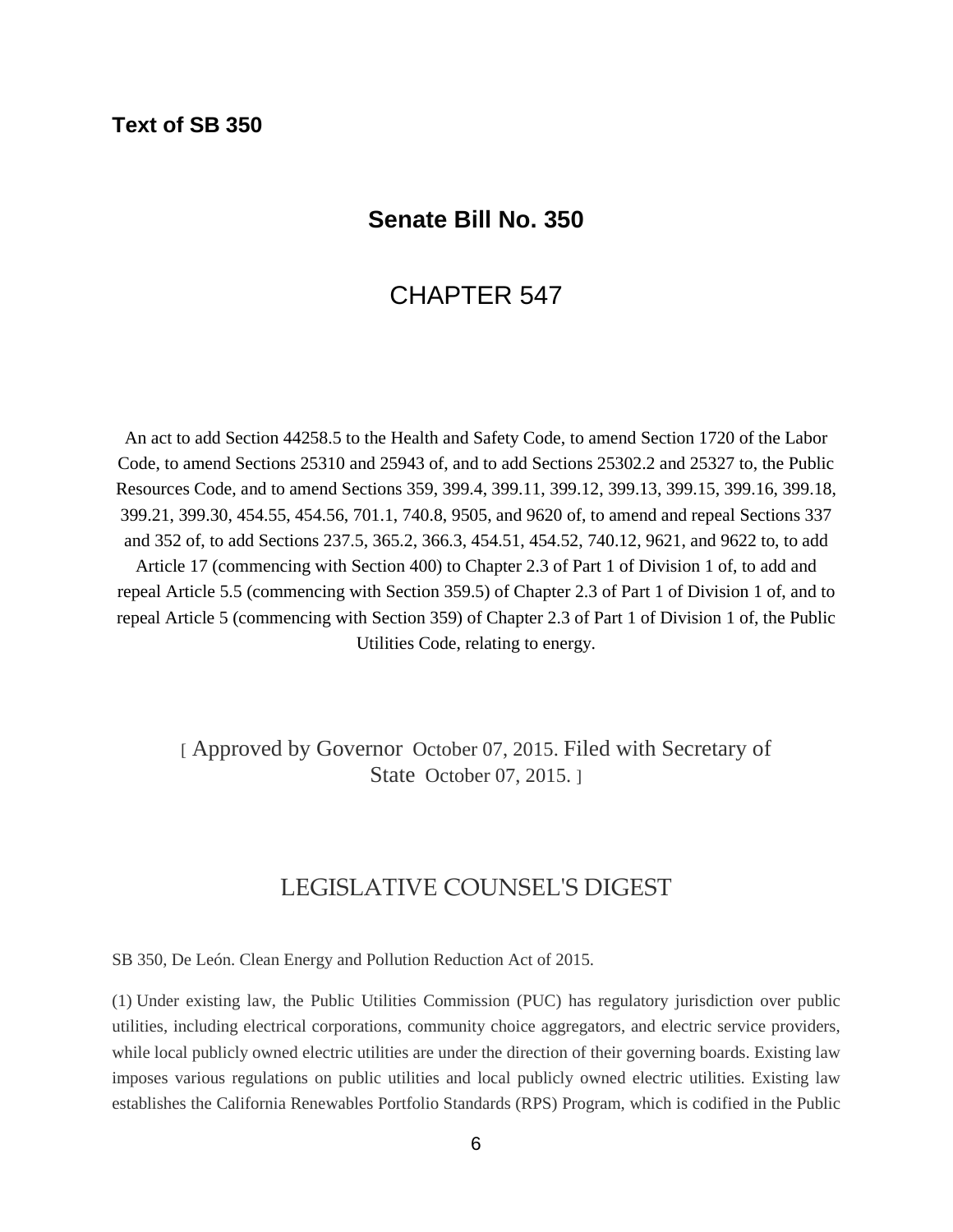Utilities Act, with the target to increase the amount of electricity generated per year from eligible renewable energy resources to an amount that equals at least 33% of the total electricity sold to retail customers per year by December 31, 2020. Under existing law, a violation of the Public Utilities Act is a crime.

This bill would require that the amount of electricity generated and sold to retail customers per year from eligible renewable energy resources be increased to 50% by December 31, 2030, as provided. The bill would make other revisions to the RPS Program and to certain other requirements on public utilities and publicly owned electric utilities.

Because certain of the above provisions are codified in the Public Utilities Act, this bill would impose a state-mandated local program by expanding the definition of a crime or establishing a new crime.

(2) Existing law requires the PUC to identify cost-effective electricity efficiency savings and establish efficiency targets for an electrical corporation to achieve, and to identify cost-effective natural gas efficiency savings and establish efficiency targets for a gas corporation to achieve. Existing law requires a local publicly owned electric utility to identify all potential achievable cost-effective electricity efficiency savings and to establish annual targets for energy efficiency savings and demand reduction for the next 10-year period.

This bill would require the State Energy Resources Conservation and Development Commission to establish annual targets for statewide energy efficiency savings and demand reduction that will achieve a cumulative doubling of statewide energy efficiency savings in electricity and natural gas final end uses of retail customers by January 1, 2030. The bill would require the PUC to establish efficiency targets for electrical and gas corporations consistent with this goal. The bill would require local publicly owned electric utilities to establish annual targets for energy efficiency savings and demand reduction consistent with this goal.

(3) The existing restructuring of the electrical industry within the Public Utilities Act provides for the establishment of the Independent System Operator (ISO) and requires the ISO to ensure efficient and reliable operation of the electrical transmission grid. Existing law prohibits the ISO from entering into a multistate entity or regional organization unless the ISO receives approval from the Electricity Oversight Board. Existing law states the intent of the Legislature to provide for the evolution of the ISO into a regional organization to promote the development of regional electricity transmission markets in the western states.

This bill would provide for the transformation of the ISO into a regional organization, with the approval of the Legislature, pursuant to a specified process.

(4) The California Constitution requires the state to reimburse local agencies and school districts for certain costs mandated by the state. Statutory provisions establish procedures for making that reimbursement.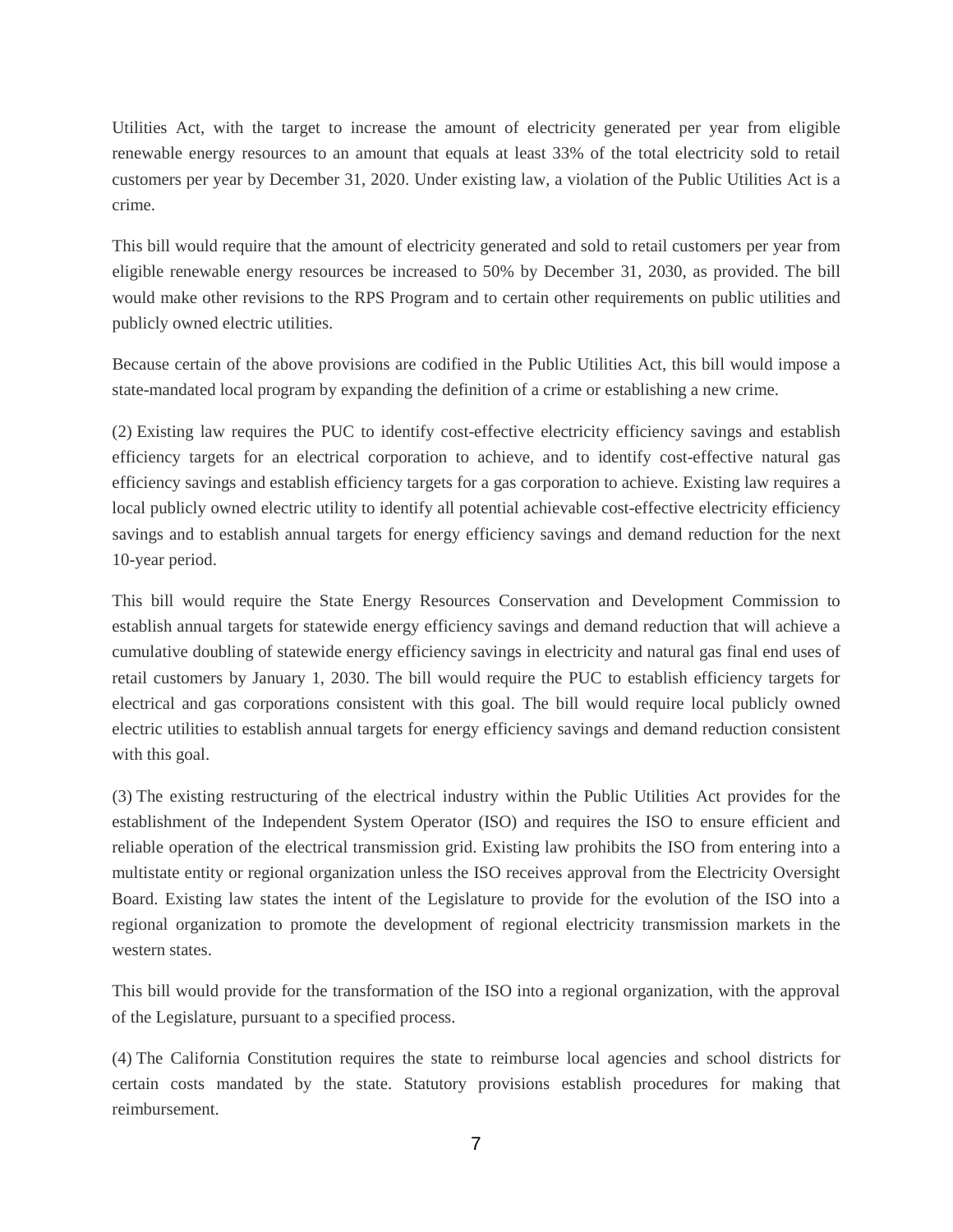This bill would provide that no reimbursement is required by this act for a specified reason.

### DIGEST KEY

Vote: majority Appropriation: no Fiscal Committee: yes Local Program: yes

## BILL TEXT THE PEOPLE OF THE STATE OF CALIFORNIA DO ENACT AS FOLLOWS:

### **SECTION 1.**

This act shall be known and may be cited as the Clean Energy and Pollution Reduction Act of 2015.

### **SEC. 2.**

(a) The Legislature finds and declares that the Governor has called for a new set of objectives in clean energy, clean air, and pollution reduction for 2030 and beyond. Those objectives include the following:

(1) To increase from 33 percent to 50 percent, the procurement of our electricity from renewable sources.

(2) To double the energy efficiency savings in electricity and natural gas final end uses of retail customers through energy efficiency and conservation.

(b) It is the intent of the Legislature in enacting this act to codify the targets described under subdivision (a) to ensure they are permanent, enforceable, and quantifiable.

### **SEC. 3.**

Section 44258.5 is added to the Health and Safety Code, to read:

#### *44258.5.*

(a) For the purposes of this section, the following terms mean the following:

(1) "Local publicly owned electric utility" has the same meaning as defined in Section 224.3 of the Public Utilities Code.

(2) "Retail seller" has the same meaning as set forth in Section 399.12 of the Public Utilities Code.

(3) "Transportation electrification" has the same meaning as set forth in Section 237.5 of the Public Utilities Code.

(b) The state board shall identify and adopt appropriate policies, rules, or regulations to remove regulatory disincentives preventing retail sellers and local publicly owned electric utilities from facilitating the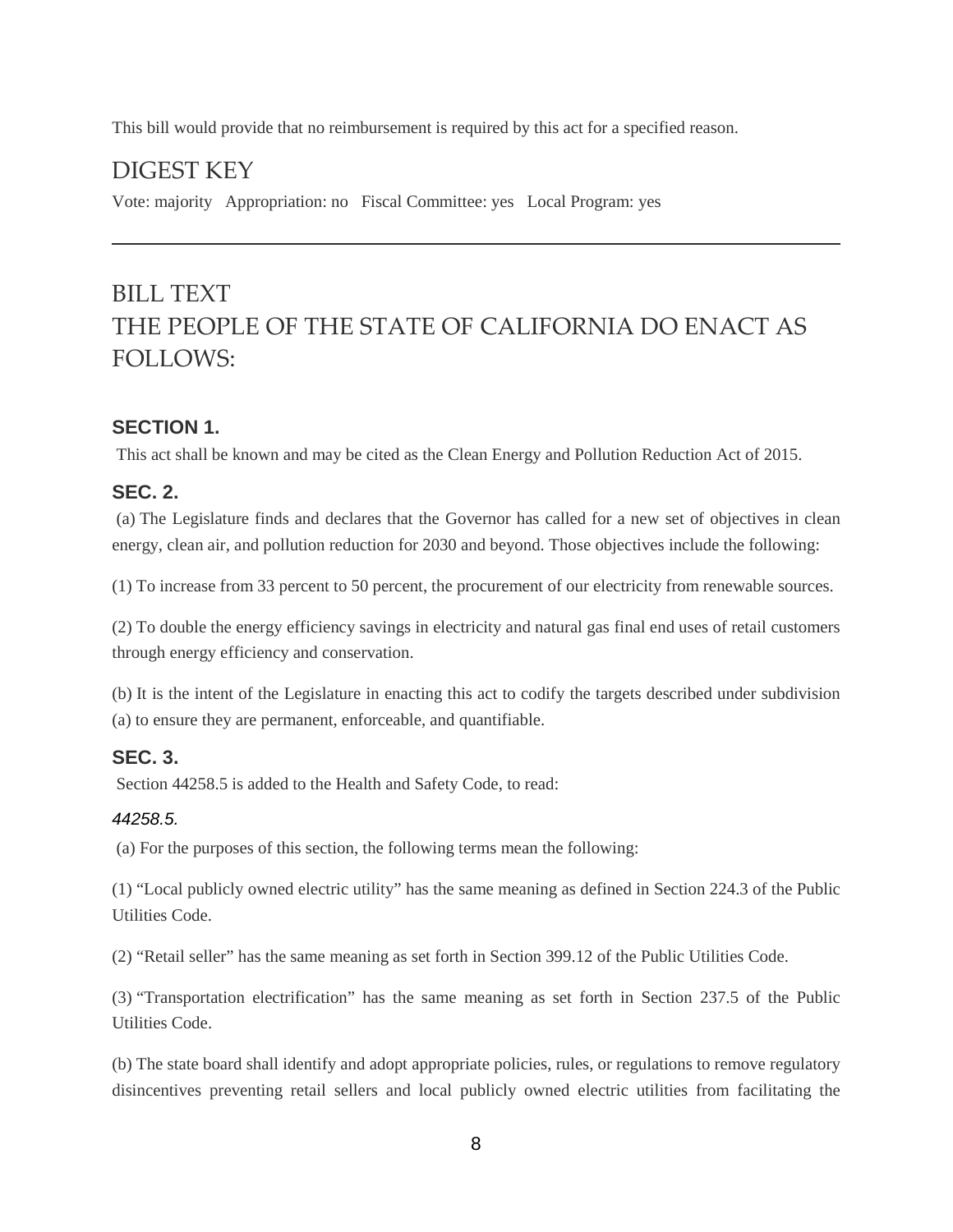achievement of greenhouse gas emission reductions in other sectors through increased investments in transportation electrification. Policies to be considered shall include, but are not limited to, an allocation of greenhouse gas emissions allowances to retail sellers and local publicly owned electric utilities, or other regulatory mechanisms, to account for increased greenhouse gas emissions in the electric sector from transportation electrification.

#### **SEC. 4.**

Section 1720 of the Labor Code is amended to read:

#### *1720.*

(a) As used in this chapter, "public works" means:

(1) Construction, alteration, demolition, installation, or repair work done under contract and paid for in whole or in part out of public funds, except work done directly by any public utility company pursuant to order of the Public Utilities Commission or other public authority. For purposes of this paragraph, "construction" includes work performed during the design and preconstruction phases of construction, including, but not limited to, inspection and land surveying work, and work performed during the postconstruction phases of construction, including, but not limited to, all cleanup work at the jobsite. For purposes of this paragraph, "installation" includes, but is not limited to, the assembly and disassembly of freestanding and affixed modular office systems.

(2) Work done for irrigation, utility, reclamation, and improvement districts, and other districts of this type. "Public work" does not include the operation of the irrigation or drainage system of any irrigation or reclamation district, except as used in Section 1778 relating to retaining wages.

(3) Street, sewer, or other improvement work done under the direction and supervision or by the authority of any officer or public body of the state, or of any political subdivision or district thereof, whether the political subdivision or district operates under a freeholder's charter or not.

(4) The laying of carpet done under a building lease-maintenance contract and paid for out of public funds.

(5) The laying of carpet in a public building done under contract and paid for in whole or in part out of public funds.

(6) Public transportation demonstration projects authorized pursuant to Section 143 of the Streets and Highways Code.

(7) (A) Infrastructure project grants from the California Advanced Services Fund pursuant to Section 281 of the Public Utilities Code.

(B) For purposes of this paragraph, the Public Utilities Commission is not the awarding body or the body awarding the contract, as defined in Section 1722.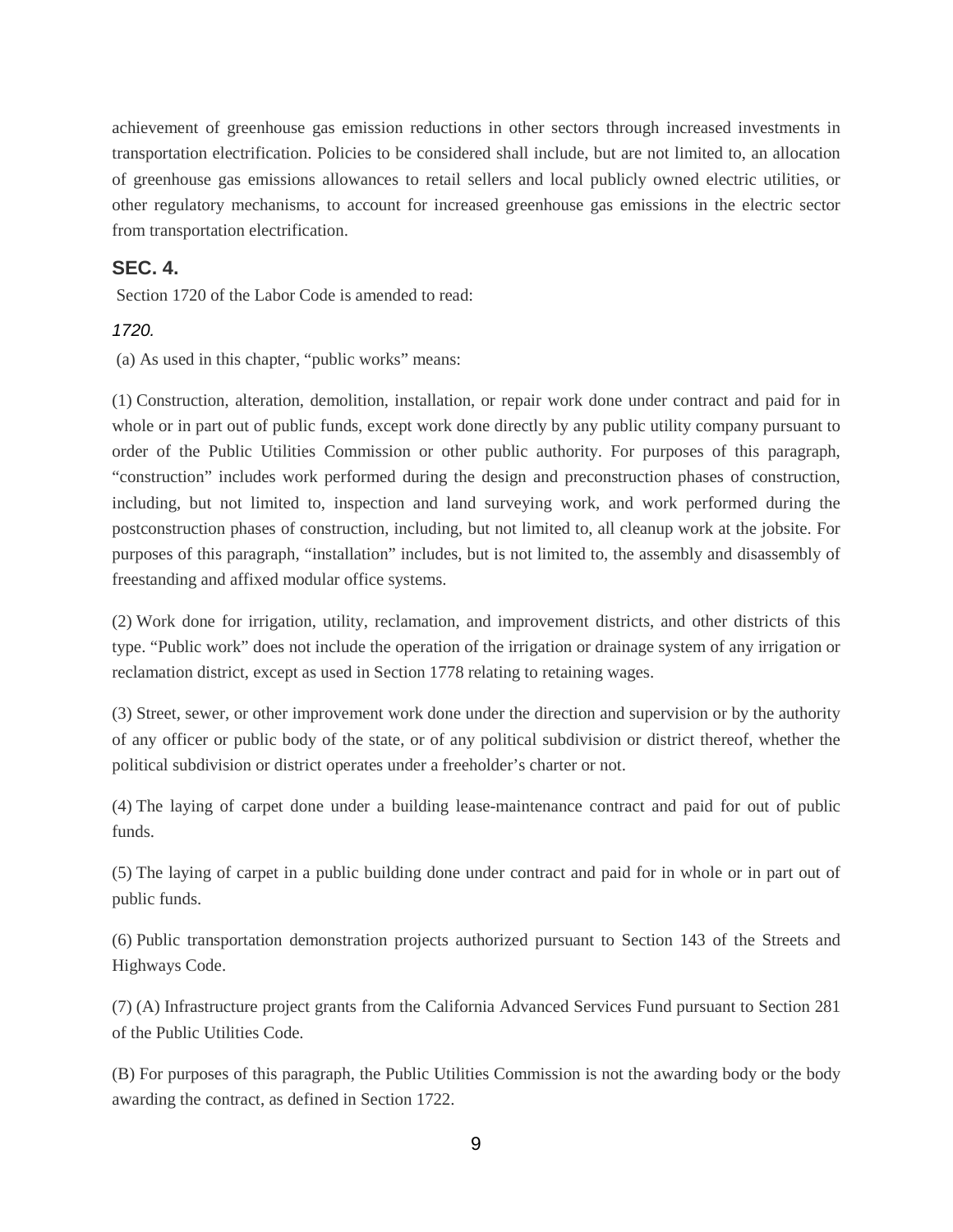(b) For purposes of this section, "paid for in whole or in part out of public funds" means all of the following:

(1) The payment of money or the equivalent of money by the state or political subdivision directly to or on behalf of the public works contractor, subcontractor, or developer.

(2) Performance of construction work by the state or political subdivision in execution of the project.

(3) Transfer by the state or political subdivision of an asset of value for less than fair market price.

(4) Fees, costs, rents, insurance or bond premiums, loans, interest rates, or other obligations that would normally be required in the execution of the contract, that are paid, reduced, charged at less than fair market value, waived, or forgiven by the state or political subdivision.

(5) Money loaned by the state or political subdivision that is to be repaid on a contingent basis.

(6) Credits that are applied by the state or political subdivision against repayment obligations to the state or political subdivision.

(c) Notwithstanding subdivision (b):

(1) Private residential projects built on private property are not subject to the requirements of this chapter unless the projects are built pursuant to an agreement with a state agency, redevelopment agency, or local public housing authority.

(2) If the state or a political subdivision requires a private developer to perform construction, alteration, demolition, installation, or repair work on a public work of improvement as a condition of regulatory approval of an otherwise private development project, and the state or political subdivision contributes no more money, or the equivalent of money, to the overall project than is required to perform this public improvement work, and the state or political subdivision maintains no proprietary interest in the overall project, then only the public improvement work shall thereby become subject to this chapter.

(3) If the state or a political subdivision reimburses a private developer for costs that would normally be borne by the public, or provides directly or indirectly a public subsidy to a private development project that is de minimis in the context of the project, an otherwise private development project shall not thereby become subject to the requirements of this chapter.

(4) The construction or rehabilitation of affordable housing units for low- or moderate-income persons pursuant to paragraph (5) or (7) of subdivision (e) of Section 33334.2 of the Health and Safety Code that are paid for solely with moneys from the Low and Moderate Income Housing Fund established pursuant to Section 33334.3 of the Health and Safety Code or that are paid for by a combination of private funds and funds available pursuant to Section 33334.2 or 33334.3 of the Health and Safety Code do not constitute a project that is paid for in whole or in part out of public funds.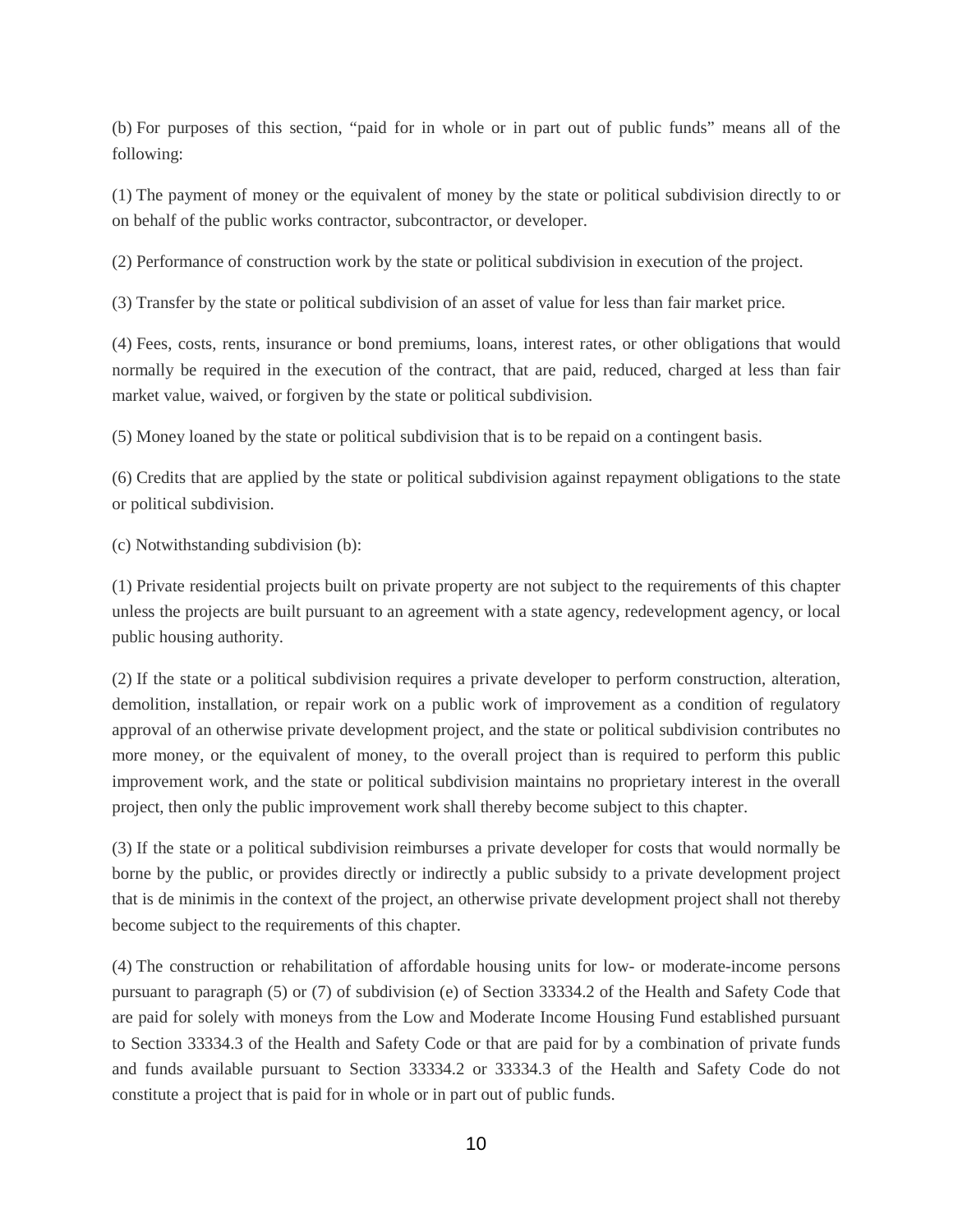(5) Unless otherwise required by a public funding program, the construction or rehabilitation of privately owned residential projects is not subject to the requirements of this chapter if one or more of the following conditions are met:

(A) The project is a self-help housing project in which no fewer than 500 hours of construction work associated with the homes are to be performed by the home buyers.

(B) The project consists of rehabilitation or expansion work associated with a facility operated on a notfor-profit basis as temporary or transitional housing for homeless persons with a total project cost of less than twenty-five thousand dollars (\$25,000).

(C) Assistance is provided to a household as either mortgage assistance, downpayment assistance, or for the rehabilitation of a single-family home.

(D) The project consists of new construction, expansion, or rehabilitation work associated with a facility developed by a nonprofit organization to be operated on a not-for-profit basis to provide emergency or transitional shelter and ancillary services and assistance to homeless adults and children. The nonprofit organization operating the project shall provide, at no profit, not less than 50 percent of the total project cost from nonpublic sources, excluding real property that is transferred or leased. Total project cost includes the value of donated labor, materials, architectural, and engineering services.

(E) The public participation in the project that would otherwise meet the criteria of subdivision (b) is public funding in the form of below-market interest rate loans for a project in which occupancy of at least 40 percent of the units is restricted for at least 20 years, by deed or regulatory agreement, to individuals or families earning no more than 80 percent of the area median income.

(d) Notwithstanding any provision of this section to the contrary, the following projects shall not, solely by reason of this section, be subject to the requirements of this chapter:

(1) Qualified residential rental projects, as defined by Section 142(d) of the Internal Revenue Code, financed in whole or in part through the issuance of bonds that receive allocation of a portion of the state ceiling pursuant to Chapter 11.8 (commencing with Section 8869.80) of Division 1 of Title 2 of the Government Code on or before December 31, 2003.

(2) Single-family residential projects financed in whole or in part through the issuance of qualified mortgage revenue bonds or qualified veterans' mortgage bonds, as defined by Section 143 of the Internal Revenue Code, or with mortgage credit certificates under a Qualified Mortgage Credit Certificate Program, as defined by Section 25 of the Internal Revenue Code, that receive allocation of a portion of the state ceiling pursuant to Chapter 11.8 (commencing with Section 8869.80) of Division 1 of Title 2 of the Government Code on or before December 31, 2003.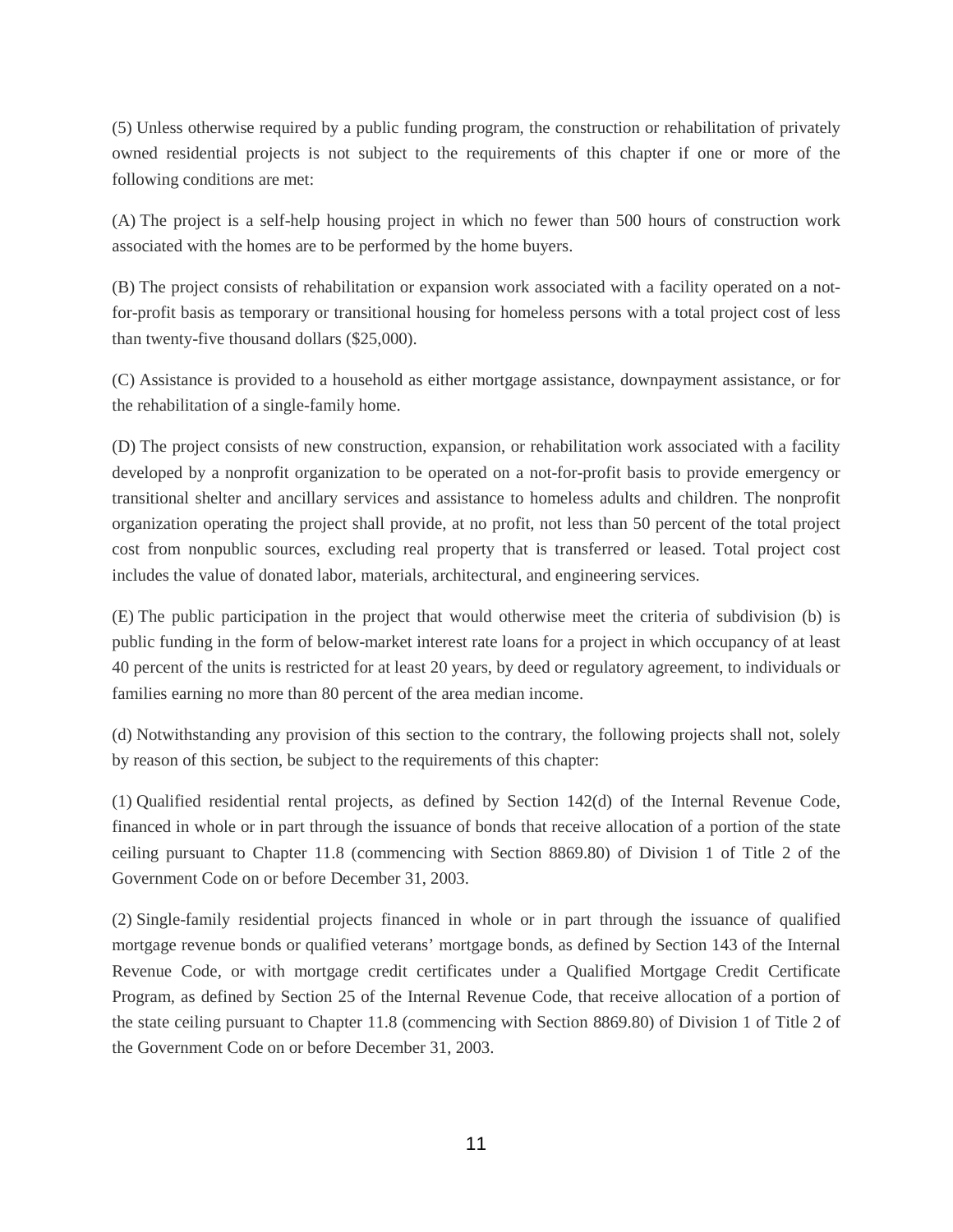(3) Low-income housing projects that are allocated federal or state low-income housing tax credits pursuant to Section 42 of the Internal Revenue Code, Chapter 3.6 (commencing with Section 50199.4) of Part 1 of Division 31 of the Health and Safety Code, or Section 12206, 17058, or 23610.5 of the Revenue and Taxation Code, on or before December 31, 2003.

(e) Notwithstanding paragraph (1) of subdivision (a), construction, alteration, demolition, installation, or repair work on the electric transmission system located in California constitutes a public works project for the purposes of this chapter.

(f) If a statute, other than this section, or a regulation, other than a regulation adopted pursuant to this section, or an ordinance or a contract applies this chapter to a project, the exclusions set forth in subdivision (d) do not apply to that project.

(g) For purposes of this section, references to the Internal Revenue Code mean the Internal Revenue Code of 1986, as amended, and include the corresponding predecessor sections of the Internal Revenue Code of 1954, as amended.

(h) The amendments made to this section by either Chapter 938 of the Statutes of 2001 or the act adding this subdivision shall not be construed to preempt local ordinances requiring the payment of prevailing wages on housing projects.

### **SEC. 5.**

Section 25302.2 is added to the Public Resources Code, to read:

#### *25302.2.*

As part of the 2019 edition of the integrated energy policy report, the commission shall evaluate the actual energy efficiency savings, as defined in Section 25310, from negative therm interactive effects generated as a result of electricity efficiency improvements.

### **SEC. 6.**

Section 25310 of the Public Resources Code is amended to read:

### *25310.*

(a) For purposes of this section, the following terms have the following meanings:

(1) "End use" means the purpose for which energy is used, including, but not limited to, heating, cooling, or lighting, or class of energy uses upon which an energy efficiency program is focused, typically categorized by equipment purpose, equipment energy use intensity, or building type.

(2) "Energy efficiency savings" means reduced electricity or natural gas usage produced either by the installation of an energy efficiency measure or the adoption of an energy efficiency practice that maintains at least the same level of end-use service or by conservation actions that reduce energy use by reducing the quantity of baseline energy services demanded.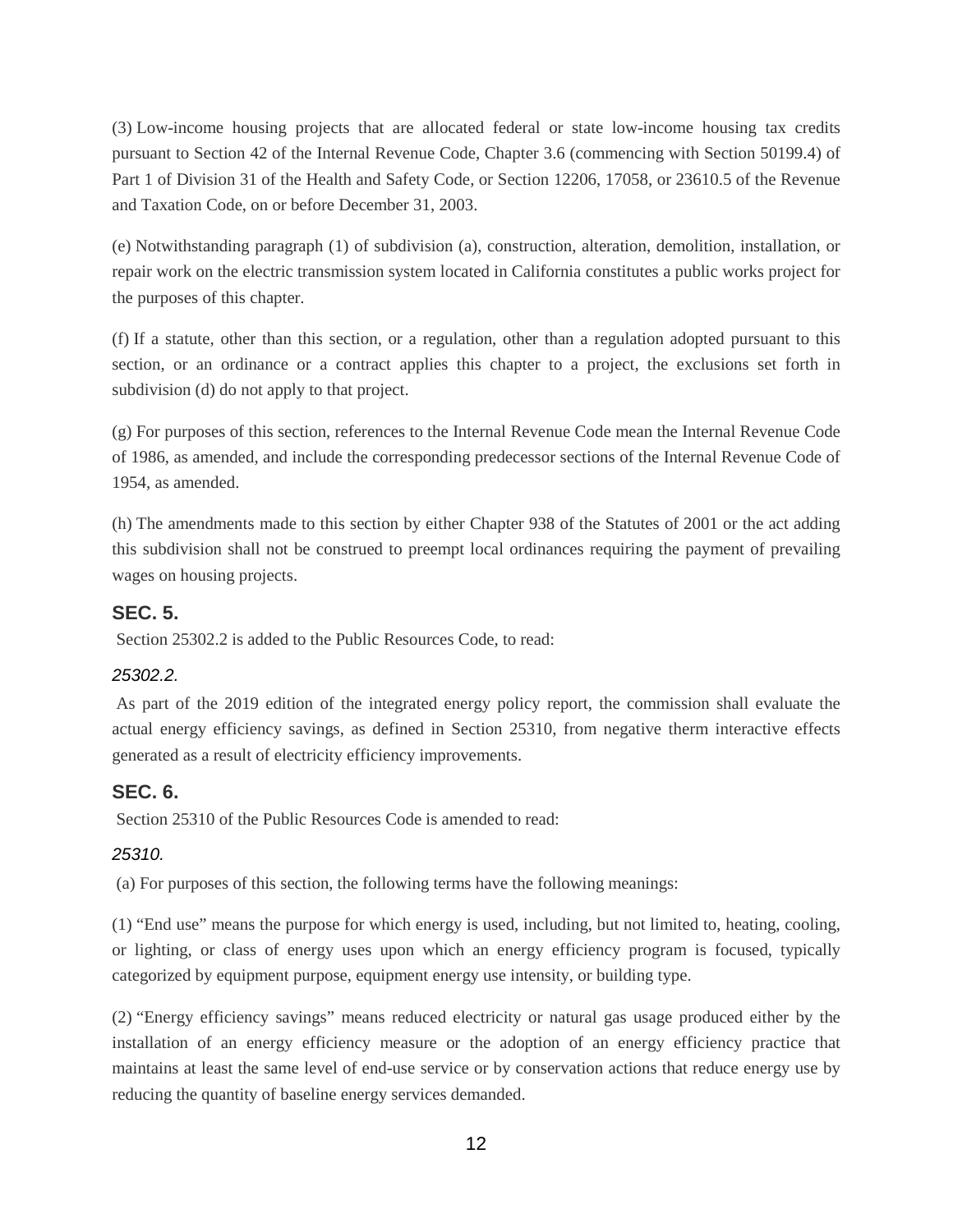(b) On or before November 1, 2007, and by November 1 of every third year thereafter, the commission in consultation with the Public Utilities Commission and local publicly owned electric utilities, in a public process that allows input from other stakeholders, shall develop a statewide estimate of all potentially achievable cost-effective electricity and natural gas efficiency savings and establish targets for statewide annual energy efficiency savings and demand reduction for the next 10-year period. The commission shall base its estimate at least in part on information developed pursuant to Sections 454.55, 454.56, 715, 9505, 9615, and 9615.5 of the Public Utilities Code. The commission shall, for each electrical corporation and each gas corporation, include in the integrated energy policy report, a comparison of the public utility's annual targets established pursuant to Sections 454.55 and 454.56, and the public utility's actual energy efficiency savings and demand reductions.

(c) (1) On or before November 1, 2017, the commission, in collaboration with the Public Utilities Commission and local publicly owned electric utilities, in a public process that allows input from other stakeholders, shall establish annual targets for statewide energy efficiency savings and demand reduction that will achieve a cumulative doubling of statewide energy efficiency savings in electricity and natural gas final end uses of retail customers by January 1, 2030. The commission shall base the targets on a doubling of the midcase estimate of additional achievable energy efficiency savings, as contained in the California Energy Demand Updated Forecast, 2015-2025, adopted by the commission, extended to 2030 using an average annual growth rate, and the targets adopted by local publicly owned electric utilities pursuant to Section 9505 of the Public Utilities Code, extended to 2030 using an average annual growth rate, to the extent doing so is cost effective, feasible, and will not adversely impact public health and safety.

(2) The commission may establish targets for the purposes of paragraph (1) that aggregate energy efficiency savings from both electricity and natural gas final end uses. Before establishing aggregate targets, the commission shall, in a public process that allows input from other stakeholders, adopt a methodology for aggregating electricity and natural gas final end-use energy efficiency savings in a consistent manner based on source of energy reduction and other relevant factors.

(3) In establishing the targets pursuant to paragraph (1), the commission shall assess the hourly and seasonal impact on statewide and local electricity demand.

(4) In assessing the feasibility and cost-effectiveness of energy efficiency savings for the purposes of paragraph (1), the commission and the Public Utilities Commission shall consider the results of energy efficiency potential studies that are not restricted by previous levels of utility energy efficiency savings.

(5) The energy efficiency savings and demand reduction reported for the purposes of achieving the targets established pursuant to paragraph (1) shall be measured taking into consideration the overall reduction in normalized metered electricity and natural gas consumption where these measurement techniques are feasible and cost effective.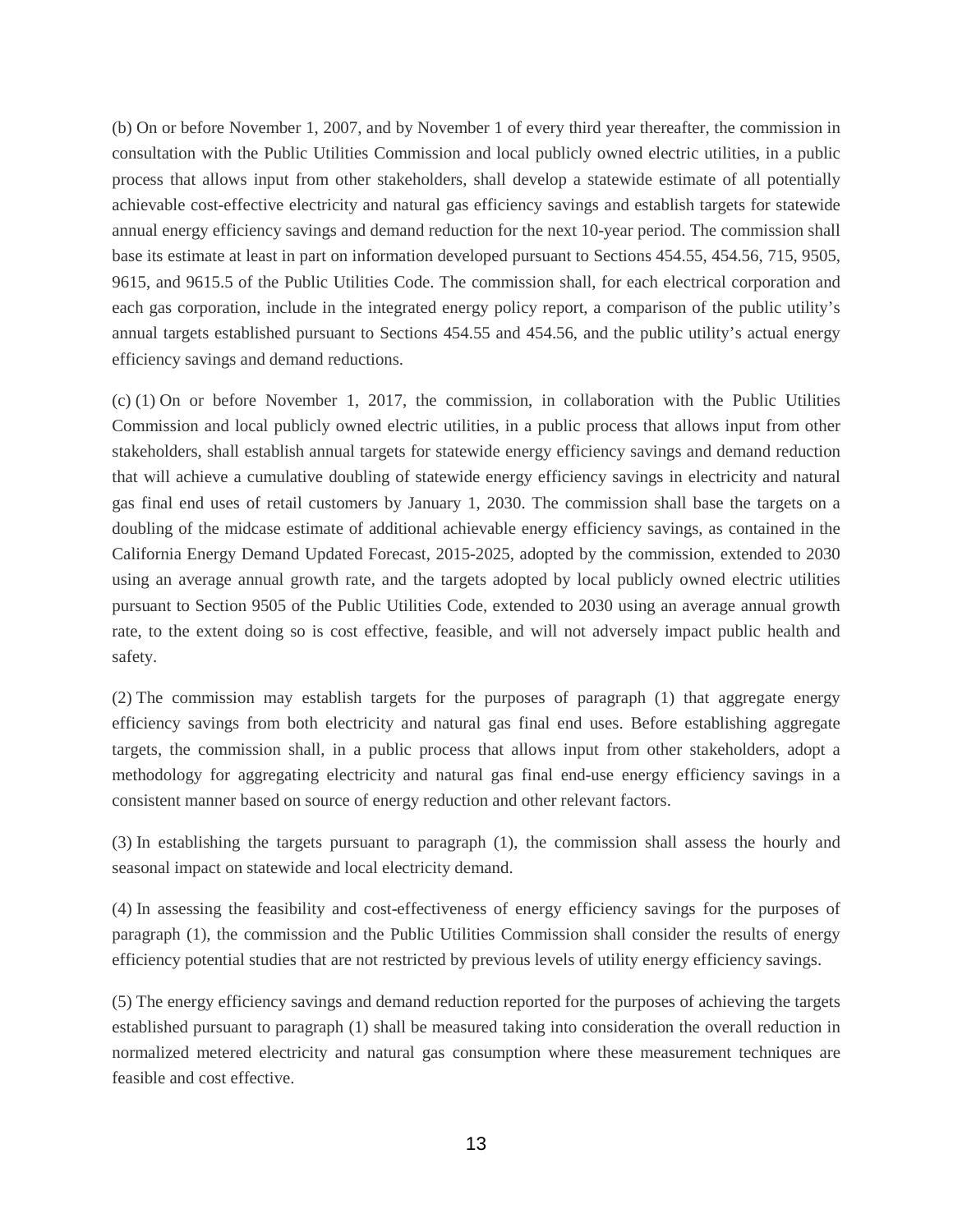(d) The targets established in subdivision (c) may be achieved through energy efficiency savings and demand reduction resulting from a variety of programs that include, but are not limited to, the following:

(1) Appliance and building energy efficiency standards developed and adopted pursuant to Section 25402.

(2) A comprehensive program to achieve greater energy efficiency savings in California's existing residential and nonresidential building stock pursuant to Section 25943.

(3) Programs funded and authorized pursuant to the California Clean Energy Job Creation Act (Division 16.3 (commencing with Section 26200)).

(4) Programs funded by the Greenhouse Gas Reduction Fund established pursuant to Section 16428.8 of the Government Code.

(5) Programs funded and authorized pursuant to this division.

(6) Programs of electrical or gas corporations, or community choice aggregators, that provide financial incentives, rebates, technical assistance, and support to their customers to increase energy efficiency, authorized by the Public Utilities Commission.

(7) Programs of local publicly owned electric utilities that provide financial incentives, rebates, technical assistance, and support to their customers to increase energy efficiency pursuant to Section 385 of the Public Utilities Code.

(8) Programs of electrical or gas corporations, local publicly owned electric utilities, or community choice aggregators, that achieve energy efficiency savings through operational, behavioral, and retrocommissioning activities.

(9) Programs that save energy in final end uses by reducing distribution feeder service voltage, known as conservation voltage reduction.

(10) Programs that save energy in final end uses by using cleaner fuels to reduce greenhouse gas emissions as measured on a lifecycle basis from the provision of energy services.

(11) Property Assessed Clean Energy (PACE) programs.

(e) Beginning with the 2019 edition of the integrated energy policy report and every two years thereafter, the commission shall provide recommendations and an update on progress toward achieving a doubling of energy efficiency savings in electricity and natural gas final end uses of retail customers by January 1, 2030, pursuant to paragraph (1) of subdivision (c). The commission shall also include with the recommendations and update both of the following:

(1) An assessment of the effect of energy efficiency savings on electricity demand statewide, in local service territories, and on an hourly and seasonal basis.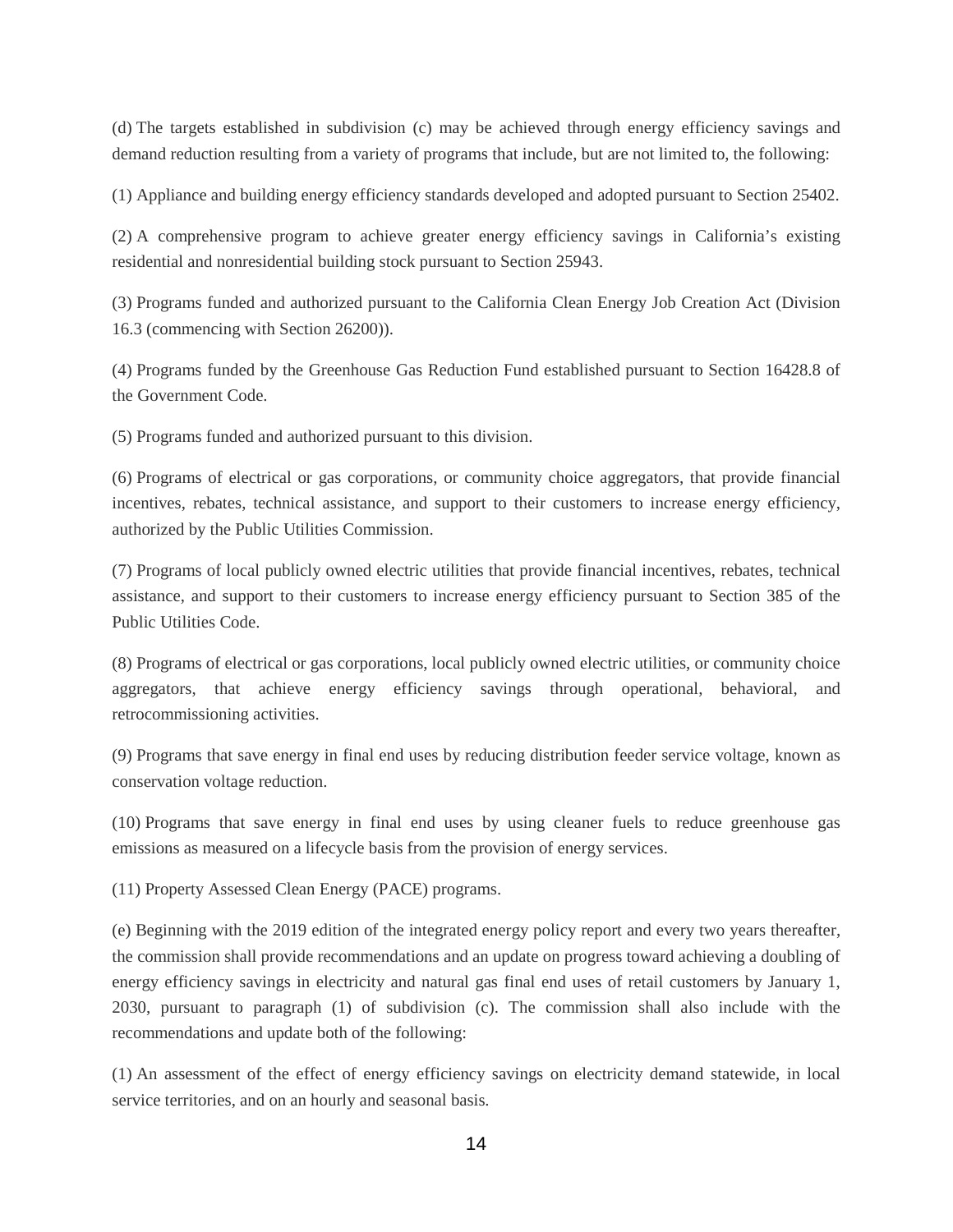(2) Specific strategies for, and an update on, progress toward maximizing the contribution of energy efficiency savings in disadvantaged communities identified pursuant to Section 39711 of the Health and Safety Code.

### **SEC. 7.**

Section 25327 is added to the Public Resources Code, to read:

#### *25327.*

(a) The Legislature finds and declares all of the following:

(1) There is insufficient information available to fully realize the potential of solar photovoltaic energy generation to serve low-income customers, including those in disadvantaged communities.

(2) There is insufficient understanding of the barriers to access for low-income customers to all forms of renewable energy being generated in the state.

(3) There is insufficient understanding of the barriers to access for low-income customers to energy efficiency investments.

(4) There is insufficient understanding of the barriers to access for low-income customers to zeroemission and near-zero-emission transportation options.

(b) On or before January 1, 2017, the commission, with input from relevant state agencies and the public, shall conduct and complete a study on both of the following:

(1) Barriers to, and opportunities for, solar photovoltaic energy generation as well as barriers to, and opportunities for, access to other renewable energy by low-income customers.

(2) Barriers to contracting opportunities for local small businesses in disadvantaged communities.

(c) On or before January 1, 2017, the commission, with input from relevant state agencies and the public, shall develop and publish a study on barriers for low-income customers to energy efficiency and weatherization investments, including those in disadvantaged communities, as well as recommendations on how to increase access to energy efficiency and weatherization investments to low-income customers.

(d) On or before January 1, 2017, the State Air Resources Board, in consultation with the commission and with input from relevant state agencies and the public, shall develop and publish a study on barriers for low-income customers to zero-emission and near-zero-emission transportation options, including those in disadvantaged communities, as well as recommendations on how to increase access to zero-emission and near-zero-emission transportation options to low-income customers, including those in disadvantaged communities.

### **SEC. 8.**

Section 25943 of the Public Resources Code is amended to read: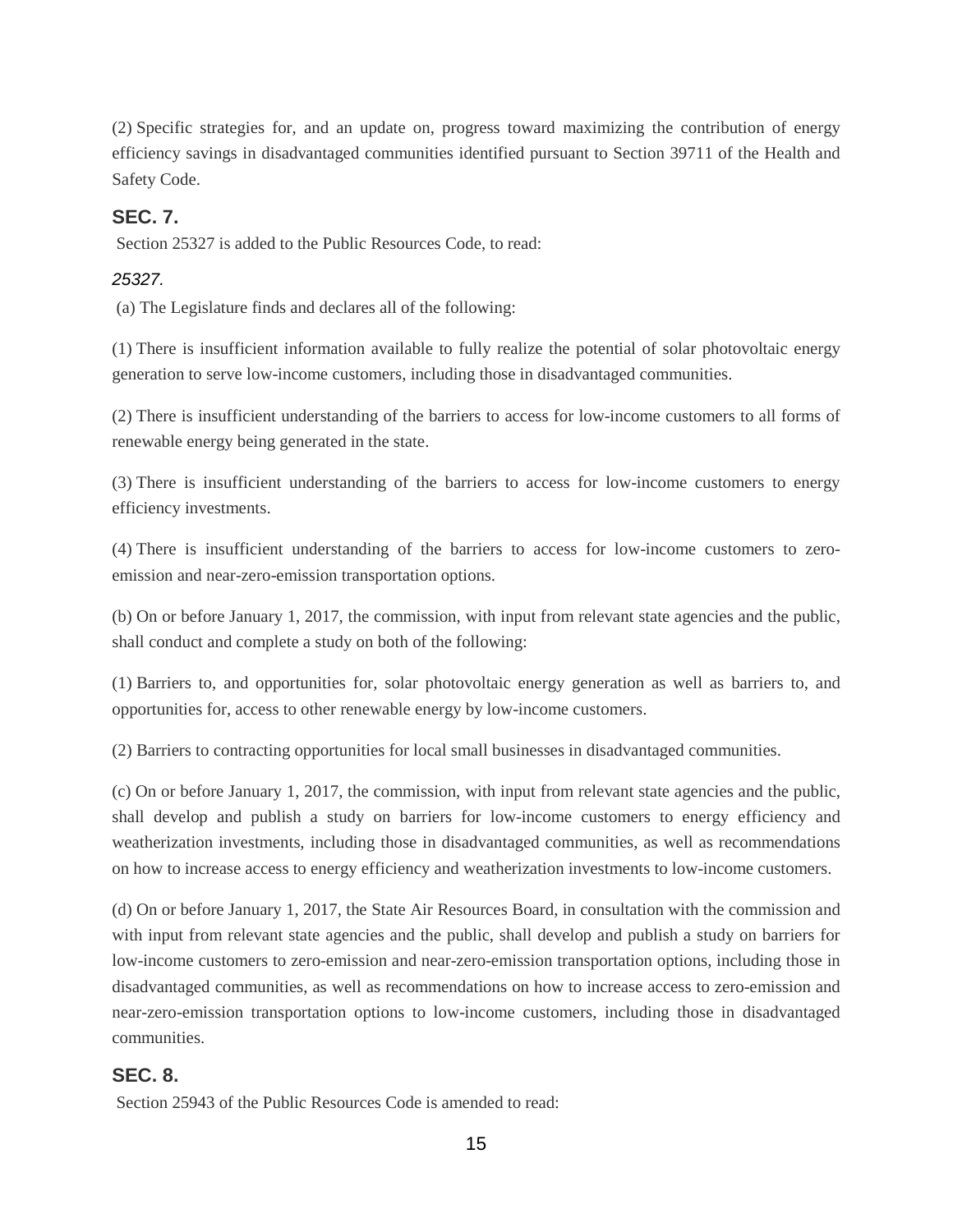#### *25943.*

(a) (1) By March 1, 2010, the commission shall establish a regulatory proceeding to develop and implement a comprehensive program to achieve greater energy savings in California's existing residential and nonresidential building stock. This program shall comprise a complementary portfolio of techniques, applications, and practices that will achieve greater energy efficiency in existing residential and nonresidential structures that fall significantly below the current standards in Title 24 of the California Code of Regulations, as determined by the commission.

(2) The comprehensive program may include, but need not be limited to, a broad range of energy assessments, building benchmarking, energy rating, cost-effective energy efficiency improvements, public and private sector energy efficiency financing options, public outreach and education efforts, and green workforce training.

(3) The commission shall adopt, implement, and enforce a responsible contractor policy for use across all ratepayer-funded energy efficiency programs that involve installation or maintenance, or both installation and maintenance, by building contractors to ensure that retrofits meet high-quality performance standards and reduce energy savings lost or foregone due to poor-quality workmanship.

(4) The commission, in consultation with the Public Utilities Commission, shall establish consumer protection guidelines for energy efficiency products and services.

(b) To develop and implement the program specified in subdivision (a), the commission shall do both of the following:

(1) Coordinate with the Public Utilities Commission and consult with representatives from the Bureau of Real Estate, the Department of Housing and Community Development, investor-owned and publicly owned utilities, local governments, real estate licensees, commercial and homebuilders, commercial property owners, small businesses, mortgage lenders, financial institutions, home appraisers, inspectors, energy rating organizations, consumer groups, environmental and environmental justice groups, and other entities the commission deems appropriate.

(2) Hold at least three public hearings in geographically diverse locations throughout the state.

(c) In developing the requirements for the program specified in subdivision (a), the commission shall consider all of the following:

(1) The amount of annual and peak energy savings, greenhouse gas emission reductions, and projected customer utility bill savings that will accrue from the program.

(2) The most cost-effective means and reasonable timeframes to achieve the goals of the program.

(3) The various climatic zones within the state.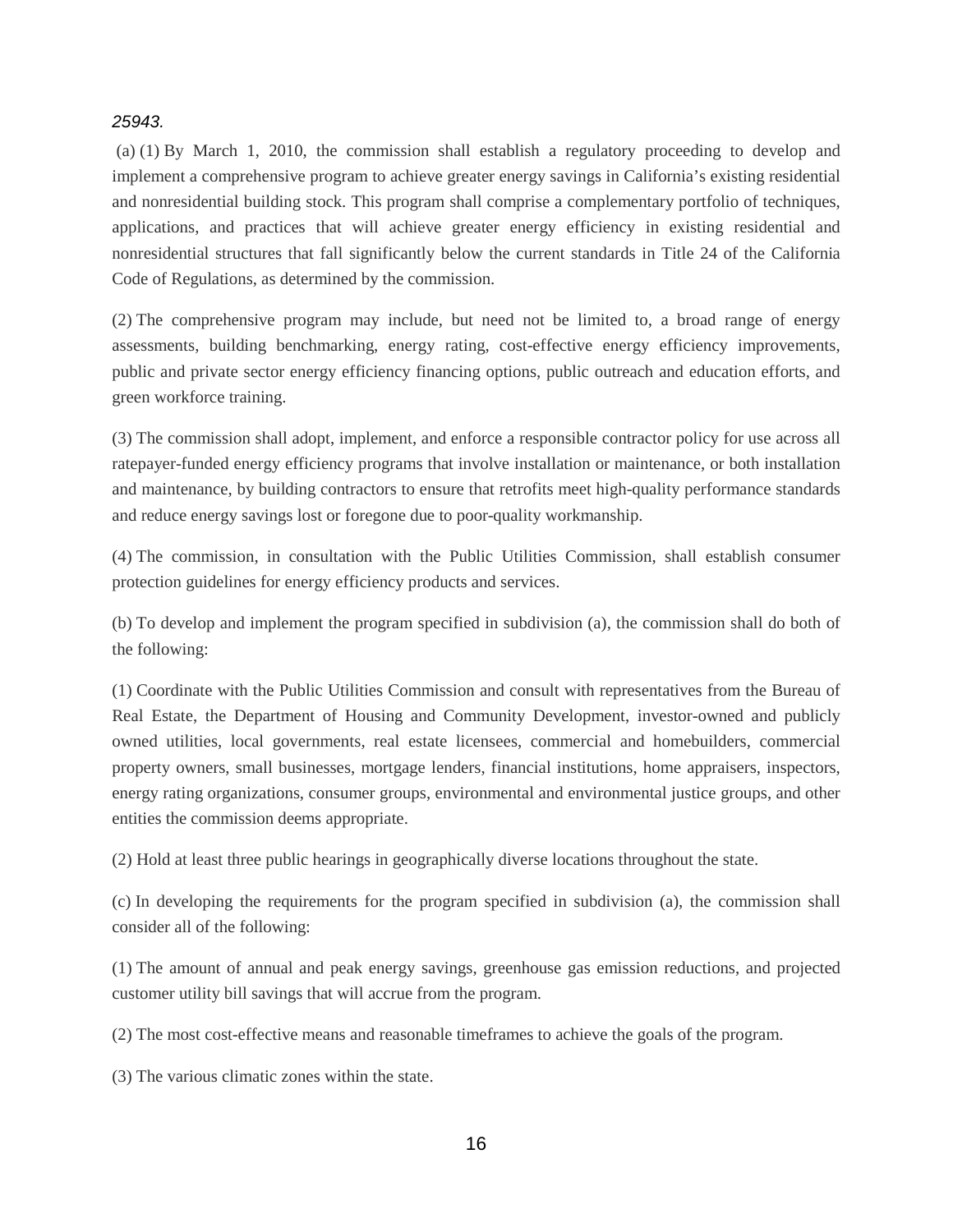(4) An appropriate method to inform and educate the public about the need for, benefits of, and environmental impacts of, the comprehensive energy efficiency program.

(5) The most effective way to report the energy assessment results and the corresponding energy efficiency improvements to the owner of the residential or nonresidential building, including, among other things, the following:

(A) Prioritizing the identified energy efficiency improvements.

(B) The payback period or cost-effectiveness of each improvement identified.

(C) The various incentives, loans, grants, and rebates offered to finance the improvements.

(D) Available financing options including all of the following:

(i) Mortgages or sales agreement components.

(ii) On-bill financing.

(iii) Contractual property tax assessments.

(iv) Home warranties.

(6) Existing statutory and regulatory requirements to achieve energy efficiency savings and greenhouse gas emission reductions.

(7) A broad range of implementation approaches, including both utility and nonutility administration of energy efficiency programs, especially the use of not-for-profit and community-based organizations that assist with deployment in disadvantaged communities identified pursuant to Section 39711 of the Health and Safety Code.

(8) Workforce development and job training for residents in disadvantaged communities, including veterans, at-risk youth, and members of the state and local community conservation corps.

(9) Any other considerations deemed appropriate by the commission.

(d) The program developed pursuant to this section shall do all of the following:

(1) Minimize the overall costs of establishing and implementing the comprehensive energy efficiency program requirements.

(2) Ensure, for residential buildings, that the energy efficiency assessments, ratings, or improvements do not unreasonably or unnecessarily affect the home purchasing process or the ability of individuals to rent housing. A transfer of property subject to the program implemented pursuant to this section shall not be invalidated solely because of the failure of a person to comply with a provision of the program.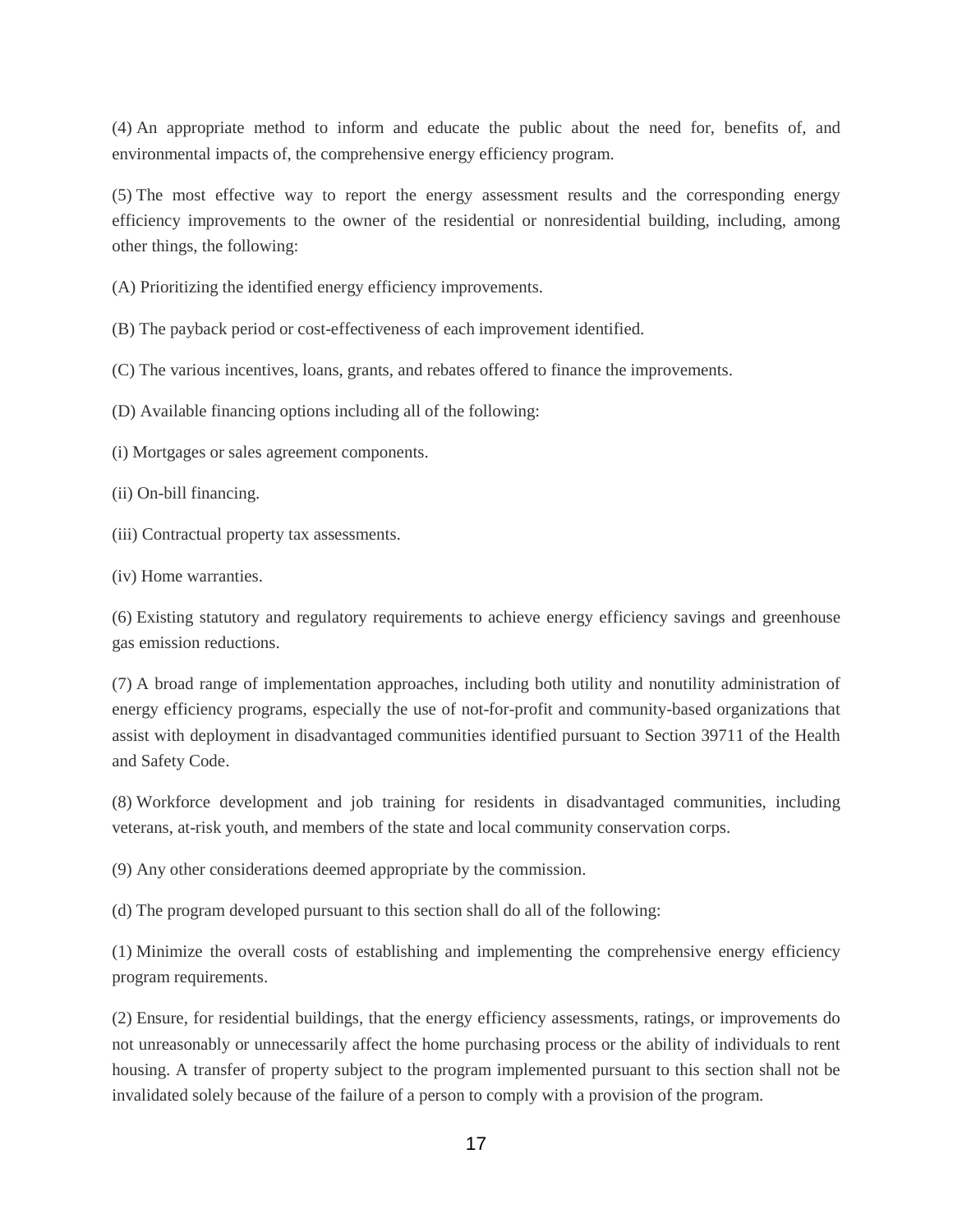(3) Ensure, for nonresidential buildings, that the energy improvements do not have an undue economic impact on California businesses.

(4) Determine, for residential buildings, the appropriateness of the Home Energy Rating System (HERS) program to support the goals of this section and whether there are a sufficient number of HERS-certified raters available to meet the program requirements.

(5) Determine, for nonresidential structures, the availability of an appropriate cost-effective energy efficiency assessment system and whether there are a sufficient number of certified raters or auditors available to meet the program requirements.

(6) Coordinate with the California Workforce Investment Board, the Employment Training Panel, the California Community Colleges, and other entities to ensure a qualified, well-trained workforce is available to implement the program requirements.

(7) Promote greater project penetration in disadvantaged communities identified pursuant to Section 39711 of the Health and Safety Code, including the deployment of energy efficiency surveys and audits, energy efficiency retrofits and upgrades, weatherization, and followup project inspections by statecertified community conservation corps and other community-based workforce development organizations that serve residents of disadvantaged communities, including veterans and disadvantaged youth.

(8) Coordinate with, and avoid duplication of, existing proceedings of the Public Utilities Commission and programs administered by utilities.

(e) A home energy rating or energy assessment service does not meet the requirements of this section unless the service has been certified by the commission to be in compliance with the program criteria developed pursuant to this section and is in conformity with other applicable elements of the program.

(f) (1) The commission shall periodically update the criteria and adopt any revision that, in its judgment, is necessary to improve or refine program requirements after receiving public input.

(2) On or before January 1, 2017, and at least once every three years thereafter, the commission shall adopt an update to the program in furtherance of achieving a cumulative doubling of statewide energy efficiency savings in electricity and natural gas final end uses of retail customers by January 1, 2030.

(g) Before implementing an element of the program developed pursuant to subdivision (a) that requires the expansion of statutory authority of the commission or the Public Utilities Commission, the commission and the Public Utilities Commission shall obtain legislative approval for the expansion of their authorities.

(h) The commission shall report on the status of the program in the integrated energy policy report pursuant to Section 25302.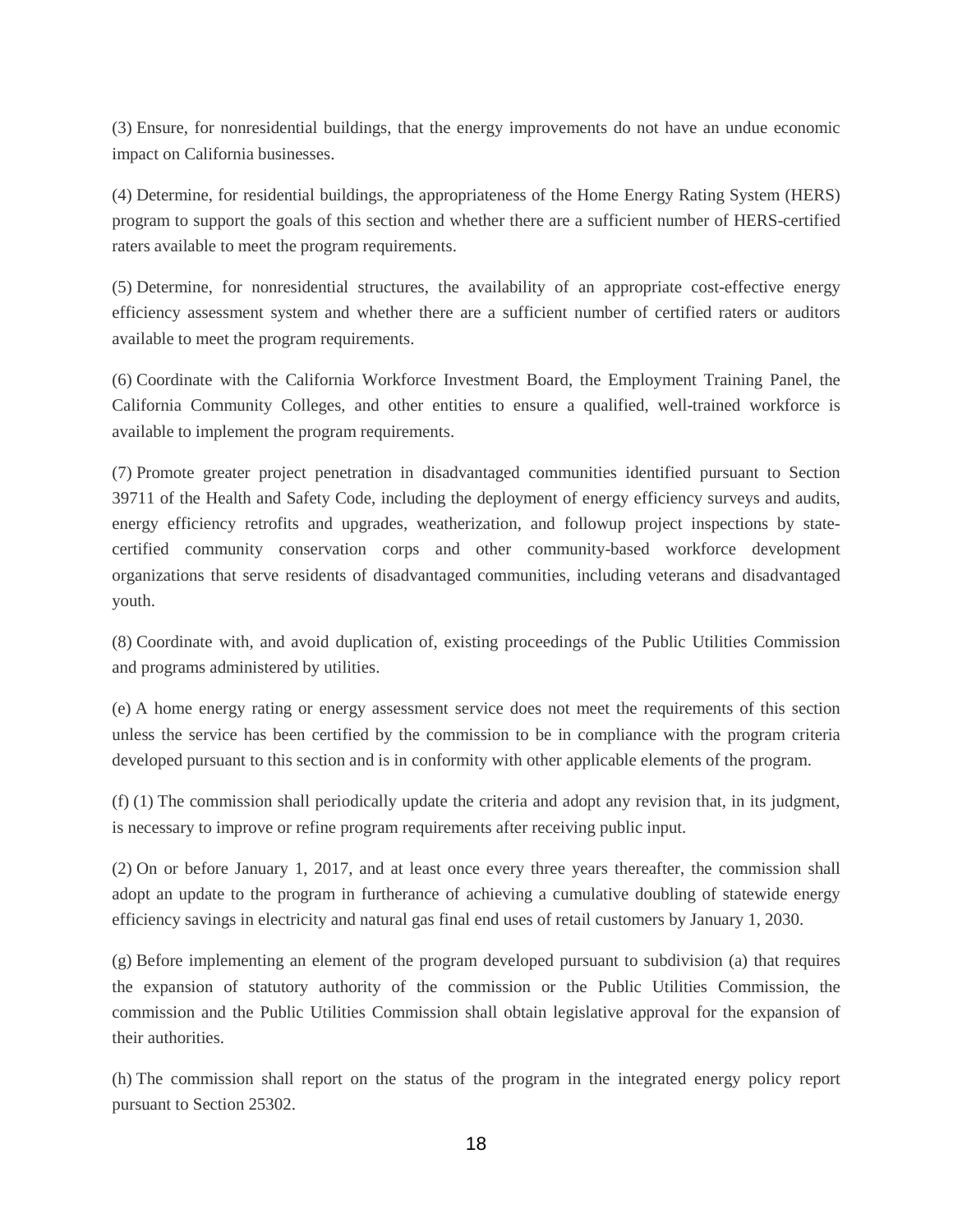(i) The commission shall fund activities undertaken pursuant to this section from the Federal Trust Fund consistent with the federal American Recovery and Reinvestment Act of 2009 (Public Law 111-5) or other sources of nonstate funds available to the commission for the purposes of this section.

(j) For purposes of this section, the following terms mean the following:

(1) "Energy assessment" means a determination of an energy user's energy consumption level, relative efficiency compared to other users, and opportunities to achieve greater efficiency or improve energy resource utilization.

(2) "Energy efficiency" means delivering equal or more services with less energy input from an energy source.

### **SEC. 9.**

Section 237.5 is added to the Public Utilities Code, to read:

### *237.5.*

"Transportation electrification" means the use of electricity from external sources of electrical power, including the electrical grid, for all or part of vehicles, vessels, trains, boats, or other equipment that are mobile sources of air pollution and greenhouse gases and the related programs and charging and propulsion infrastructure investments to enable and encourage this use of electricity.

### **SEC. 10.**

Section 337 of the Public Utilities Code is amended to read:

### *337.*

(a) The Independent System Operator governing board shall be composed of a five-member independent governing board of directors appointed by the Governor and subject to confirmation by the Senate. Any reference in this chapter or in any other provision of law to the Independent System Operator governing board means the independent governing board appointed under this subdivision.

(b) A member of the independent governing board appointed under subdivision (a) may not be affiliated with any actual or potential participant in any market administered by the Independent System Operator.

(c) (1) All appointments shall be for three-year terms.

(2) There is no limit on the number of terms that may be served by any member.

(d) The Oversight Board shall require the articles of incorporation and bylaws of the Independent System Operator to be revised in accordance with this section, and shall make filings with the Federal Energy Regulatory Commission as the Oversight Board determines to be necessary.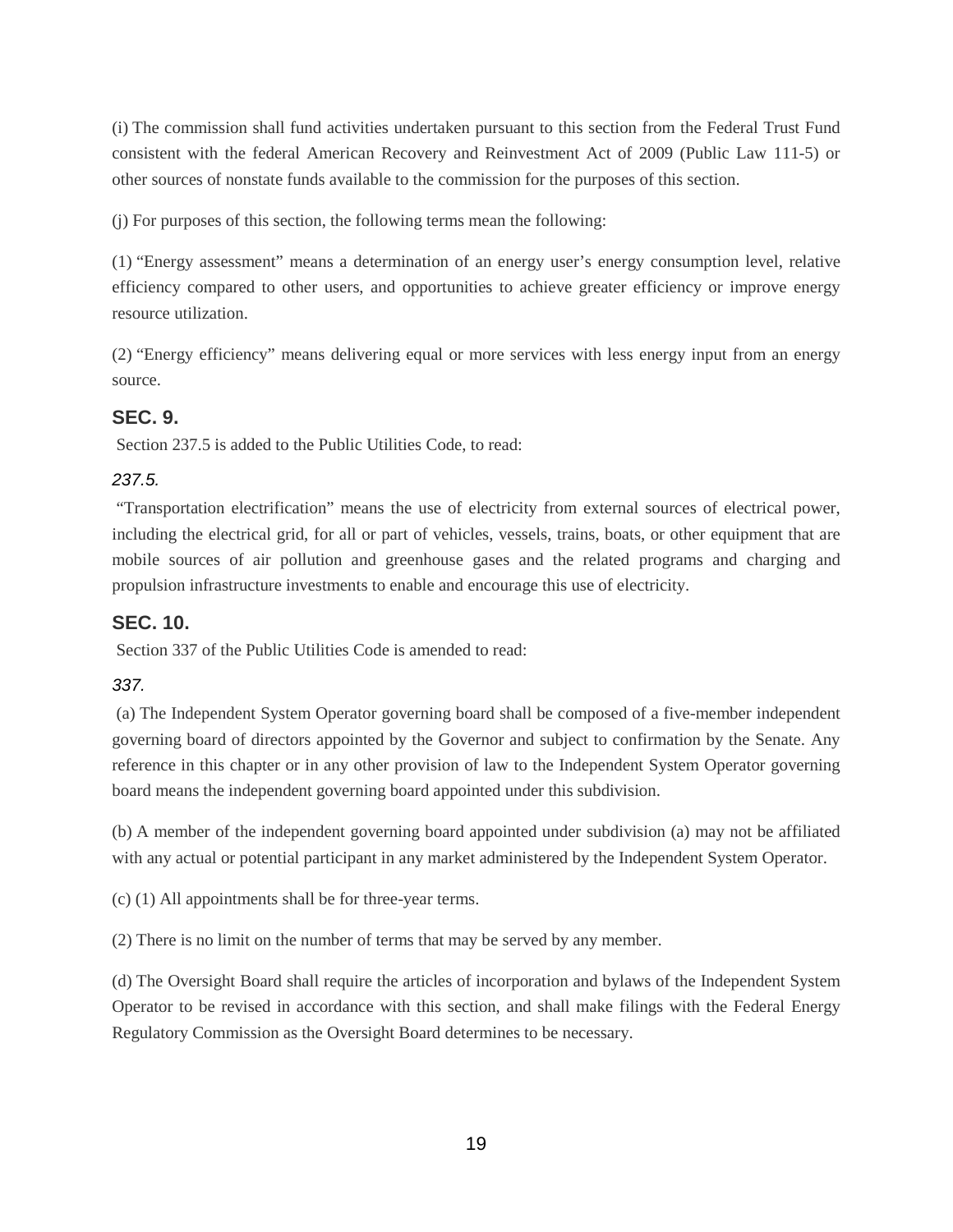(e) For the purposes of the initial appointments to the Independent System Operator governing board, as provided in subdivision (a), the Governor shall appoint one member to a one-year term, two members to a two-year term, and two members to a three-year term.

(f) This section becomes inoperative on the date on which the governance modifications set forth in Section 359.5 become effective and is repealed on January 1 of the following year.

### **SEC. 11.**

Section 352 of the Public Utilities Code is amended to read:

*352.*

(a) The Independent System Operator may not enter into a multistate entity or a regional organization as authorized in Section 359 unless that entry is approved by the Oversight Board.

(b) This section becomes inoperative on the date on which the governance modifications set forth in Section 359.5 become effective and is repealed on January 1 of the following year.

### **SEC. 12.**

Section 359 of the Public Utilities Code is amended to read:

#### *359.*

(a) It is the intent of the Legislature to provide for the evolution of the Independent System Operator into a regional organization to promote the development of regional electricity transmission markets in the western states and to improve the access of consumers served by the Independent System Operator to those markets.

(b) The preferred means by which the voluntary evolution described in subdivision (a) should occur is through the adoption of a regional compact or other comparable agreement among cooperating party states, the retail customers of which states would reside within the geographic territories served by the Independent System Operator.

(c) The agreement described in subdivision (b) should provide for all of the following:

(1) An equitable process for the appointment or confirmation by party states of members of the governing boards of the Independent System Operator.

(2) A respecification of the size, structure, representation, eligible membership, nominating procedures, and member terms of service of the governing boards of the Independent System Operator.

(3) Mechanisms by which each party state, jointly or separately, can oversee effectively the actions of the Independent System Operator as those actions relate to the assurance of electricity system reliability within the party state and to matters that affect electricity sales to the retail customers of the party state or otherwise affect the general welfare of the electricity consumers and the general public of the party state.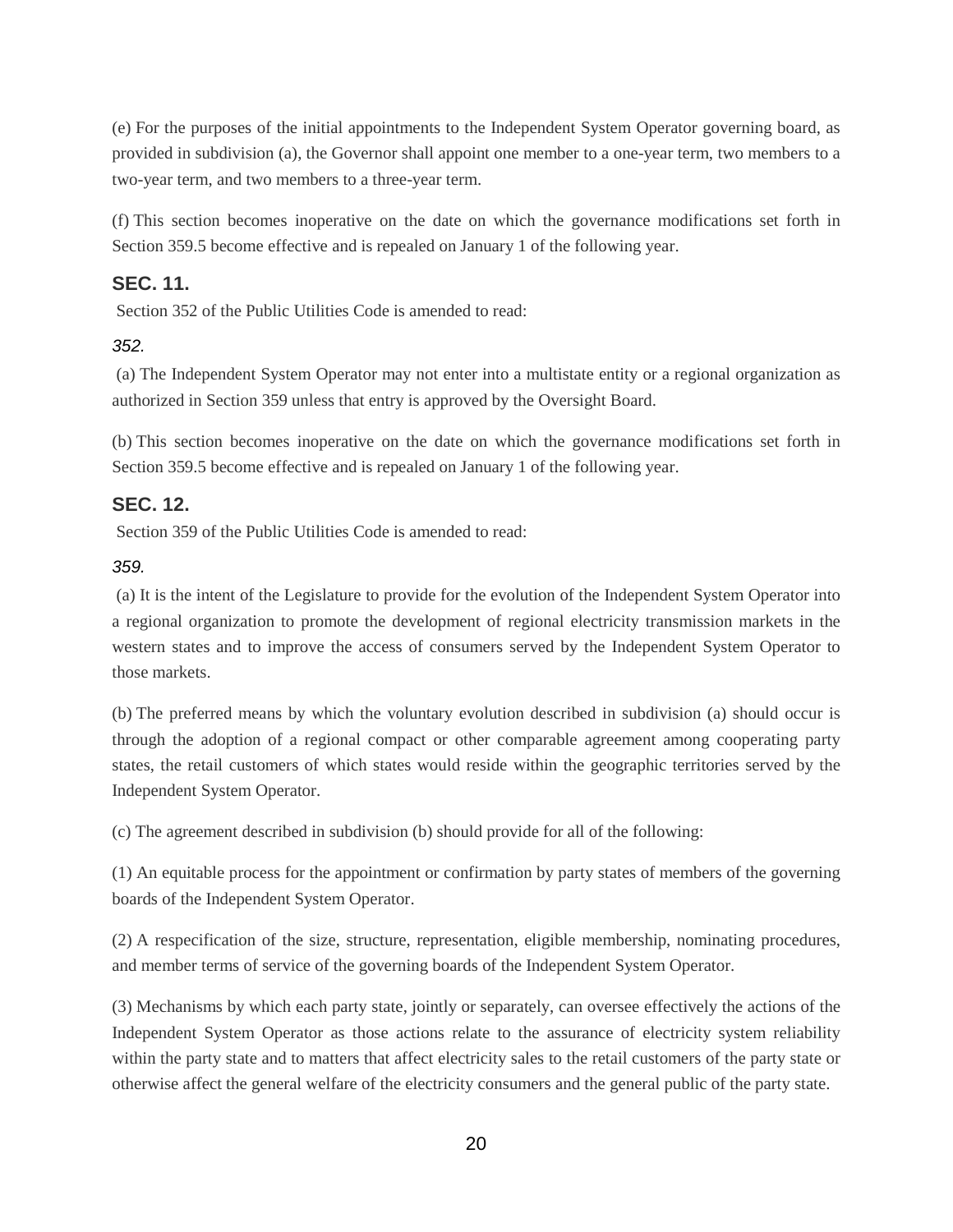(4) The adherence by publicly owned and investor-owned utilities located in party states to enforceable standards and protocols to protect the reliability of the interconnected regional transmission and distribution systems.

(d) (1) Except for paragraphs (2) and (3), this section becomes inoperative on January 1, 2016.

(2) This section becomes operative on January 1, 2019, if Article 5.5 (commencing with Section 359.5) becomes inoperative on that date.

(3) If the governance modifications set forth in Section 359.5 become effective, this article is repealed on January 1 of the year following the effective date of the governance modifications.

### **SEC. 13.**

 Article 5.5 (commencing with Section 359.5) is added to Chapter 2.3 of Part 1 of Division 1 of the Public Utilities Code, to read:

Article 5.5. Transformation of the Independent System Operator *359.5.*

(a) It is the intent of the Legislature to provide for the transformation of the Independent System Operator into a regional organization to promote the development of regional electricity transmission markets in the western states and to improve the access of consumers served by the Independent System Operator to those markets, and that the transformation should only occur where it is in the best interests of California and its ratepayers.

(b) The transformation of the Independent System Operator into a regional organization shall not alter its obligations to the state or to electricity consumers within the state or its obligations to comply with state laws. The Independent System Operator shall retain its obligations set forth in Section 345.5, shall maintain the standards for open meetings and public access to corporate records as set forth in Section 345.5, and shall facilitate effective tracking and reporting mechanisms in support of state enforcement of Division 25.5 (commencing with Section 38500) of the Health and Safety Code.

(c) The voluntary transformation described in subdivision (a) shall occur through additional transmission owners joining the Independent System Operator with approval from their own state or local regulatory authorities, as applicable.

(d) Modifications to the Independent System Operator governance structure, through changes to its bylaws or other corporate governance documents, would be needed to allow this transformation.

(e) The Independent System Operator shall prepare the governance modifications needed as described in subdivision (d), but they shall not become effective until all of the following occur:

(1) The Independent System Operator conducts one or more studies of the impacts of a regional market enabled by the proposed governance modifications, including overall benefits to ratepayers, including the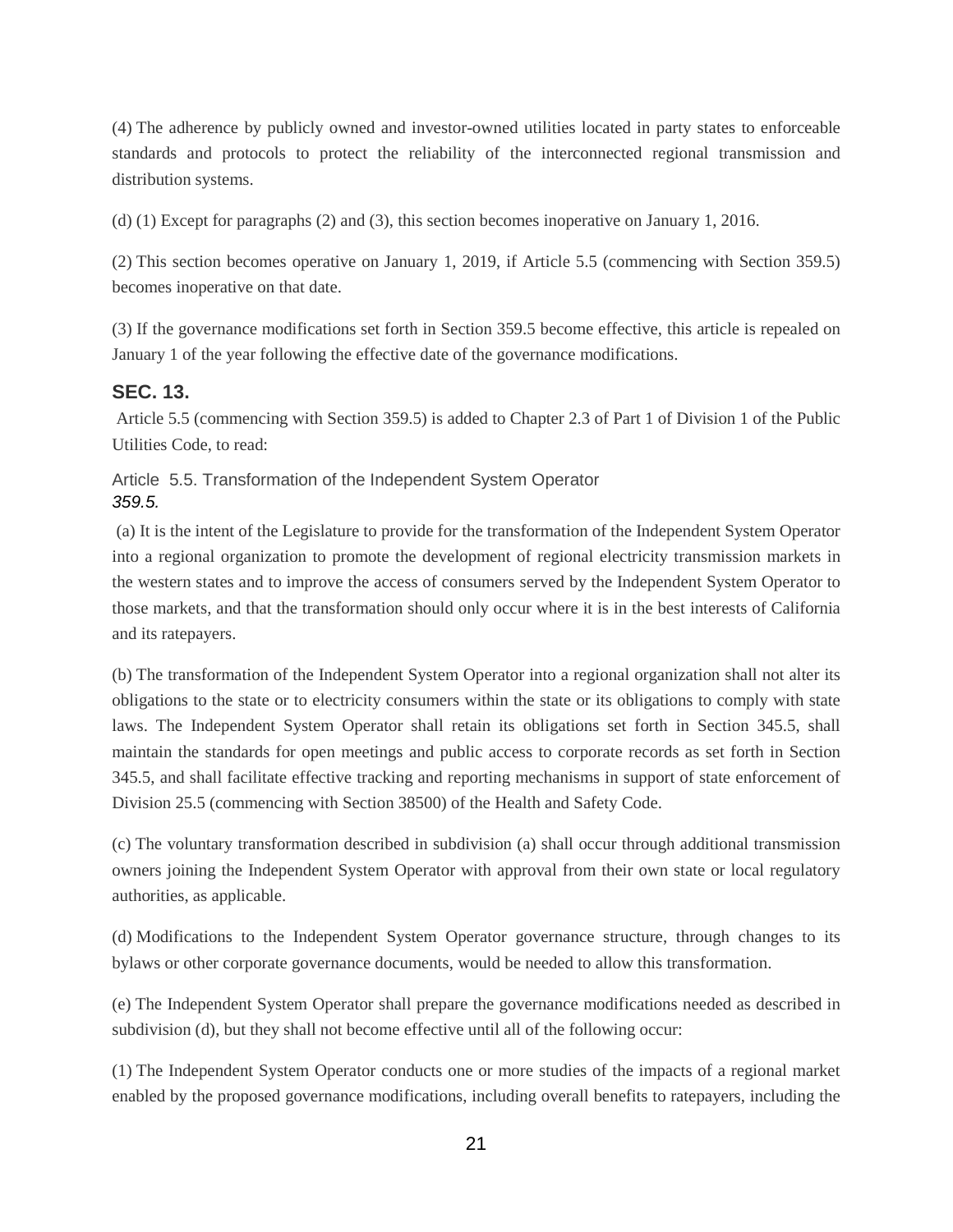creation or retention of jobs and other benefits to the California economy, environmental impacts in California and elsewhere, impacts in disadvantaged communities, emissions of greenhouse gases and other air pollutants, and reliability and integration of renewable energy resources. The modeling, including all assumptions underlying the modeling, shall be made available for public review.

(2) The commission, Energy Commission, and State Air Resources Board jointly hold at least one public workshop where the Independent System Operator presents the proposed governance modifications and the results of the studies described in paragraph (1). The related Independent System Operator documents shall be made public before the workshop.

(3) The Independent System Operator submits to the Governor the studies described in paragraph (1) and revised bylaws or other corporate governance documents setting forth the proposed modifications to its governance structure.

(4) The Governor transmits to the Legislature the studies described in paragraph (1) and revised bylaws or other corporate governance documents setting forth the proposed modifications to its governance structure, no later than December 31, 2017.

(5) The Legislature enacts a statute implementing the revised governance changes.

(f) The Independent System Operator shall expeditiously adopt the modifications to its governance structure enacted by the Legislature pursuant to paragraph (5) of subdivision (e) so that the modifications become effective before new transmission owners from outside California complete the process of joining the Independent System Operator.

(g) The revised governance structure shall not alter or abridge the contractual rights of a transmission owner to withdraw from participation in the Independent System Operator.

(h) One year after the seating of the new, revised governing board of the Independent System Operator pursuant to the modifications of its governance structure, and every two years thereafter, the Independent System Operator shall prepare a report to the states within the areas it serves documenting its furtherance of applicable state and federal laws and regulations affecting the electric industry.

(i) This article is repealed on January 1, 2019, if a statute implementing the governance modifications has not become effective on or before January 1, 2019.

### **SEC. 14.**

Section 365.2 is added to the Public Utilities Code, to read:

#### *365.2.*

The commission shall ensure that bundled retail customers of an electrical corporation do not experience any cost increases as a result of retail customers of an electrical corporation electing to receive service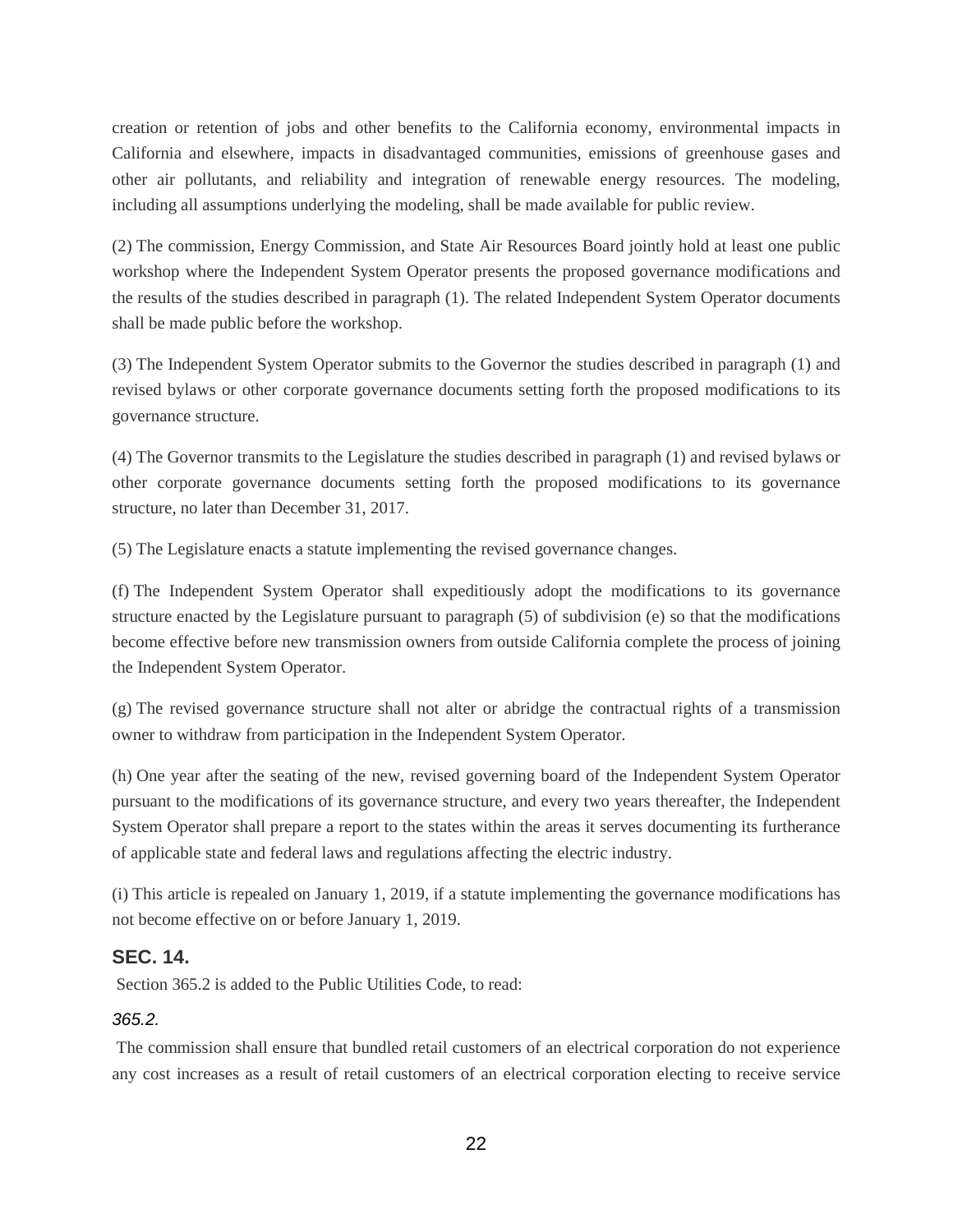from other providers. The commission shall also ensure that departing load does not experience any cost increases as a result of an allocation of costs that were not incurred on behalf of the departing load.

### **SEC. 15.**

Section 366.3 is added to the Public Utilities Code, to read:

### *366.3.*

Bundled retail customers of an electrical corporation shall not experience any cost increase as a result of the implementation of a community choice aggregator program. The commission shall also ensure that departing load does not experience any cost increases as a result of an allocation of costs that were not incurred on behalf of the departing load.

### **SEC. 16.**

Section 399.4 of the Public Utilities Code is amended to read:

### *399.4.*

(a) (1) In order to ensure that prudent investments in energy efficiency continue to be made that produce cost-effective energy savings, reduce customer demand, and contribute to the safe and reliable operation of the electric distribution grid, it is the policy of this state and the intent of the Legislature that the commission shall continue to administer cost-effective energy efficiency programs authorized pursuant to existing statutory authority.

(2) As used in this section, the term "energy efficiency" includes, but is not limited to, cost-effective activities to achieve peak load reduction that improve end-use efficiency, lower customers' bills, and reduce system needs.

(b) (1) Any rebates or incentives offered by a public utility for an energy efficiency improvement or installation of energy efficient components, equipment, or appliances in buildings shall be provided only if the recipient of the rebate or incentive certifies that the improvement or installation has complied with any applicable permitting requirements and, if a contractor performed the installation or improvement, that the contractor holds the appropriate license for the work performed.

(2) This subdivision does not imply or create authority or responsibility, or expand existing authority or responsibility, of a public utility for the enforcement of the building energy and water efficiency standards adopted pursuant to subdivision (a) or (b) of Section 25402 of the Public Resources Code, or appliance efficiency standards and certification requirements adopted pursuant to subdivision (c) of Section 25402 of the Public Resources Code.

(c) The commission, in evaluating energy efficiency investments under its existing statutory authority, shall also ensure that local and regional interests, multifamily dwellings, and energy service industry capabilities are incorporated into program portfolio design and that local governments, community-based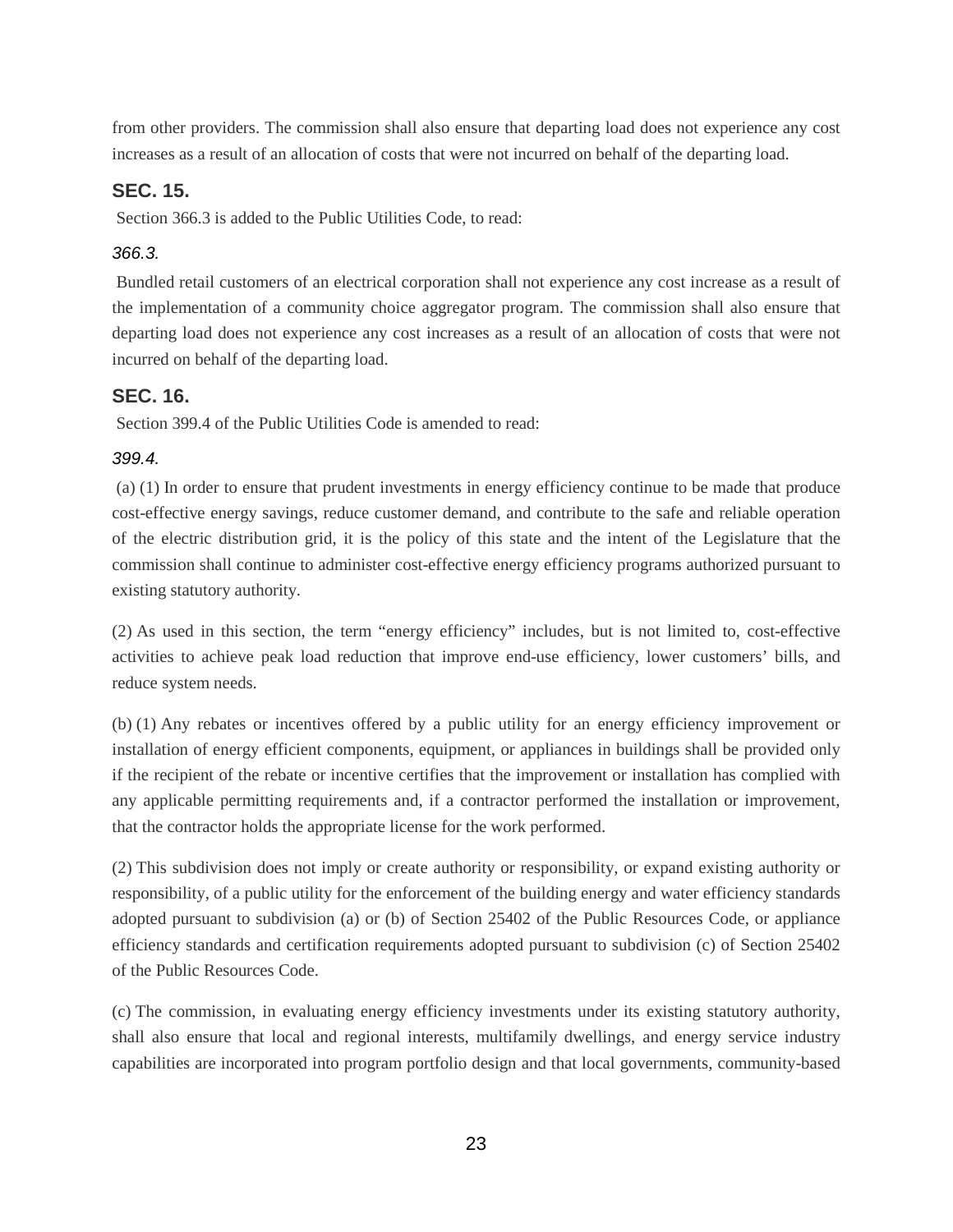organizations, and energy efficiency service providers are encouraged to participate in program implementation where appropriate.

(d) The commission, in a new or existing proceeding, shall review and update its policies governing energy efficiency programs funded by utility customers to facilitate achieving the targets established pursuant to subdivision (c) of Section 25310 of the Public Resources Code. In updating its policies, the commission shall, at a minimum, do all of the following:

(1) Authorize market transformation programs with appropriate levels of funding to achieve deeper energy efficiency savings.

(2) Authorize pay for performance programs that link incentives directly to measured energy savings. As part of pay for performance programs authorized by the commission, customers should be reasonably compensated for developing and implementing an energy efficiency plan, with a portion of their incentive reserved pending post project measurement results.

(3) Authorize programs to achieve deeper savings through operational, behavioral, and retrocommissioning activities.

(4) Ensure that customers have certainty in the values and methodology used to determine energy efficiency incentives by basing the amount of any incentives provided by gas and electrical corporations on the values and methodology contained in the executed customer agreement. Incentive payments shall be based on measured results.

### **SEC. 17.**

Section 399.11 of the Public Utilities Code is amended to read:

#### *399.11.*

The Legislature finds and declares all of the following:

(a) In order to attain a target of generating 20 percent of total retail sales of electricity in California from eligible renewable energy resources by December 31, 2013, 33 percent by December 31, 2020, and 50 percent by December 31, 2030, it is the intent of the Legislature that the commission and the Energy Commission implement the California Renewables Portfolio Standard Program described in this article.

(b) Achieving the renewables portfolio standard through the procurement of various electricity products from eligible renewable energy resources is intended to provide unique benefits to California, including all of the following, each of which independently justifies the program:

(1) Displacing fossil fuel consumption within the state.

(2) Adding new electrical generating facilities in the transmission network within the Western Electricity Coordinating Council service area.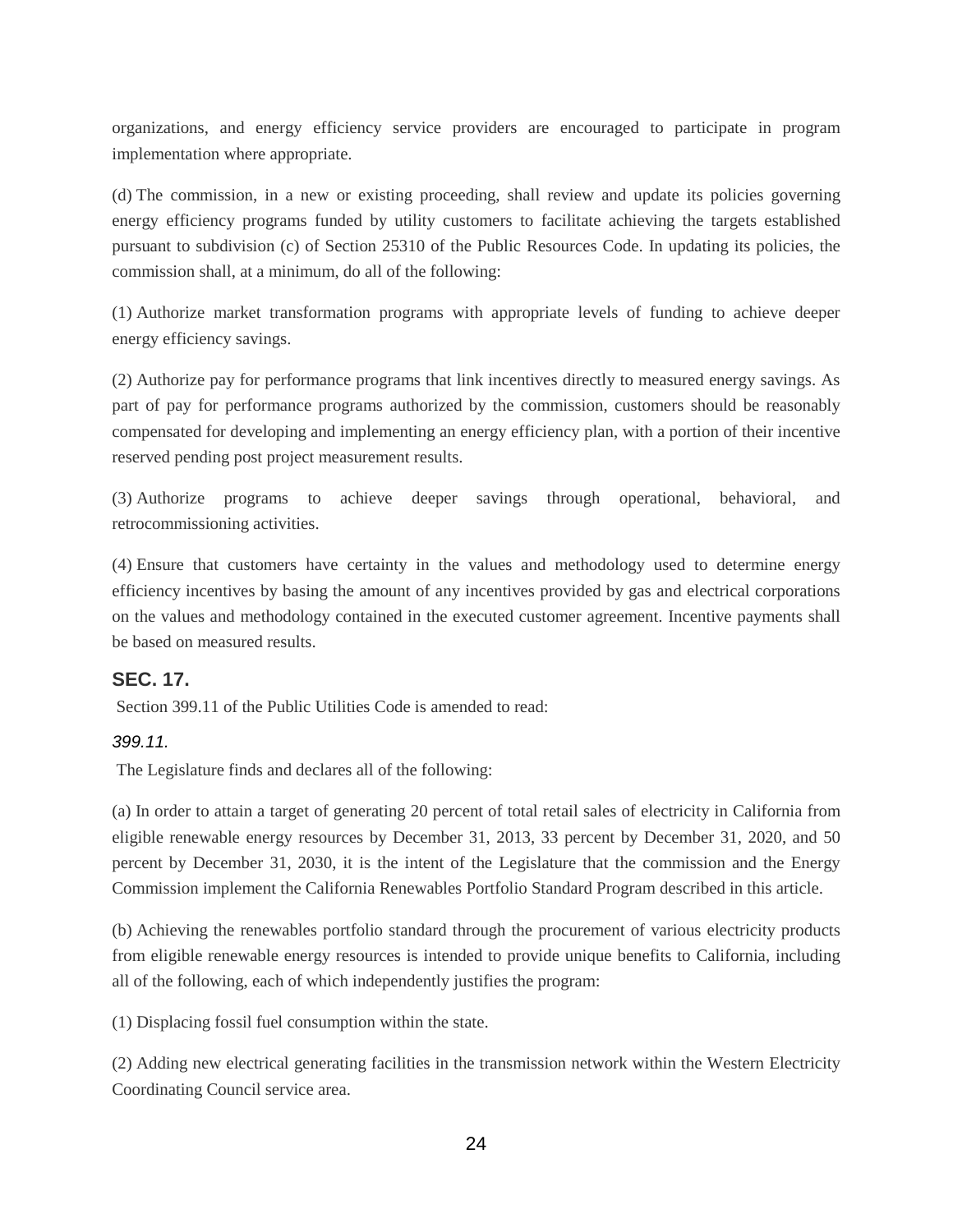(3) Reducing air pollution in the state.

(4) Meeting the state's climate change goals by reducing emissions of greenhouse gases associated with electrical generation.

(5) Promoting stable retail rates for electric service.

(6) Meeting the state's need for a diversified and balanced energy generation portfolio.

(7) Assistance with meeting the state's resource adequacy requirements.

(8) Contributing to the safe and reliable operation of the electrical grid, including providing predictable electrical supply, voltage support, lower line losses, and congestion relief.

(9) Implementing the state's transmission and land use planning activities related to development of eligible renewable energy resources.

(c) The California Renewables Portfolio Standard Program is intended to complement the Renewable Energy Resources Program administered by the Energy Commission and established pursuant to Chapter 8.6 (commencing with Section 25740) of Division 15 of the Public Resources Code.

(d) New and modified electric transmission facilities may be necessary to facilitate the state achieving its renewables portfolio standard targets.

(e) (1) Supplying electricity to California end-use customers that is generated by eligible renewable energy resources is necessary to improve California's air quality and public health, and the commission shall ensure rates are just and reasonable, and are not significantly affected by the procurement requirements of this article. This electricity may be generated anywhere in the interconnected grid that includes many states, and areas of both Canada and Mexico.

(2) This article requires generating resources located outside of California that are able to supply that electricity to California end-use customers to be treated identically to generating resources located within the state, without discrimination.

(3) California electrical corporations have already executed, and the commission has approved, power purchase agreements with eligible renewable energy resources located outside of California that will supply electricity to California end-use customers. These resources will fully count toward meeting the renewables portfolio standard procurement requirements.

#### **SEC. 18.**

Section 399.12 of the Public Utilities Code is amended to read:

#### *399.12.*

For purposes of this article, the following terms have the following meanings: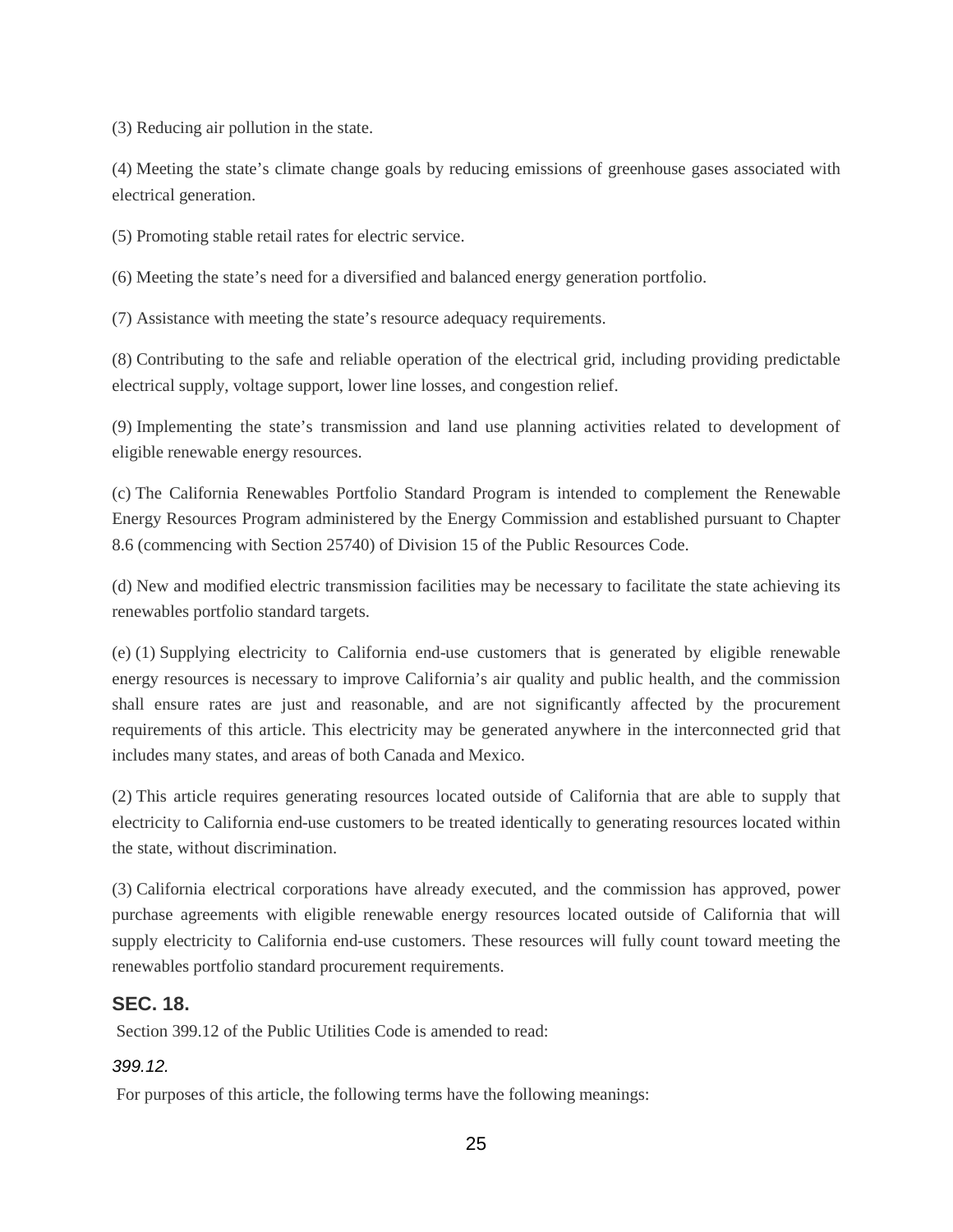(a) "Conduit hydroelectric facility" means a facility for the generation of electricity that uses only the hydroelectric potential of an existing pipe, ditch, flume, siphon, tunnel, canal, or other manmade conduit that is operated to distribute water for a beneficial use.

(b) "Balancing authority" means the responsible entity that integrates resource plans ahead of time, maintains load-interchange generation balance within a balancing authority area, and supports interconnection frequency in real time.

(c) "Balancing authority area" means the collection of generation, transmission, and loads within the metered boundaries of the area within which the balancing authority maintains the electrical load-resource balance.

(d) "California balancing authority" is a balancing authority with control over a balancing authority area primarily located in this state and operating for retail sellers and local publicly owned electric utilities subject to the requirements of this article and includes the Independent System Operator (ISO) and a local publicly owned electric utility operating a transmission grid that is not under the operational control of the ISO. A California balancing authority is responsible for the operation of the transmission grid within its metered boundaries which is not limited by the political boundaries of the State of California.

(e) "Eligible renewable energy resource" means an electrical generating facility that meets the definition of a "renewable electrical generation facility" in Section 25741 of the Public Resources Code, subject to the following:

(1) (A) An existing small hydroelectric generation facility of 30 megawatts or less shall be eligible only if a retail seller or local publicly owned electric utility procured the electricity from the facility as of December 31, 2005. A new hydroelectric facility that commences generation of electricity after December 31, 2005, is not an eligible renewable energy resource if it will cause an adverse impact on instream beneficial uses or cause a change in the volume or timing of streamflow.

(B) Notwithstanding subparagraph (A), a conduit hydroelectric facility of 30 megawatts or less that commenced operation before January 1, 2006, is an eligible renewable energy resource. A conduit hydroelectric facility of 30 megawatts or less that commences operation after December 31, 2005, is an eligible renewable energy resource so long as it does not cause an adverse impact on instream beneficial uses or cause a change in the volume or timing of streamflow.

(C) A facility approved by the governing board of a local publicly owned electric utility prior to June 1, 2010, for procurement to satisfy renewable energy procurement obligations adopted pursuant to former Section 387, shall be certified as an eligible renewable energy resource by the Energy Commission pursuant to this article, if the facility is a "renewable electrical generation facility" as defined in Section 25741 of the Public Resources Code.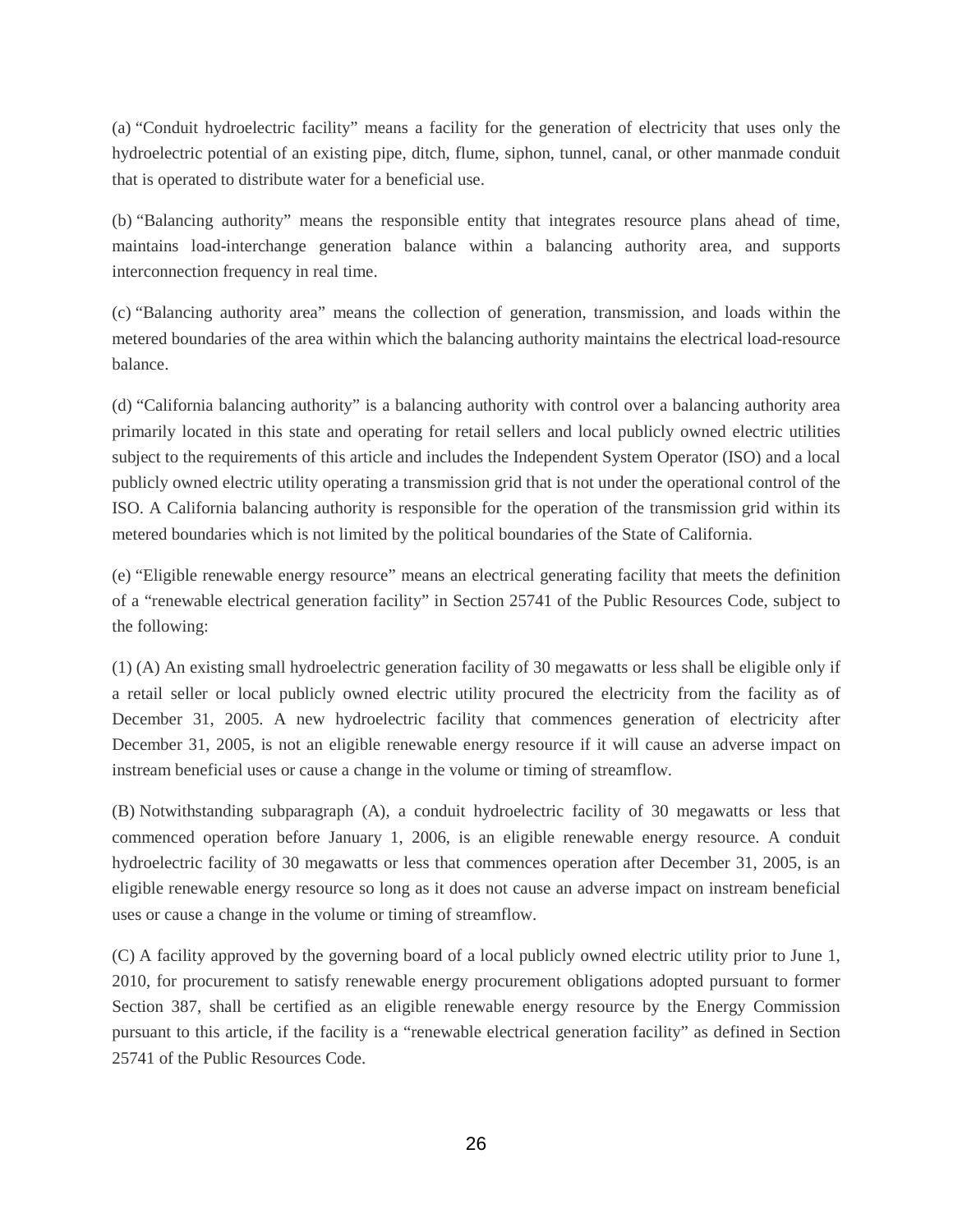(D) (i) A small hydroelectric generation unit with a nameplate capacity not exceeding 40 megawatts that is operated as part of a water supply or conveyance system is an eligible renewable energy resource only for the retail seller or local publicly owned electric utility that procured the electricity from the unit as of December 31, 2005. No unit shall be eligible pursuant to this subparagraph if an application for certification is submitted to the Energy Commission after January 1, 2013. Only one retail seller or local publicly owned electric utility shall be deemed to have procured electricity from a given unit as of December 31, 2005.

(ii) Notwithstanding clause (i), a local publicly owned electric utility that meets the criteria of subdivision (j) of Section 399.30 may sell to another local publicly owned electric utility electricity from small hydroelectric generation units that qualify as eligible renewable energy resources under clause (i), and that electricity may be used by the local publicly owned electric utility that purchased the electricity to meet its renewables portfolio standard procurement requirements. The total of all those sales from the utility shall be no greater than 100,000 megawatthours of electricity.

(iii) The amendments made to this subdivision by the act adding this subparagraph are intended to clarify existing law and apply from December 10, 2011.

(2) (A) A facility engaged in the combustion of municipal solid waste shall not be considered an eligible renewable energy resource.

(B) Subparagraph (A) does not apply to contracts entered into before January 1, 2017, for the procurement of renewable energy resources from a facility located in Stanislaus County that was operational prior to September 26, 1996.

(f) "Procure" means to acquire through ownership or contract.

(g) "Procurement entity" means any person or corporation authorized by the commission to enter into contracts to procure eligible renewable energy resources on behalf of customers of a retail seller pursuant to subdivision (f) of Section 399.13.

(h) (1) "Renewable energy credit" means a certificate of proof associated with the generation of electricity from an eligible renewable energy resource, issued through the accounting system established by the Energy Commission pursuant to Section 399.25, that one unit of electricity was generated and delivered by an eligible renewable energy resource.

(2) "Renewable energy credit" includes all renewable and environmental attributes associated with the production of electricity from the eligible renewable energy resource, except for an emissions reduction credit issued pursuant to Section 40709 of the Health and Safety Code and any credits or payments associated with the reduction of solid waste and treatment benefits created by the utilization of biomass or biogas fuels.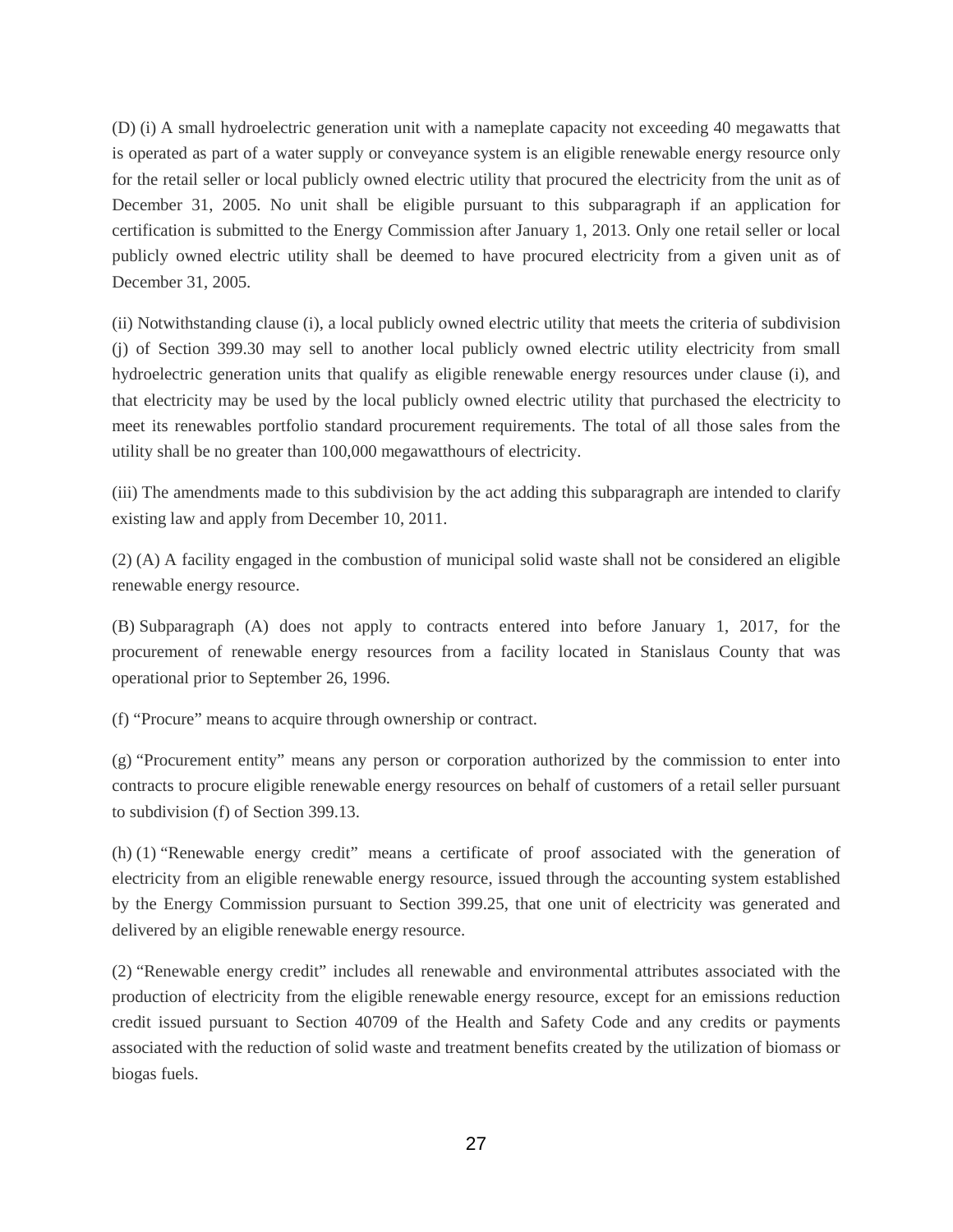(3) (A) Electricity generated by an eligible renewable energy resource attributable to the use of nonrenewable fuels, beyond a de minimis quantity used to generate electricity in the same process through which the facility converts renewable fuel to electricity, shall not result in the creation of a renewable energy credit. The Energy Commission shall set the de minimis quantity of nonrenewable fuels for each renewable energy technology at a level of no more than 2 percent of the total quantity of fuel used by the technology to generate electricity. The Energy Commission may adjust the de minimis quantity for an individual facility, up to a maximum of 5 percent, if it finds that all of the following conditions are met:

(i) The facility demonstrates that the higher quantity of nonrenewable fuel will lead to an increase in generation from the eligible renewable energy facility that is significantly greater than generation from the nonrenewable fuel alone.

(ii) The facility demonstrates that the higher quantity of nonrenewable fuels will reduce the variability of its electrical output in a manner that results in net environmental benefits to the state.

(iii) The higher quantity of nonrenewable fuel is limited to either natural gas or hydrogen derived by reformation of a fossil fuel.

(B) Electricity generated by a small hydroelectric generation facility shall not result in the creation of a renewable energy credit unless the facility meets the requirements of subparagraph (A) or (D) of paragraph (1) of subdivision (e).

(C) Electricity generated by a conduit hydroelectric generation facility shall not result in the creation of a renewable energy credit unless the facility meets the requirements of subparagraph (B) of paragraph (1) of subdivision (e).

(D) Electricity generated by a facility engaged in the combustion of municipal solid waste shall not result in the creation of a renewable energy credit. This subparagraph does not apply to renewable energy credits that were generated before January 1, 2017, by a facility engaged in the combustion of municipal solid waste located in Stanislaus County that was operational prior to September 26, 1996, and sold pursuant to contacts entered into before January 1, 2017.

(i) "Renewables portfolio standard" means the specified percentage of electricity generated by eligible renewable energy resources that a retail seller or a local publicly owned electric utility is required to procure pursuant to this article.

(j) "Retail seller" means an entity engaged in the retail sale of electricity to end-use customers located within the state, including any of the following:

(1) An electrical corporation, as defined in Section 218.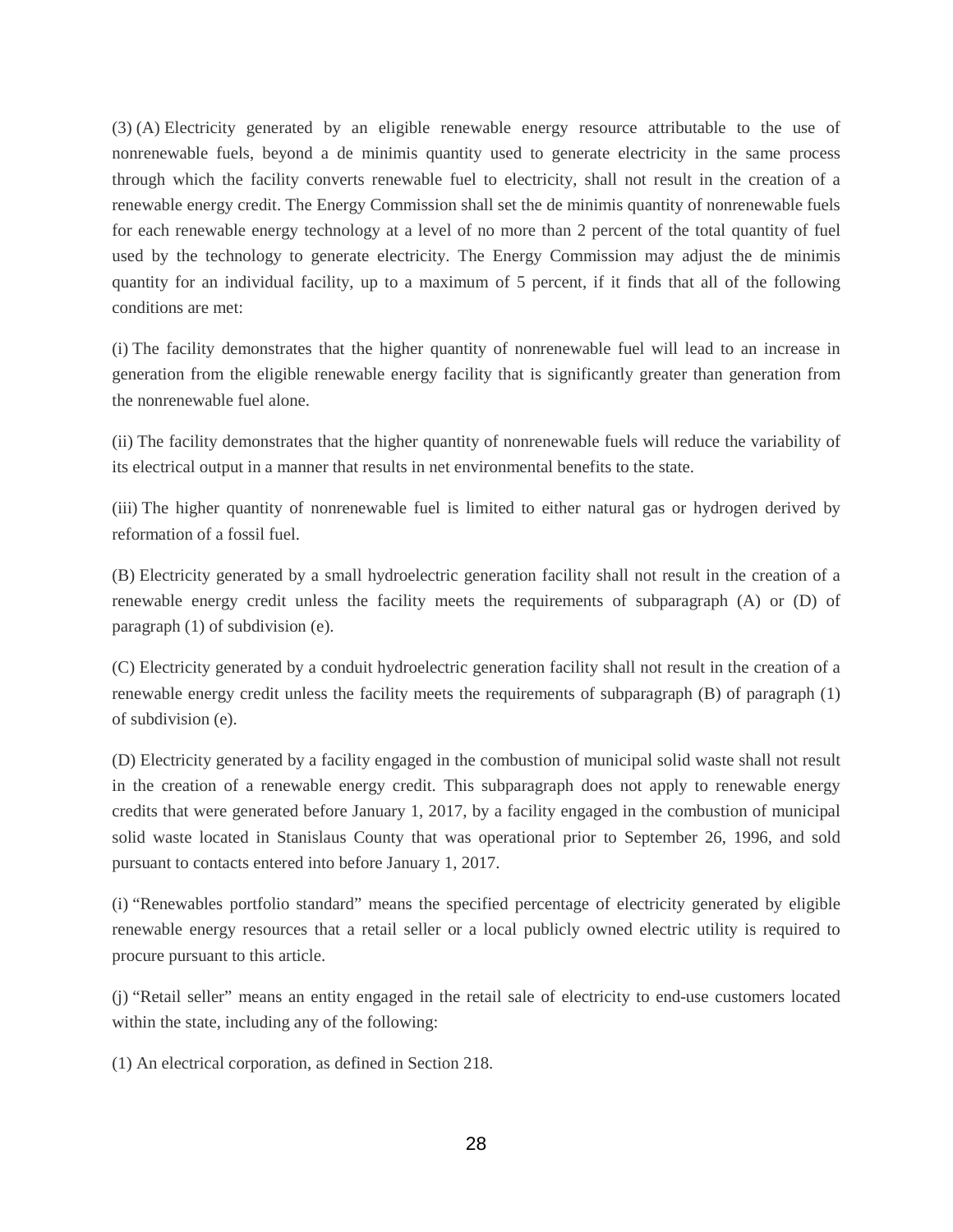(2) A community choice aggregator. A community choice aggregator shall participate in the renewables portfolio standard program subject to the same terms and conditions applicable to an electrical corporation.

(3) An electric service provider, as defined in Section 218.3. The electric service provider shall be subject to the same terms and conditions applicable to an electrical corporation pursuant to this article. This paragraph does not impair a contract entered into between an electric service provider and a retail customer prior to the suspension of direct access by the commission pursuant to Section 80110 of the Water Code.

(4) "Retail seller" does not include any of the following:

(A) A corporation or person employing cogeneration technology or producing electricity consistent with subdivision (b) of Section 218.

(B) The Department of Water Resources acting in its capacity pursuant to Division 27 (commencing with Section 80000) of the Water Code.

(C) A local publicly owned electric utility.

(k) "WECC" means the Western Electricity Coordinating Council of the North American Electric Reliability Corporation, or a successor to the corporation.

#### **SEC. 19.**

Section 399.13 of the Public Utilities Code is amended to read:

#### *399.13.*

(a) (1) The commission shall direct each electrical corporation to annually prepare a renewable energy procurement plan that includes the matter in paragraph (5), to satisfy its obligations under the renewables portfolio standard. To the extent feasible, this procurement plan shall be proposed, reviewed, and adopted by the commission as part of, and pursuant to, a general procurement plan process. The commission shall require each electrical corporation to review and update its renewable energy procurement plan as it determines to be necessary. The commission shall require all other retail sellers to prepare and submit renewable energy procurement plans that address the requirements identified in paragraph (5).

(2) Every electrical corporation that owns electrical transmission facilities shall annually prepare, as part of the Federal Energy Regulatory Commission Order 890 process, and submit to the commission, a report identifying any electrical transmission facility, upgrade, or enhancement that is reasonably necessary to achieve the renewables portfolio standard procurement requirements of this article. Each report shall look forward at least five years and, to ensure that adequate investments are made in a timely manner, shall include a preliminary schedule when an application for a certificate of public convenience and necessity will be made, pursuant to Chapter 5 (commencing with Section 1001), for any electrical transmission facility identified as being reasonably necessary to achieve the renewable energy resources procurement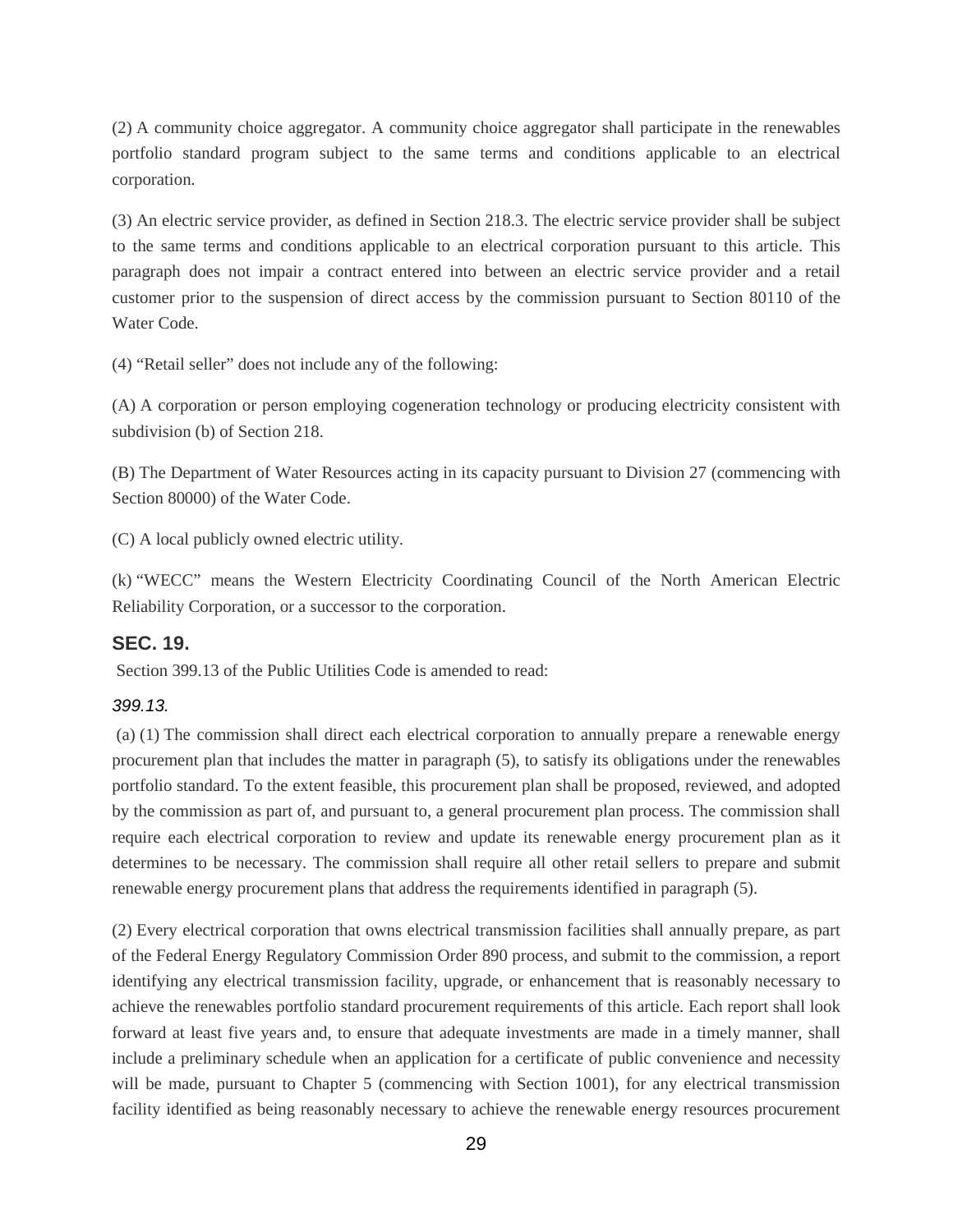requirements of this article. Each electrical corporation that owns electrical transmission facilities shall ensure that project-specific interconnection studies are completed in a timely manner.

(3) The commission shall direct each retail seller to prepare and submit an annual compliance report that includes all of the following:

(A) The current status and progress made during the prior year toward procurement of eligible renewable energy resources as a percentage of retail sales, including, if applicable, the status of any necessary siting and permitting approvals from federal, state, and local agencies for those eligible renewable energy resources procured by the retail seller, and the current status of compliance with the portfolio content requirements of subdivision (c) of Section 399.16, including procurement of eligible renewable energy resources located outside the state and within the WECC and unbundled renewable energy credits.

(B) If the retail seller is an electrical corporation, the current status and progress made during the prior year toward construction of, and upgrades to, transmission and distribution facilities and other electrical system components it owns to interconnect eligible renewable energy resources and to supply the electricity generated by those resources to load, including the status of planning, siting, and permitting transmission facilities by federal, state, and local agencies.

(C) Recommendations to remove impediments to making progress toward achieving the renewable energy resources procurement requirements established pursuant to this article.

(4) The commission shall adopt, by rulemaking, all of the following:

(A) A process that provides criteria for the rank ordering and selection of least-cost and best-fit eligible renewable energy resources to comply with the California Renewables Portfolio Standard Program obligations on a total cost and best-fit basis. This process shall take into account all of the following:

(i) Estimates of indirect costs associated with needed transmission investments.

(ii) The cost impact of procuring the eligible renewable energy resources on the electrical corporation's electricity portfolio.

(iii) The viability of the project to construct and reliably operate the eligible renewable energy resource, including the developer's experience, the feasibility of the technology used to generate electricity, and the risk that the facility will not be built, or that construction will be delayed, with the result that electricity will not be supplied as required by the contract.

(iv) Workforce recruitment, training, and retention efforts, including the employment growth associated with the construction and operation of eligible renewable energy resources and goals for recruitment and training of women, minorities, and disabled veterans.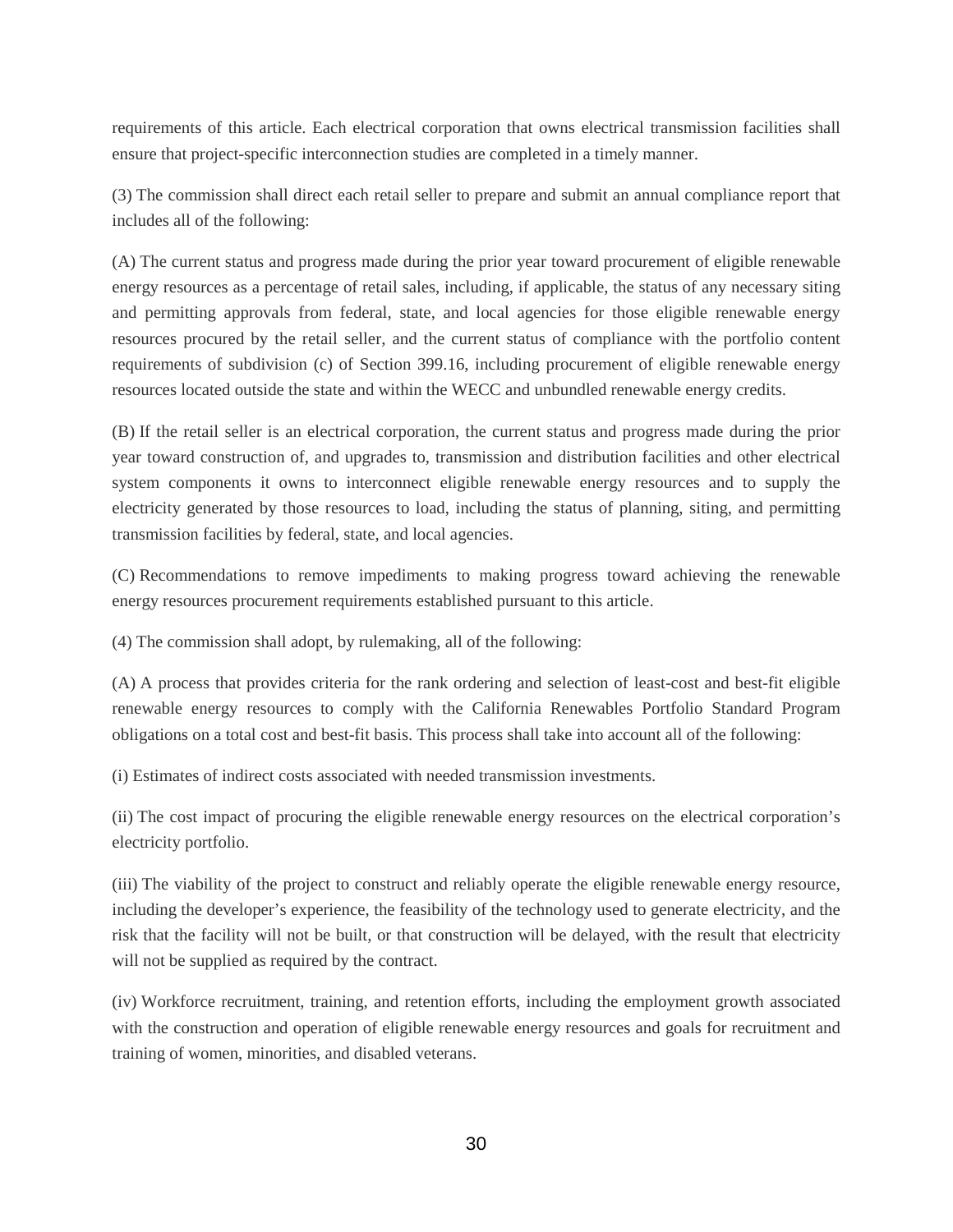(v) (I) Estimates of electrical corporation expenses resulting from integrating and operating eligible renewable energy resources, including, but not limited to, any additional wholesale energy and capacity costs associated with integrating each eligible renewable resource.

(II) No later than December 31, 2015, the commission shall approve a methodology for determining the integration costs described in subclause (I).

(vi) Consideration of any statewide greenhouse gas emissions limit established pursuant to the California Global Warming Solutions Act of 2006 (Division 25.5 (commencing with Section 38500) of the Health and Safety Code).

(vii) Consideration of capacity and system reliability of the eligible renewable energy resource to ensure grid reliability.

(B) Rules permitting retail sellers to accumulate, beginning January 1, 2011, excess procurement in one compliance period to be applied to any subsequent compliance period. The rules shall apply equally to all retail sellers. In determining the quantity of excess procurement for the applicable compliance period, the commission shall retain the rules adopted by the commission and in effect as of January 1, 2015, for the compliance period specified in subparagraphs (A) to (C), inclusive, of paragraph (1) of subdivision (b) of Section 399.15. For any subsequent compliance period, the rules shall allow the following:

(i) For electricity products meeting the portfolio content requirements of paragraph (1) of subdivision (b) of Section 399.16, contracts of any duration may count as excess procurement.

(ii) Electricity products meeting the portfolio content requirements of paragraph (2) or (3) of subdivision (b) of Section 399.16 shall not be counted as excess procurement. Contracts of any duration for electricity products meeting the portfolio content requirements of paragraph (2) or (3) of subdivision (b) of Section 399.16 that are credited towards a compliance period shall not be deducted from a retail seller's procurement for purposes of calculating excess procurement.

(iii) If a retail seller notifies the commission that it will comply with the provisions of subdivision (b) for the compliance period beginning January 1, 2017, the provisions of clauses (i) and (ii) shall take effect for that retail seller for that compliance period.

(C) Standard terms and conditions to be used by all electrical corporations in contracting for eligible renewable energy resources, including performance requirements for renewable generators. A contract for the purchase of electricity generated by an eligible renewable energy resource, at a minimum, shall include the renewable energy credits associated with all electricity generation specified under the contract. The standard terms and conditions shall include the requirement that, no later than six months after the commission's approval of an electricity purchase agreement entered into pursuant to this article, the following information about the agreement shall be disclosed by the commission: party names, resource type, project location, and project capacity.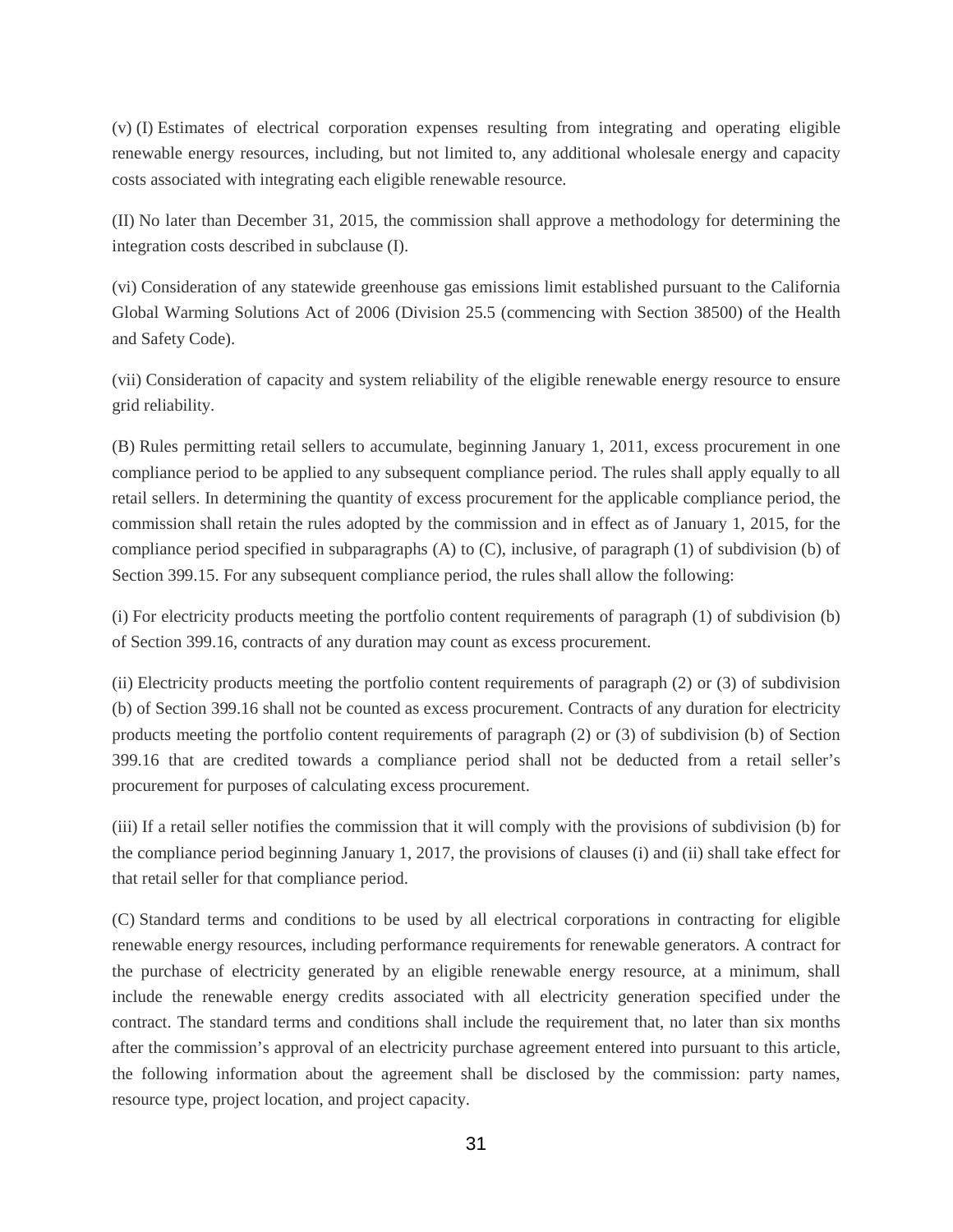(D) An appropriate minimum margin of procurement above the minimum procurement level necessary to comply with the renewables portfolio standard to mitigate the risk that renewable projects planned or under contract are delayed or canceled. This paragraph does not preclude an electrical corporation from voluntarily proposing a margin of procurement above the appropriate minimum margin established by the commission.

(5) Consistent with the goal of increasing California's reliance on eligible renewable energy resources, the renewable energy procurement plan shall include all of the following:

(A) An assessment of annual or multiyear portfolio supplies and demand to determine the optimal mix of eligible renewable energy resources with deliverability characteristics that may include peaking, dispatchable, baseload, firm, and as-available capacity.

(B) Potential compliance delays related to the conditions described in paragraph (5) of subdivision (b) of Section 399.15.

(C) A bid solicitation setting forth the need for eligible renewable energy resources of each deliverability characteristic, required online dates, and locational preferences, if any.

(D) A status update on the development schedule of all eligible renewable energy resources currently under contract.

(E) Consideration of mechanisms for price adjustments associated with the costs of key components for eligible renewable energy resource projects with online dates more than 24 months after the date of contract execution.

(F) An assessment of the risk that an eligible renewable energy resource will not be built, or that construction will be delayed, with the result that electricity will not be delivered as required by the contract.

(6) In soliciting and procuring eligible renewable energy resources, each electrical corporation shall offer contracts of no less than 10 years duration, unless the commission approves of a contract of shorter duration.

(7) In soliciting and procuring eligible renewable energy resources for California-based projects, each electrical corporation shall give preference to renewable energy projects that provide environmental and economic benefits to communities afflicted with poverty or high unemployment, or that suffer from high emission levels of toxic air contaminants, criteria air pollutants, and greenhouse gases.

(8) In soliciting and procuring eligible renewable energy resources, each retail seller shall consider the best-fit attributes of resource types that ensure a balanced resource mix to maintain the reliability of the electrical grid.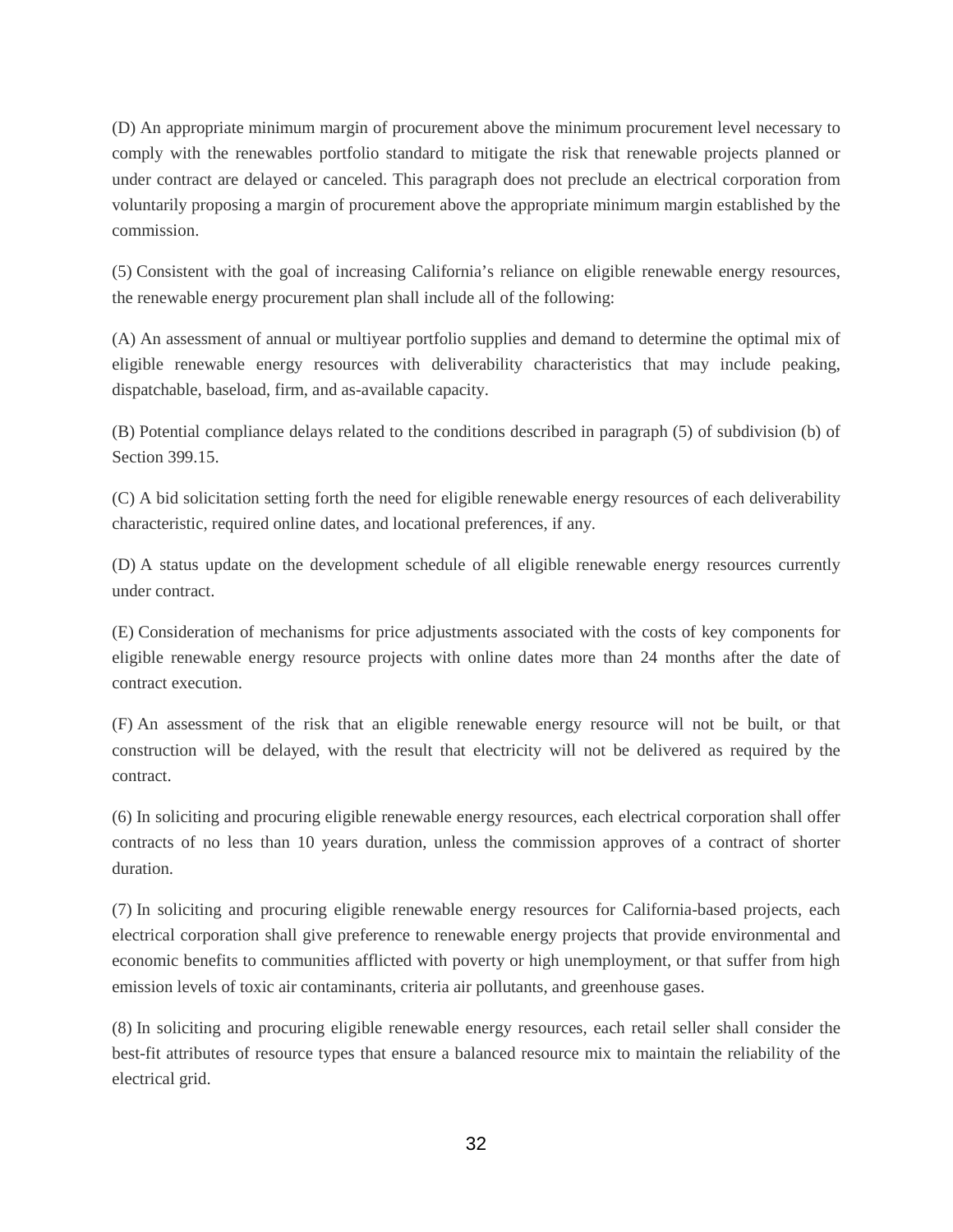(b) A retail seller may enter into a combination of long- and short-term contracts for electricity and associated renewable energy credits. Beginning January 1, 2021, at least 65 percent of the procurement a retail seller counts toward the renewables portfolio standard requirement of each compliance period shall be from its contracts of 10 years or more in duration or in its ownership or ownership agreements for eligible renewable energy resources.

(c) The commission shall review and accept, modify, or reject each electrical corporation's renewable energy resource procurement plan prior to the commencement of renewable energy procurement pursuant to this article by an electrical corporation. The commission shall assess adherence to the approved renewable energy resource procurement plans in determining compliance with the obligations of this article.

(d) Unless previously preapproved by the commission, an electrical corporation shall submit a contract for the generation of an eligible renewable energy resource to the commission for review and approval consistent with an approved renewable energy resource procurement plan. If the commission determines that the bid prices are elevated due to a lack of effective competition among the bidders, the commission shall direct the electrical corporation to renegotiate the contracts or conduct a new solicitation.

(e) If an electrical corporation fails to comply with a commission order adopting a renewable energy resource procurement plan, the commission shall exercise its authority to require compliance.

(f) (1) The commission may authorize a procurement entity to enter into contracts on behalf of customers of a retail seller for electricity products from eligible renewable energy resources to satisfy the retail seller's renewables portfolio standard procurement requirements. The commission shall not require any person or corporation to act as a procurement entity or require any party to purchase eligible renewable energy resources from a procurement entity.

(2) Subject to review and approval by the commission, the procurement entity shall be permitted to recover reasonable administrative and procurement costs through the retail rates of end-use customers that are served by the procurement entity and are directly benefiting from the procurement of eligible renewable energy resources.

(g) Procurement and administrative costs associated with contracts entered into by an electrical corporation for eligible renewable energy resources pursuant to this article and approved by the commission are reasonable and prudent and shall be recoverable in rates.

(h) Construction, alteration, demolition, installation, and repair work on an eligible renewable energy resource that receives production incentives pursuant to Section 25742 of the Public Resources Code, including work performed to qualify, receive, or maintain production incentives, are "public works" for the purposes of Chapter 1 (commencing with Section 1720) of Part 7 of Division 2 of the Labor Code.

### **SEC. 20.**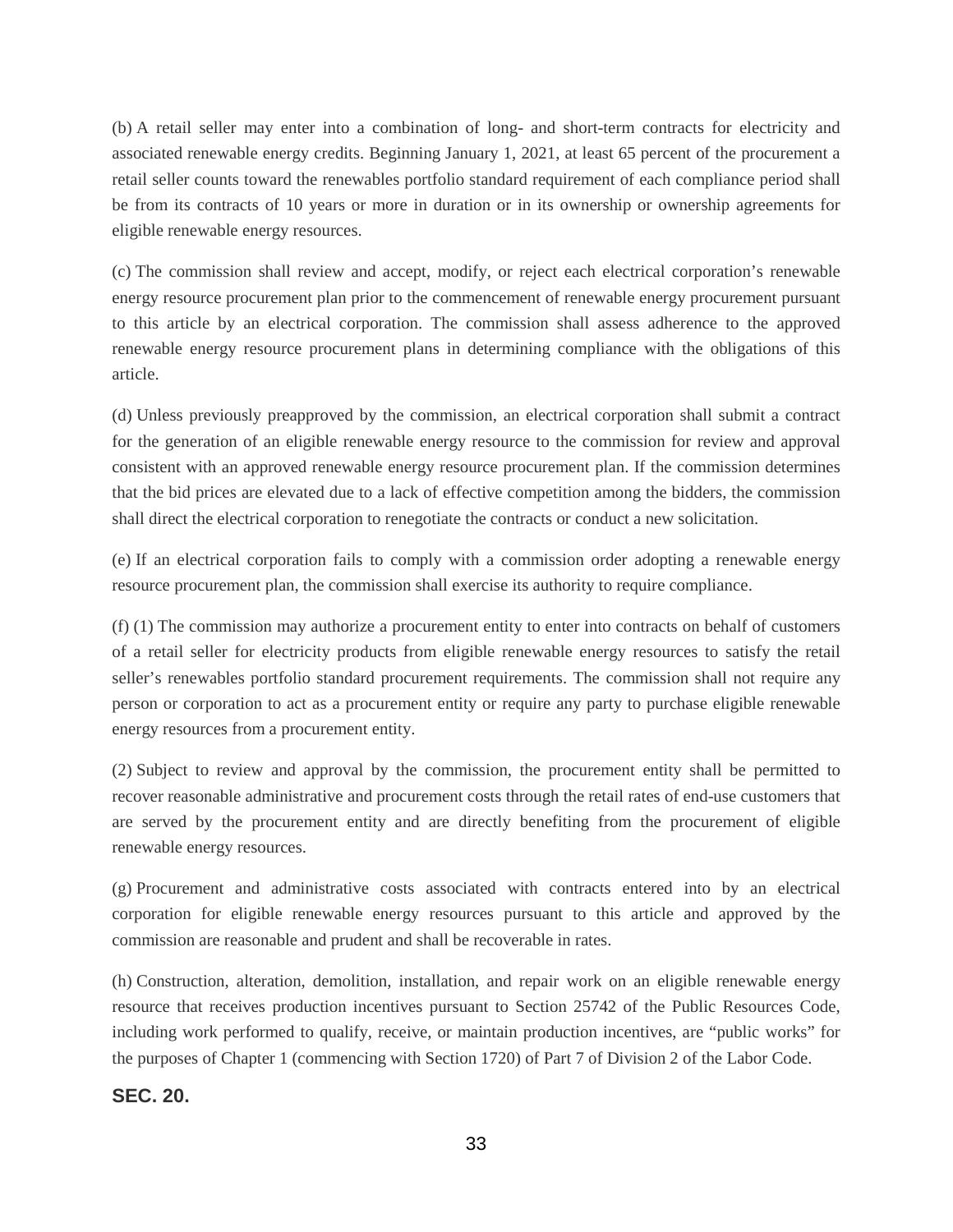Section 399.15 of the Public Utilities Code is amended to read:

#### *399.15.*

(a) In order to fulfill unmet long-term resource needs, the commission shall establish a renewables portfolio standard requiring all retail sellers to procure a minimum quantity of electricity products from eligible renewable energy resources as a specified percentage of total kilowatthours sold to their retail end-use customers each compliance period to achieve the targets established under this article. For any retail seller procuring at least 14 percent of retail sales from eligible renewable energy resources in 2010, the deficits associated with any previous renewables portfolio standard shall not be added to any procurement requirement pursuant to this article.

(b) The commission shall implement renewables portfolio standard procurement requirements only as follows:

(1) Each retail seller shall procure a minimum quantity of eligible renewable energy resources for each of the following compliance periods:

(A) January 1, 2011, to December 31, 2013, inclusive.

(B) January 1, 2014, to December 31, 2016, inclusive.

(C) January 1, 2017, to December 31, 2020, inclusive.

(D) January 1, 2021, to December 31, 2024, inclusive.

(E) January 1, 2025, to December 31, 2027, inclusive.

(F) January 1, 2028, to December 31, 2030, inclusive.

(2) (A) No later than January 1, 2017, the commission shall establish the quantity of electricity products from eligible renewable energy resources to be procured by the retail seller for each compliance period. These quantities shall be established in the same manner for all retail sellers and result in the same percentages used to establish compliance period quantities for all retail sellers.

(B) In establishing quantities for the compliance period from January 1, 2011, to December 31, 2013, inclusive, the commission shall require procurement for each retail seller equal to an average of 20 percent of retail sales. For the following compliance periods, the quantities shall reflect reasonable progress in each of the intervening years sufficient to ensure that the procurement of electricity products from eligible renewable energy resources achieves 25 percent of retail sales by December 31, 2016, 33 percent by December 31, 2020, 40 percent by December 31, 2024, 45 percent by December 31, 2027, and 50 percent by December 31, 2030. The commission shall establish appropriate three-year compliance periods for all subsequent years that require retail sellers to procure not less than 50 percent of retail sales of electricity products from eligible renewable energy resources.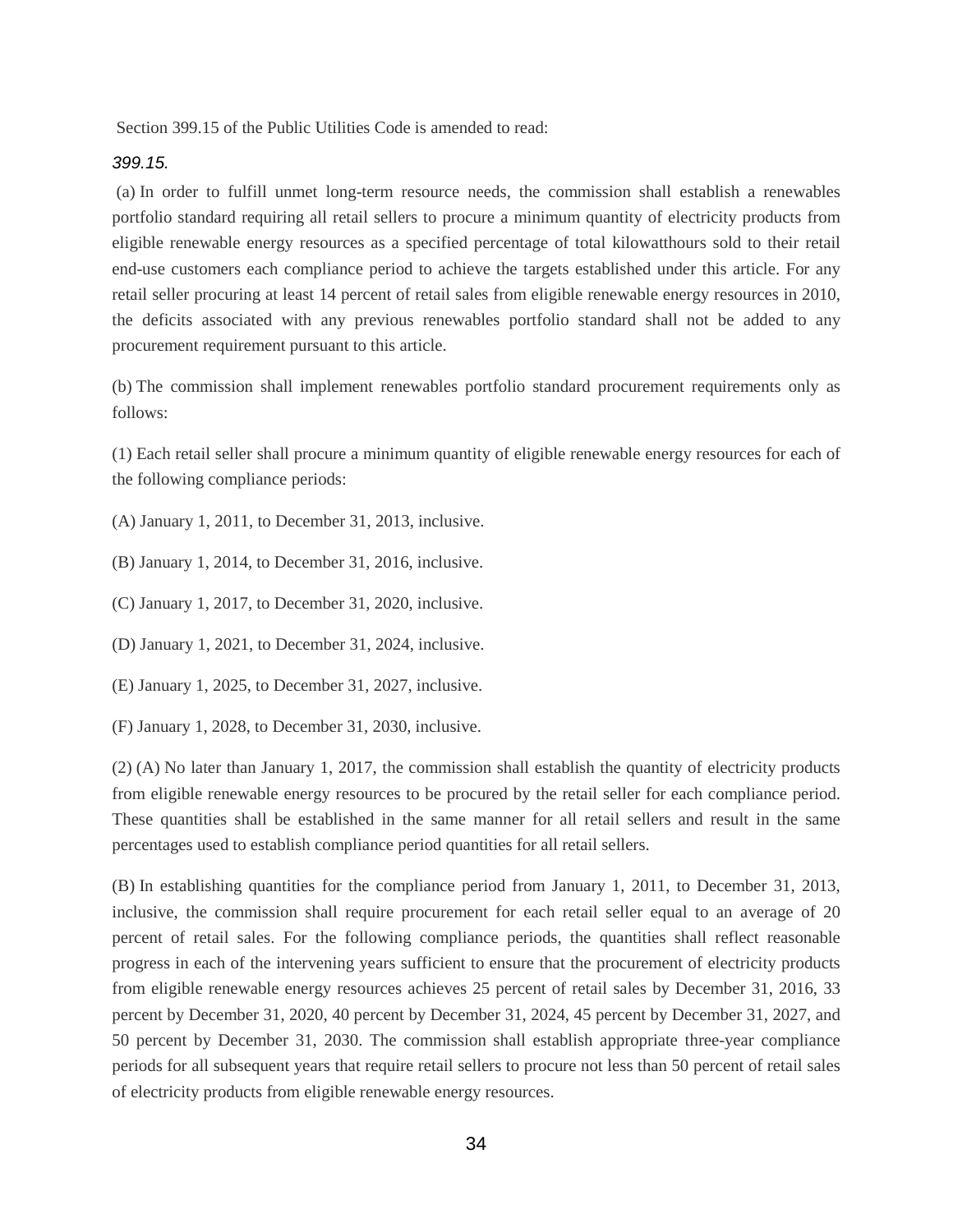(C) Retail sellers shall be obligated to procure no less than the quantities associated with all intervening years by the end of each compliance period. Retail sellers shall not be required to demonstrate a specific quantity of procurement for any individual intervening year.

(3) The commission may require the procurement of eligible renewable energy resources in excess of the quantities specified in paragraph (2).

(4) Only for purposes of establishing the renewables portfolio standard procurement requirements of paragraph (1) and determining the quantities pursuant to paragraph (2), the commission shall include all electricity sold to retail customers by the Department of Water Resources pursuant to Division 27 (commencing with Section 80000) of the Water Code in the calculation of retail sales by an electrical corporation.

(5) The commission shall waive enforcement of this section if it finds that the retail seller has demonstrated any of the following conditions are beyond the control of the retail seller and will prevent compliance:

(A) There is inadequate transmission capacity to allow for sufficient electricity to be delivered from proposed eligible renewable energy resource projects using the current operational protocols of the Independent System Operator. In making its findings relative to the existence of this condition with respect to a retail seller that owns transmission lines, the commission shall consider both of the following:

(i) Whether the retail seller has undertaken, in a timely fashion, reasonable measures under its control and consistent with its obligations under local, state, and federal laws and regulations, to develop and construct new transmission lines or upgrades to existing lines intended to transmit electricity generated by eligible renewable energy resources. In determining the reasonableness of a retail seller's actions, the commission shall consider the retail seller's expectations for full-cost recovery for these transmission lines and upgrades.

(ii) Whether the retail seller has taken all reasonable operational measures to maximize cost-effective deliveries of electricity from eligible renewable energy resources in advance of transmission availability.

(B) Permitting, interconnection, or other circumstances that delay procured eligible renewable energy resource projects, or there is an insufficient supply of eligible renewable energy resources available to the retail seller. In making a finding that this condition prevents timely compliance, the commission shall consider whether the retail seller has done all of the following:

(i) Prudently managed portfolio risks, including relying on a sufficient number of viable projects.

(ii) Sought to develop one of the following: its own eligible renewable energy resources, transmission to interconnect to eligible renewable energy resources, or energy storage used to integrate eligible renewable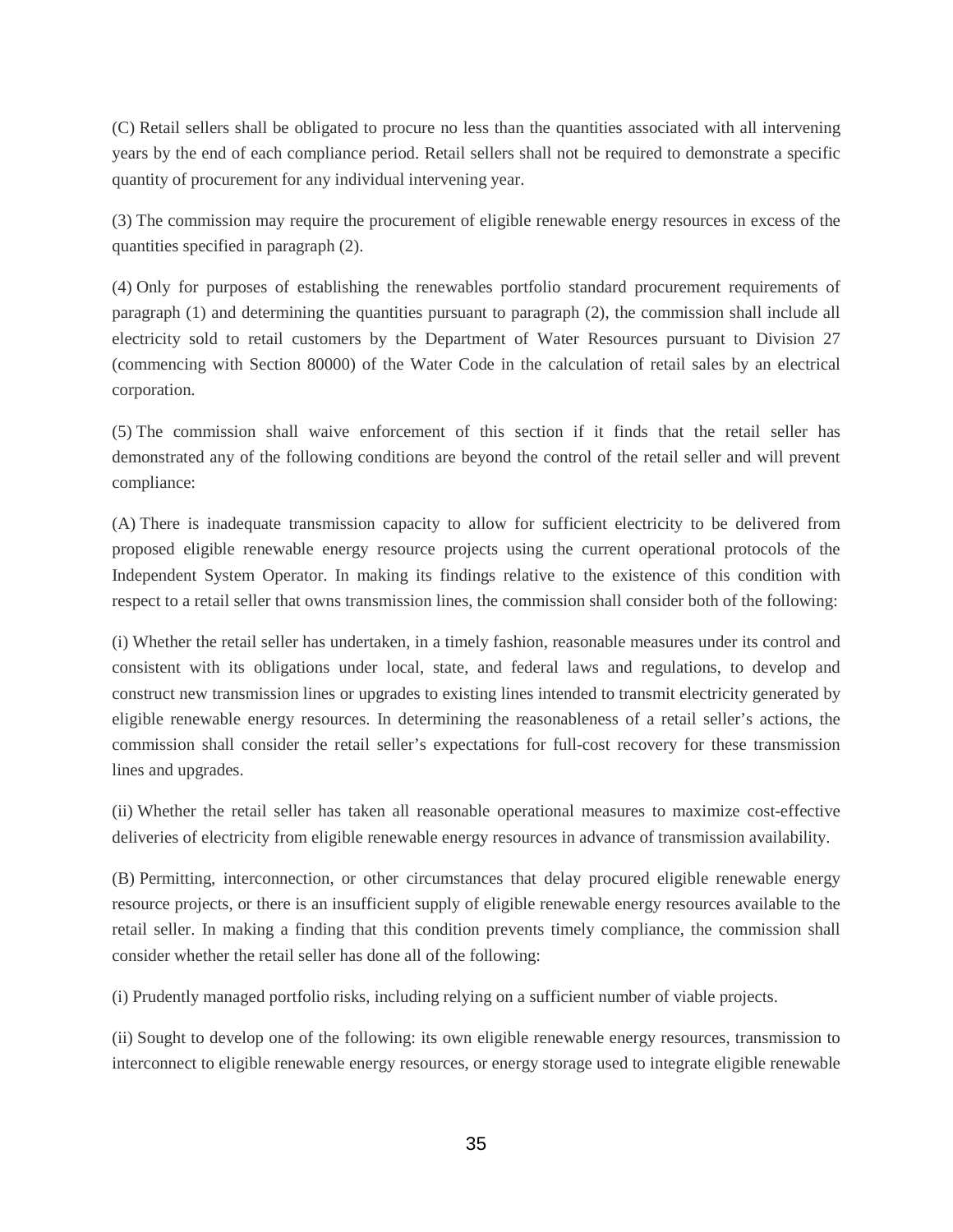energy resources. This clause shall not require an electrical corporation to pursue development of eligible renewable energy resources pursuant to Section 399.14.

(iii) Procured an appropriate minimum margin of procurement above the minimum procurement level necessary to comply with the renewables portfolio standard to compensate for foreseeable delays or insufficient supply.

(iv) Taken reasonable measures, under the control of the retail seller, to procure cost-effective distributed generation and allowable unbundled renewable energy credits.

(C) Unanticipated curtailment of eligible renewable energy resources if the waiver would not result in an increase in greenhouse gas emissions.

(D) Unanticipated increase in retail sales due to transportation electrification. In making a finding that this condition prevents timely compliance, the commission shall consider all of the following:

(i) Whether transportation electrification significantly exceeded forecasts in that retail seller's service territory based on the best and most recently available information filed with the State Air Resources Board, the Energy Commission, or other state agency.

(ii) Whether the retail seller has taken reasonable measures to procure sufficient resources to account for unanticipated increases in retail sales due to transportation electrification.

(6) If the commission waives the compliance requirements of this section, the commission shall establish additional reporting requirements on the retail seller to demonstrate that all reasonable actions under the control of the retail seller are taken in each of the intervening years sufficient to satisfy future procurement requirements.

(7) The commission shall not waive enforcement pursuant to this section, unless the retail seller demonstrates that it has taken all reasonable actions under its control, as set forth in paragraph (5), to achieve full compliance.

(8) If a retail seller fails to procure sufficient eligible renewable energy resources to comply with a procurement requirement pursuant to paragraphs (1) and (2) and fails to obtain an order from the commission waiving enforcement pursuant to paragraph (5), the commission shall assess penalties for noncompliance. A schedule of penalties shall be adopted by the commission that shall be comparable for electrical corporations and other retail sellers. For electrical corporations, the cost of any penalties shall not be collected in rates. Any penalties collected under this article shall be deposited into the Electric Program Investment Charge Fund and used for the purposes described in Chapter 8.1 (commencing with Section 25710) of Division 15 of the Public Resources Code.

(9) Deficits associated with the compliance period shall not be added to a future compliance period.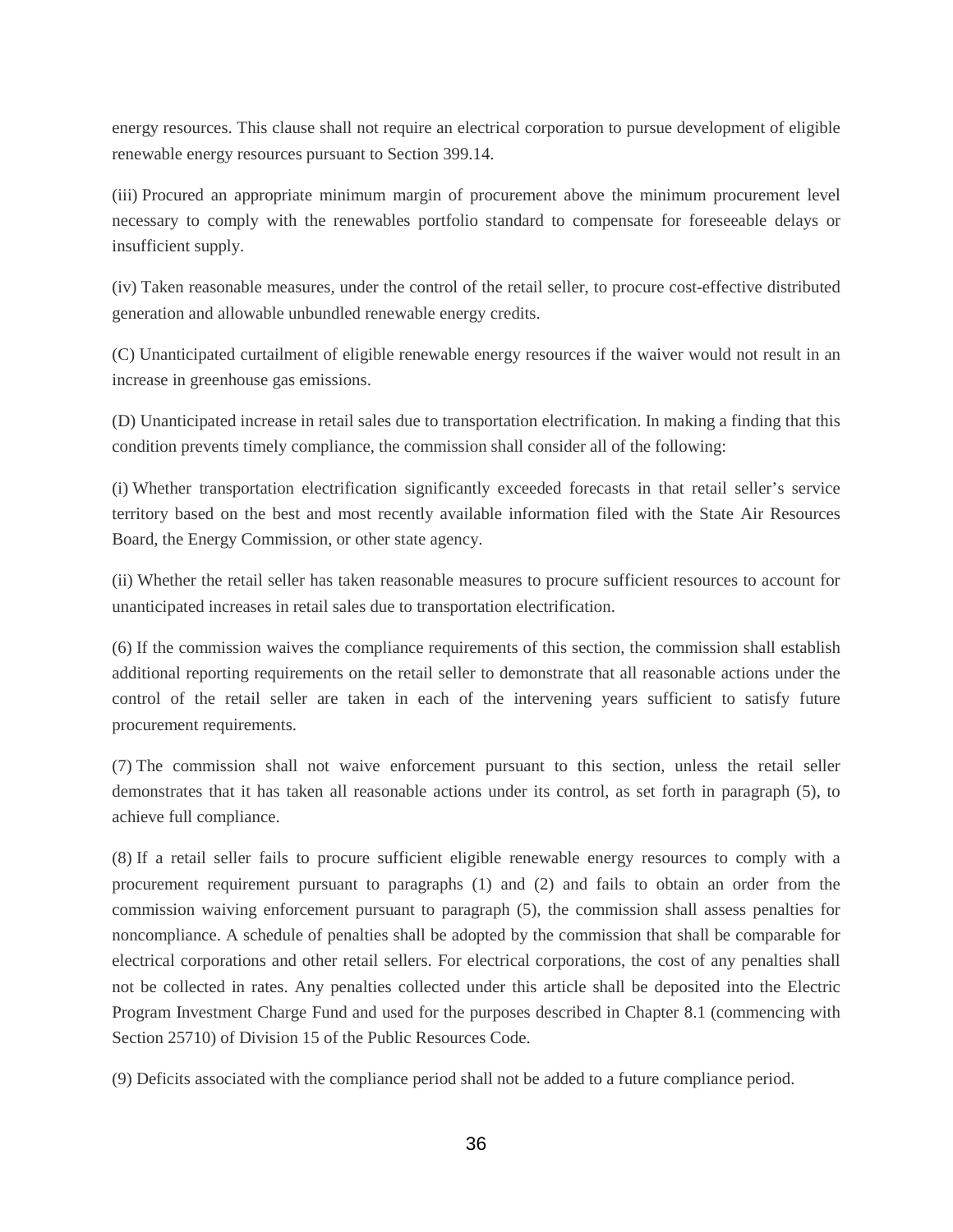(c) The commission shall establish a limitation for each electrical corporation on the procurement expenditures for all eligible renewable energy resources used to comply with the renewables portfolio standard. This limitation shall be set at a level that prevents disproportionate rate impacts.

(d) If the cost limitation for an electrical corporation is insufficient to support the projected costs of meeting the renewables portfolio standard procurement requirements, the electrical corporation may refrain from entering into new contracts or constructing facilities beyond the quantity that can be procured within the limitation, unless eligible renewable energy resources can be procured without exceeding a de minimis increase in rates, consistent with the long-term procurement plan established for the electrical corporation pursuant to Section 454.5.

(e) (1) The commission shall monitor the status of the cost limitation for each electrical corporation in order to ensure compliance with this article.

(2) If the commission determines that an electrical corporation may exceed its cost limitation prior to achieving the renewables portfolio standard procurement requirements, the commission shall do both of the following within 60 days of making that determination:

(A) Investigate and identify the reasons why the electrical corporation may exceed its annual cost limitation.

(B) Notify the appropriate policy and fiscal committees of the Legislature that the electrical corporation may exceed its cost limitation, and include the reasons why the electrical corporation may exceed its cost limitation.

(f) The establishment of a renewables portfolio standard shall not constitute implementation by the commission of the federal Public Utility Regulatory Policies Act of 1978 (Public Law 95-617).

### **SEC. 21.**

Section 399.16 of the Public Utilities Code is amended to read:

#### *399.16.*

(a) Various electricity products from eligible renewable energy resources located within the WECC transmission network service area shall be eligible to comply with the renewables portfolio standard procurement requirements in Section 399.15. These electricity products may be differentiated by their impacts on the operation of the grid in supplying electricity, as well as meeting the requirements of this article.

(b) Consistent with the goals of procuring the least-cost and best-fit electricity products from eligible renewable energy resources that meet project viability principles adopted by the commission pursuant to paragraph (4) of subdivision (a) of Section 399.13 and that provide the benefits set forth in Section 399.11, a balanced portfolio of eligible renewable energy resources shall be procured consisting of the following portfolio content categories: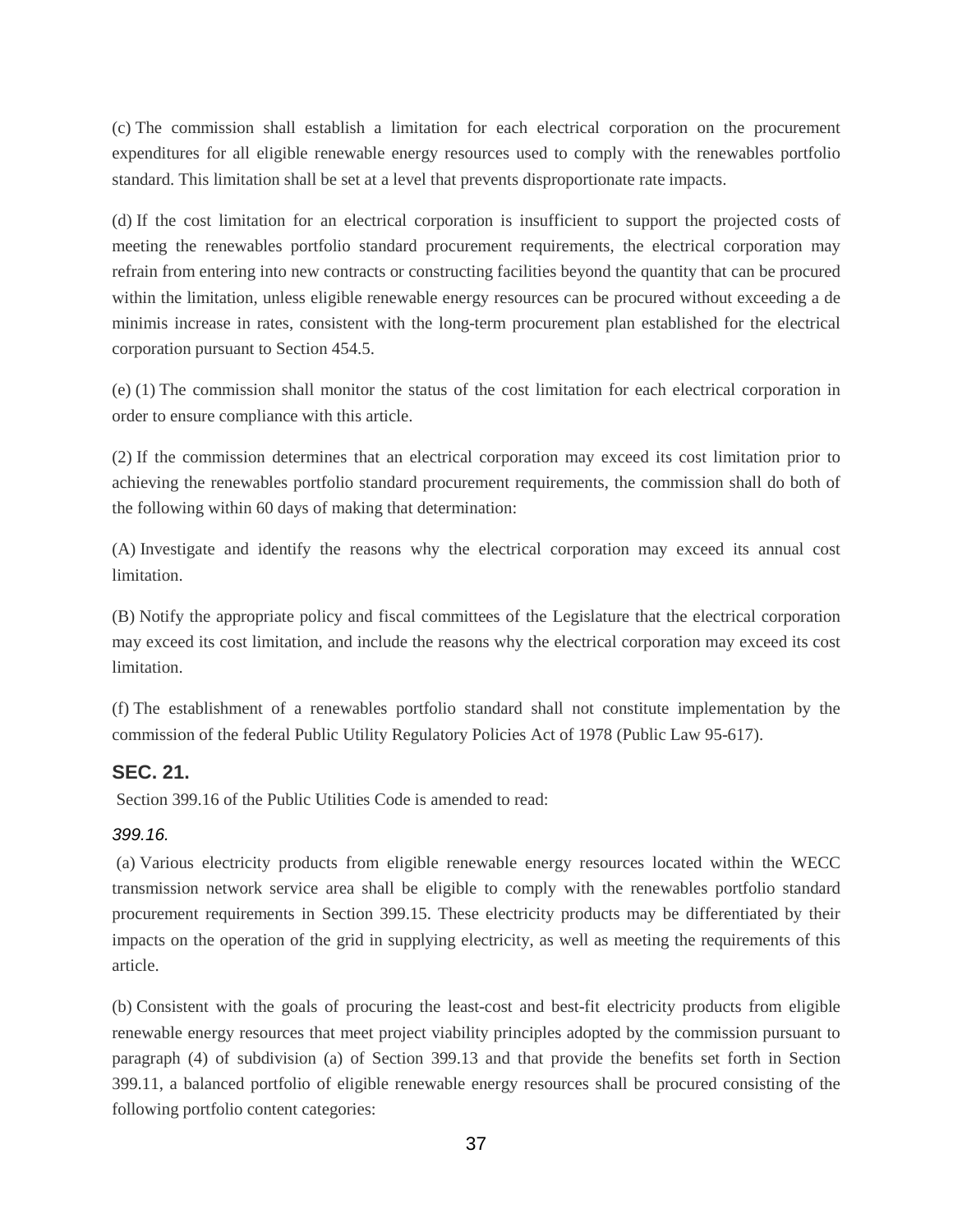(1) Eligible renewable energy resource electricity products that meet either of the following criteria:

(A) Have a first point of interconnection with a California balancing authority, have a first point of interconnection with distribution facilities used to serve end users within a California balancing authority area, or are scheduled from the eligible renewable energy resource into a California balancing authority without substituting electricity from another source. The use of another source to provide real-time ancillary services required to maintain an hourly or subhourly import schedule into a California balancing authority shall be permitted, but only the fraction of the schedule actually generated by the eligible renewable energy resource shall count toward this portfolio content category.

(B) Have an agreement to dynamically transfer electricity to a California balancing authority.

(2) Firmed and shaped eligible renewable energy resource electricity products providing incremental electricity and scheduled into a California balancing authority.

(3) Eligible renewable energy resource electricity products, or any fraction of the electricity generated, including unbundled renewable energy credits, that do not qualify under the criteria of paragraph (1) or (2).

(c) In order to achieve a balanced portfolio, all retail sellers shall meet the following requirements for all procurement credited toward each compliance period:

(1) Not less than 50 percent for the compliance period ending December 31, 2013, 65 percent for the compliance period ending December 31, 2016, and 75 percent for each compliance period thereafter, of the eligible renewable energy resource electricity products associated with contracts executed after June 1, 2010, shall meet the product content requirements of paragraph (1) of subdivision (b).

(2) Not more than 25 percent for the compliance period ending December 31, 2013, 15 percent for the compliance period ending December 31, 2016, and 10 percent for each compliance period thereafter, of the eligible renewable energy resource electricity products associated with contracts executed after June 1, 2010, shall meet the product content requirements of paragraph (3) of subdivision (b).

(3) Any renewable energy resources contracts executed on or after June 1, 2010, not subject to the limitations of paragraph (1) or (2), shall meet the product content requirements of paragraph (2) of subdivision (b).

(4) For purposes of electric service providers only, the restrictions in this subdivision on crediting eligible renewable energy resource electricity products to each compliance period shall apply to contracts executed after January 13, 2011.

(d) Any contract or ownership agreement originally executed prior to June 1, 2010, shall count in full toward the procurement requirements established pursuant to this article, if all of the following conditions are met: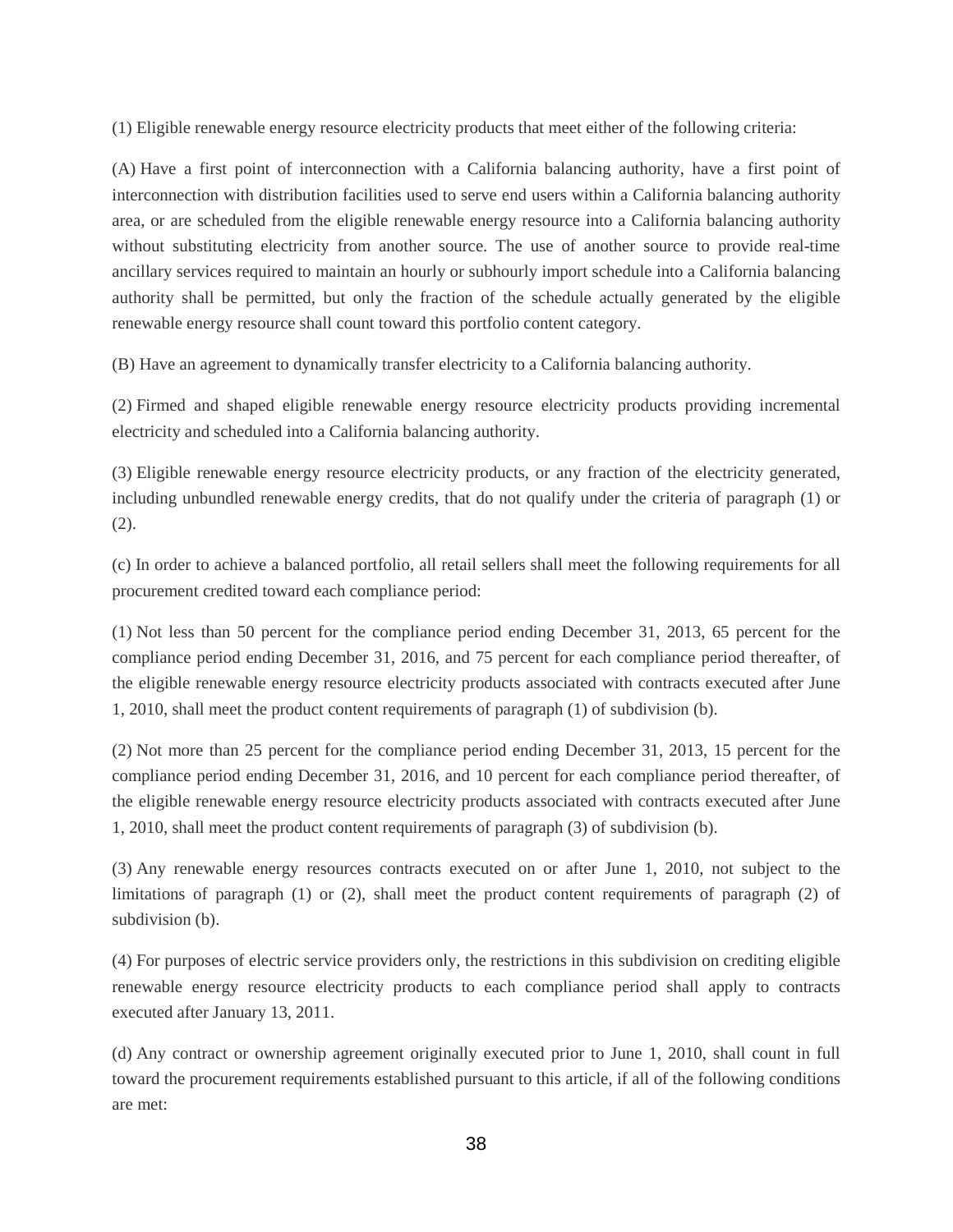(1) The renewable energy resource was eligible under the rules in place as of the date when the contract was executed.

(2) For an electrical corporation, the contract has been approved by the commission, even if that approval occurs after June 1, 2010.

(3) Any contract amendments or modifications occurring after June 1, 2010, do not increase the nameplate capacity or expected quantities of annual generation, or substitute a different renewable energy resource. The duration of the contract may be extended if the original contract specified a procurement commitment of 15 or more years.

(e) A retail seller may apply to the commission for a reduction of a procurement content requirement of subdivision (c). The commission may reduce a procurement content requirement of subdivision (c) to the extent the retail seller demonstrates that it cannot comply with that subdivision because of conditions beyond the control of the retail seller as provided in paragraph (5) of subdivision (b) of Section 399.15. The commission shall not, under any circumstance, reduce the obligation specified in paragraph (1) of subdivision (c) below 65 percent for any compliance period obligation after December 31, 2016.

### **SEC. 22.**

Section 399.18 of the Public Utilities Code is amended to read:

### *399.18.*

(a) This section applies to an electrical corporation that as of January 1, 2010, met either of the following conditions:

(1) Served 30,000 or fewer customer accounts in California and had issued at least four solicitations for eligible renewable energy resources prior to June 1, 2010.

(2) Had 1,000 or fewer customer accounts in California and was not connected to any transmission system or to the Independent System Operator.

(b) For an electrical corporation or its successor, electricity products from eligible renewable energy resources may be used for compliance with this article, notwithstanding any procurement content limitation in Section 399.16, provided that all of the following conditions are met:

(1) The electrical corporation or its successor participates in, and complies with, the accounting system administered by the Energy Commission pursuant to subdivision (b) of Section 399.25.

(2) The Energy Commission verifies that the electricity generated by the facility is eligible to meet the requirements of Section 399.15.

(3) The electrical corporation continues to satisfy either of the conditions described in subdivision (a).

### **SEC. 23.**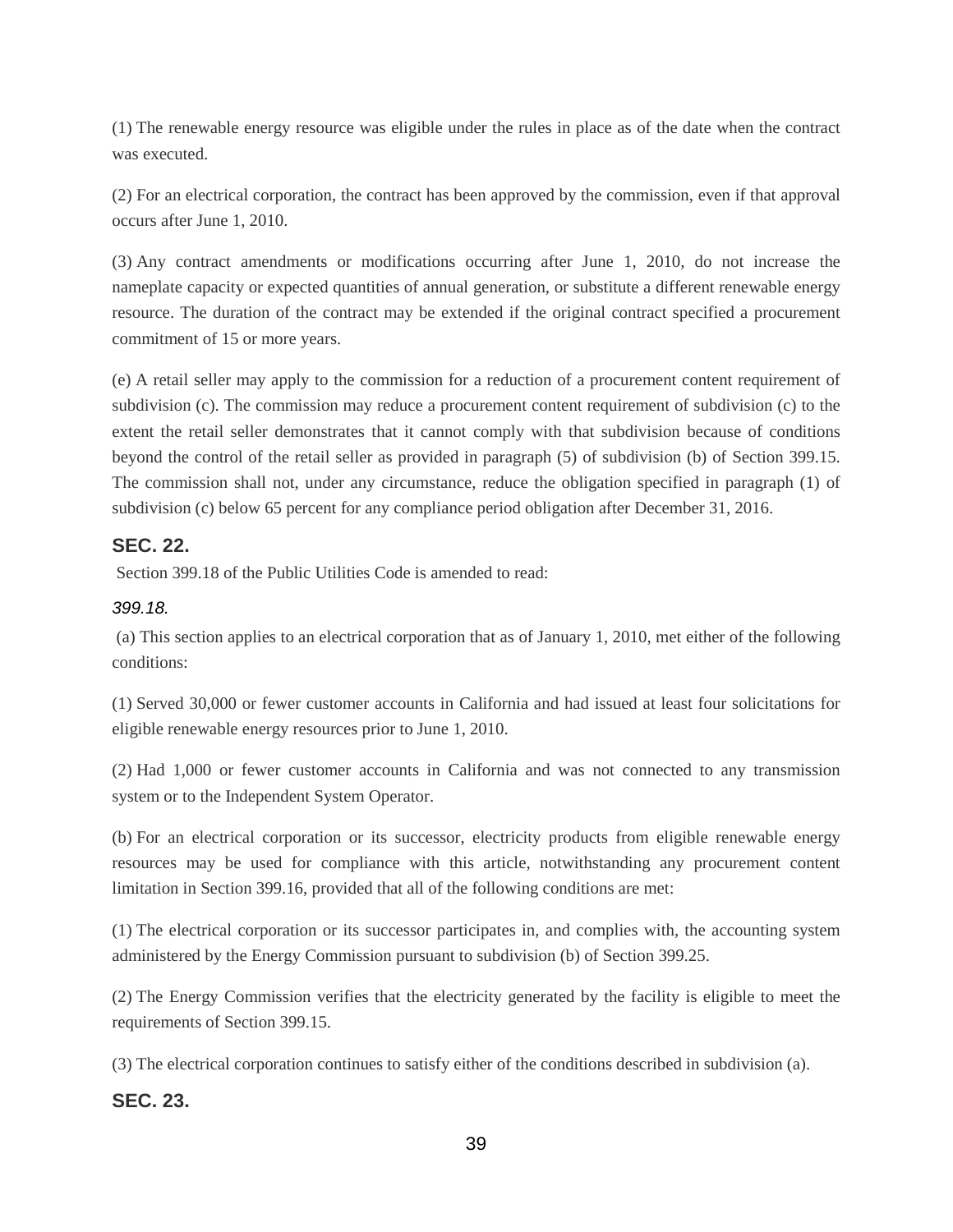Section 399.21 of the Public Utilities Code is amended to read:

#### *399.21.*

 (a) The commission, by rule, shall authorize the use of renewable energy credits to satisfy the renewables portfolio standard procurement requirements established pursuant to this article, subject to the following conditions:

(1) The commission and the Energy Commission shall ensure that the tracking system established pursuant to subdivision (c) of Section 399.25, is operational, is capable of independently verifying that electricity earning the credit is generated by an eligible renewable energy resource, and can ensure that renewable energy credits shall not be double counted by any seller of electricity within the service territory of the WECC.

(2) Each renewable energy credit shall be counted only once for compliance with the renewables portfolio standard of this state or any other state, or for verifying retail product claims in this state or any other state.

(3) All revenues received by an electrical corporation for the sale of a renewable energy credit shall be credited to the benefit of ratepayers.

(4) Renewable energy credits shall not be created for electricity generated pursuant to any electricity purchase contract with a retail seller or a local publicly owned electric utility executed before January 1, 2005, unless the contract contains explicit terms and conditions specifying the ownership or disposition of those credits. Procurement under those contracts shall be tracked through the accounting system described in subdivision (b) of Section 399.25 and included in the quantity of eligible renewable energy resources of the purchasing retail seller pursuant to Section 399.15.

(5) Renewable energy credits shall not be created for electricity generated under any electricity purchase contract executed after January 1, 2005, pursuant to the federal Public Utility Regulatory Policies Act of 1978 (16 U.S.C. Sec. 2601 et seq.). Procurement under the electricity purchase contracts shall be tracked through the accounting system implemented by the Energy Commission pursuant to subdivision (b) of Section 399.25 and count toward the renewables portfolio standard procurement requirements of the purchasing retail seller.

(6) Nothing in the amendments to this article made by the Clean Energy and Pollution Reduction Act of 2015 (Senate Bill 350 of the 2015–16 Regular Session) is intended to change commission Decision 11- 12-052 regarding the classification of renewable energy credits from generation on the customer side of the meter.

(7) A renewable energy credit shall not be eligible for compliance with a renewables portfolio standard procurement requirement unless it is retired in the tracking system established pursuant to subdivision (c)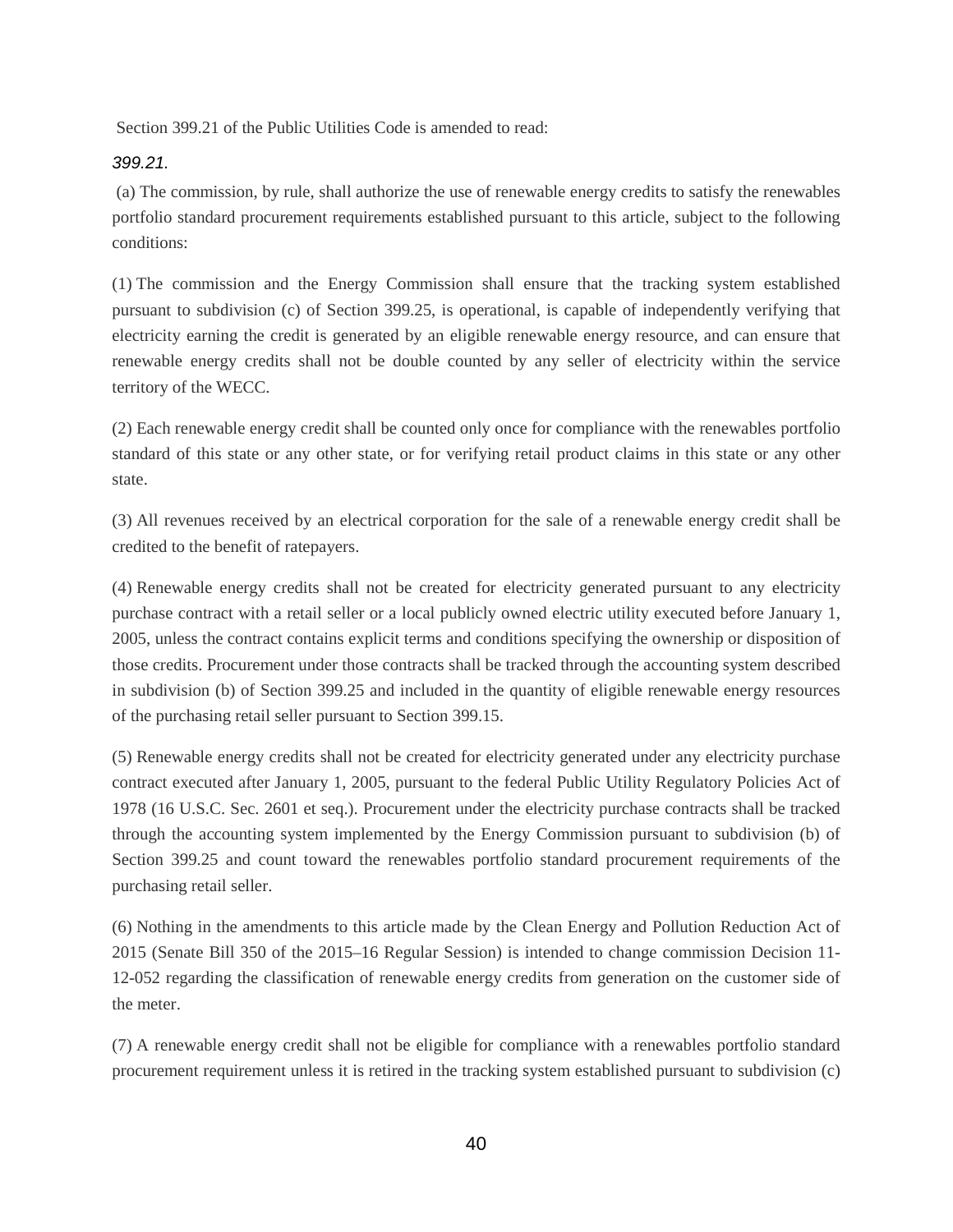of Section 399.25 by the retail seller or local publicly owned electric utility within 36 months from the initial date of generation of the associated electricity.

(b) The commission shall allow an electrical corporation to recover the reasonable costs of purchasing, selling, and administering renewable energy credit contracts in rates.

### **SEC. 24.**

Section 399.30 of the Public Utilities Code is amended to read:

#### *399.30.*

(a) (1) To fulfill unmet long-term generation resource needs, each local publicly owned electric utility shall adopt and implement a renewable energy resources procurement plan that requires the utility to procure a minimum quantity of electricity products from eligible renewable energy resources, including renewable energy credits, as a specified percentage of total kilowatthours sold to the utility's retail enduse customers, each compliance period, to achieve the targets of subdivision (c).

(2) Beginning January 1, 2019, a local publicly owned electric utility subject to Section 9621 shall incorporate the renewable energy resources procurement plan required by this section as part of a broader integrated resource plan developed and adopted pursuant to Section 9621.

(b) The governing board shall implement procurement targets for a local publicly owned electric utility that require the utility to procure a minimum quantity of eligible renewable energy resources for each of the following compliance periods:

(1) January 1, 2011, to December 31, 2013, inclusive.

(2) January 1, 2014, to December 31, 2016, inclusive.

(3) January 1, 2017, to December 31, 2020, inclusive.

(4) January 1, 2021, to December 31, 2024, inclusive.

(5) January 1, 2025, to December 31, 2027, inclusive.

(6) January 1, 2028, to December 31, 2030, inclusive.

(c) The governing board of a local publicly owned electric utility shall ensure all of the following:

(1) The quantities of eligible renewable energy resources to be procured for the compliance period from January 1, 2011, to December 31, 2013, inclusive, are equal to an average of 20 percent of retail sales.

(2) The quantities of eligible renewable energy resources to be procured for all other compliance periods reflect reasonable progress in each of the intervening years sufficient to ensure that the procurement of electricity products from eligible renewable energy resources achieves 25 percent of retail sales by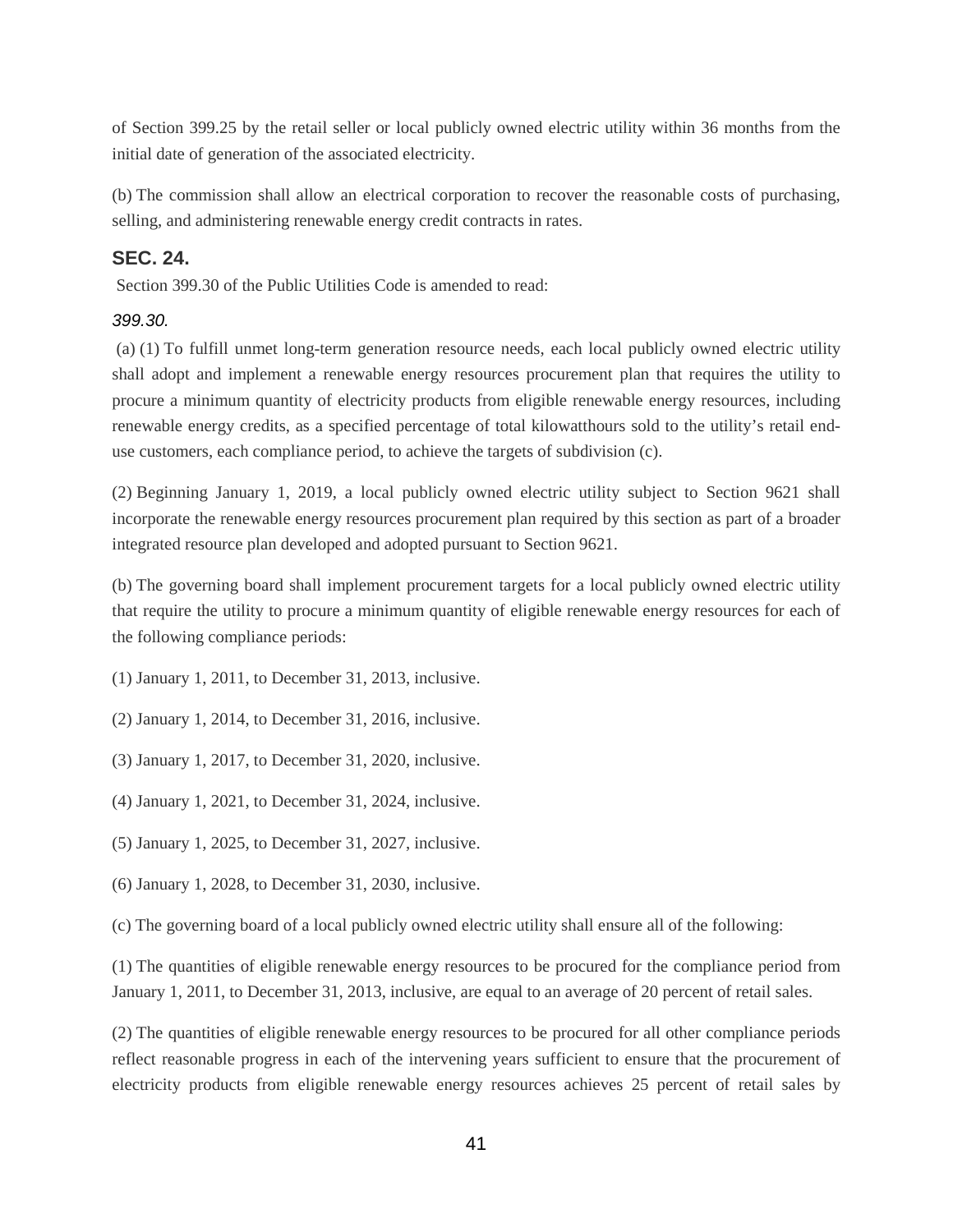December 31, 2016, 33 percent by December 31, 2020, 40 percent by December 31, 2024, 45 percent by December 31, 2027, and 50 percent by December 31, 2030. The Energy Commission shall establish appropriate multiyear compliance periods for all subsequent years that require the local publicly owned electric utility to procure not less than 50 percent of retail sales of electricity products from eligible renewable energy resources.

(3) A local publicly owned electric utility shall adopt procurement requirements consistent with Section 399.16.

(4) Beginning January 1, 2014, in calculating the procurement requirements under this article, a local publicly owned electric utility may exclude from its total retail sales the kilowatthours generated by an eligible renewable energy resource that is credited to a participating customer pursuant to a voluntary green pricing or shared renewable generation program. Any exclusion shall be limited to electricity products that do not meet the portfolio content criteria set forth in paragraph (2) or (3) of subdivision (b) of Section 399.16. Any renewable energy credits associated with electricity credited to a participating customer shall not be used for compliance with procurement requirements under this article, shall be retired on behalf of the participating customer, and shall not be further sold, transferred, or otherwise monetized for any purpose. To the extent possible for generation that is excluded from retail sales under this subdivision, a local publicly owned electric utility shall seek to procure those eligible renewable energy resources that are located in reasonable proximity to program participants.

(d) (1) The governing board of a local publicly owned electric utility shall adopt procurement requirements consistent with subparagraph (B) of paragraph (4) of subdivision (a) of, and subdivision (b) of, Section 399.13.

(2) The governing board of a local publicly owned electric utility may adopt the following measures:

(A) Conditions that allow for delaying timely compliance consistent with subdivision (b) of Section 399.15.

(B) Cost limitations for procurement expenditures consistent with subdivision (c) of Section 399.15.

(e) The governing board of the local publicly owned electric utility shall adopt a program for the enforcement of this article. The program shall be adopted at a publicly noticed meeting offering all interested parties an opportunity to comment. Not less than 30 days' notice shall be given to the public of any meeting held for purposes of adopting the program. Not less than 10 days' notice shall be given to the public before any meeting is held to make a substantive change to the program.

(f) (1) Each local publicly owned electric utility shall annually post notice, in accordance with Chapter 9 (commencing with Section 54950) of Part 1 of Division 2 of Title 5 of the Government Code, whenever its governing body will deliberate in public on its renewable energy resources procurement plan.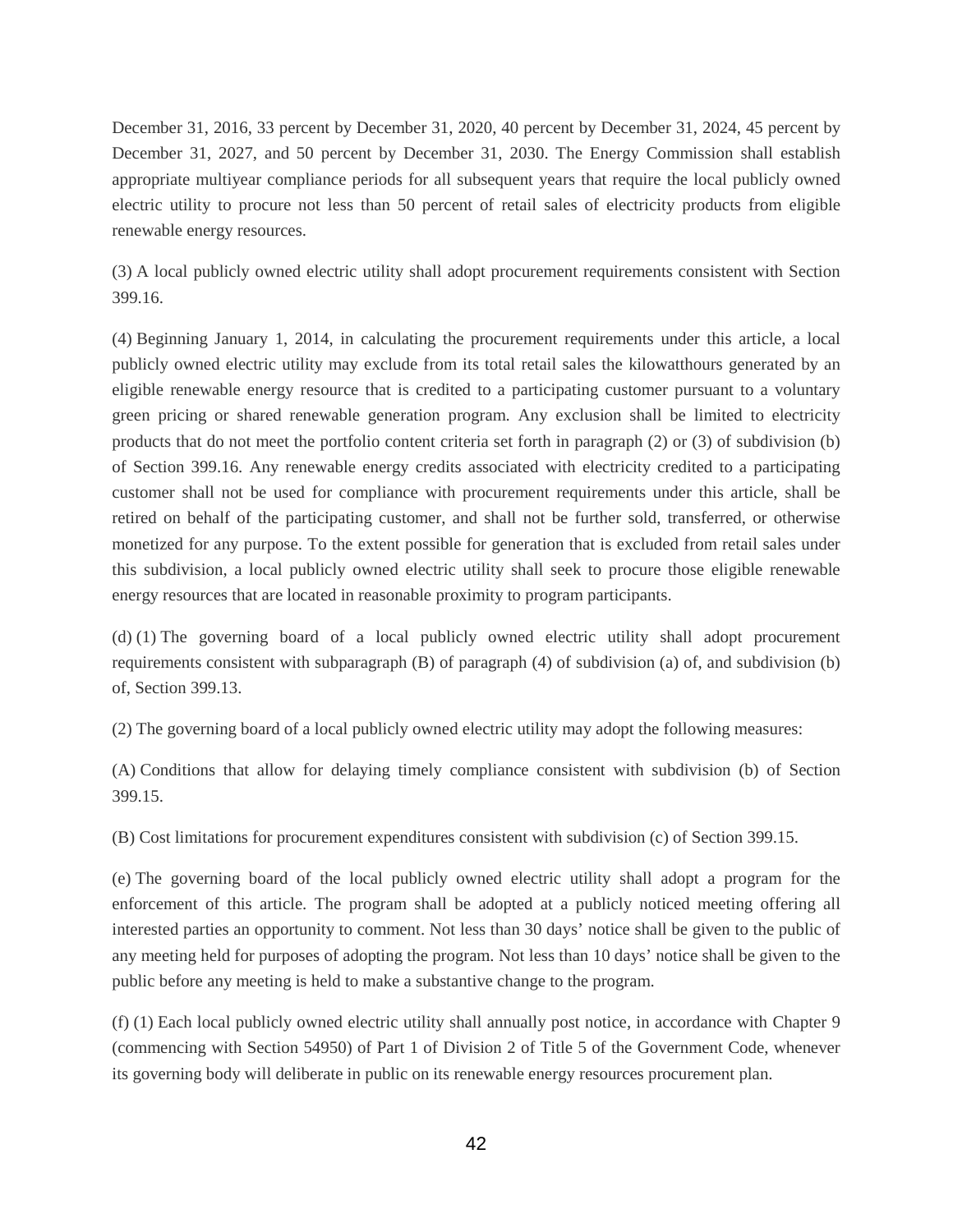(2) Contemporaneous with the posting of the notice of a public meeting to consider the renewable energy resources procurement plan, the local publicly owned electric utility shall notify the Energy Commission of the date, time, and location of the meeting in order to enable the Energy Commission to post the information on its Internet Web site. This requirement is satisfied if the local publicly owned electric utility provides the uniform resource locator (URL) that links to this information.

(3) Upon distribution to its governing body of information related to its renewable energy resources procurement status and future plans, for its consideration at a noticed public meeting, the local publicly owned electric utility shall make that information available to the public and shall provide the Energy Commission with an electronic copy of the documents for posting on the Energy Commission's Internet Web site. This requirement is satisfied if the local publicly owned electric utility provides the uniform resource locator (URL) that links to the documents or information regarding other manners of access to the documents.

(g) A public utility district that receives all of its electricity pursuant to a preference right adopted and authorized by the United States Congress pursuant to Section 4 of the Trinity River Division Act of August 12, 1955 (Public Law 84-386) shall be in compliance with the renewable energy procurement requirements of this article.

(h) For a local publicly owned electric utility that was in existence on or before January 1, 2009, that provides retail electric service to 15,000 or fewer customer accounts in California, and is interconnected to a balancing authority located outside this state but within the WECC, an eligible renewable energy resource includes a facility that is located outside California that is connected to the WECC transmission system, if all of the following conditions are met:

(1) The electricity generated by the facility is procured by the local publicly owned electric utility, is delivered to the balancing authority area in which the local publicly owned electric utility is located, and is not used to fulfill renewable energy procurement requirements of other states.

(2) The local publicly owned electric utility participates in, and complies with, the accounting system administered by the Energy Commission pursuant to this article.

(3) The Energy Commission verifies that the electricity generated by the facility is eligible to meet the renewables portfolio standard procurement requirements.

(i) Notwithstanding subdivision (a), for a local publicly owned electric utility that is a joint powers authority of districts established pursuant to state law on or before January 1, 2005, that furnish electric services other than to residential customers, and is formed pursuant to the Irrigation District Law (Division 11 (commencing with Section 20500) of the Water Code), the percentage of total kilowatthours sold to the district's retail end-use customers, upon which the renewables portfolio standard procurement requirements in subdivision (b) are calculated, shall be based on the authority's average retail sales over the previous seven years. If the authority has not furnished electric service for seven years, then the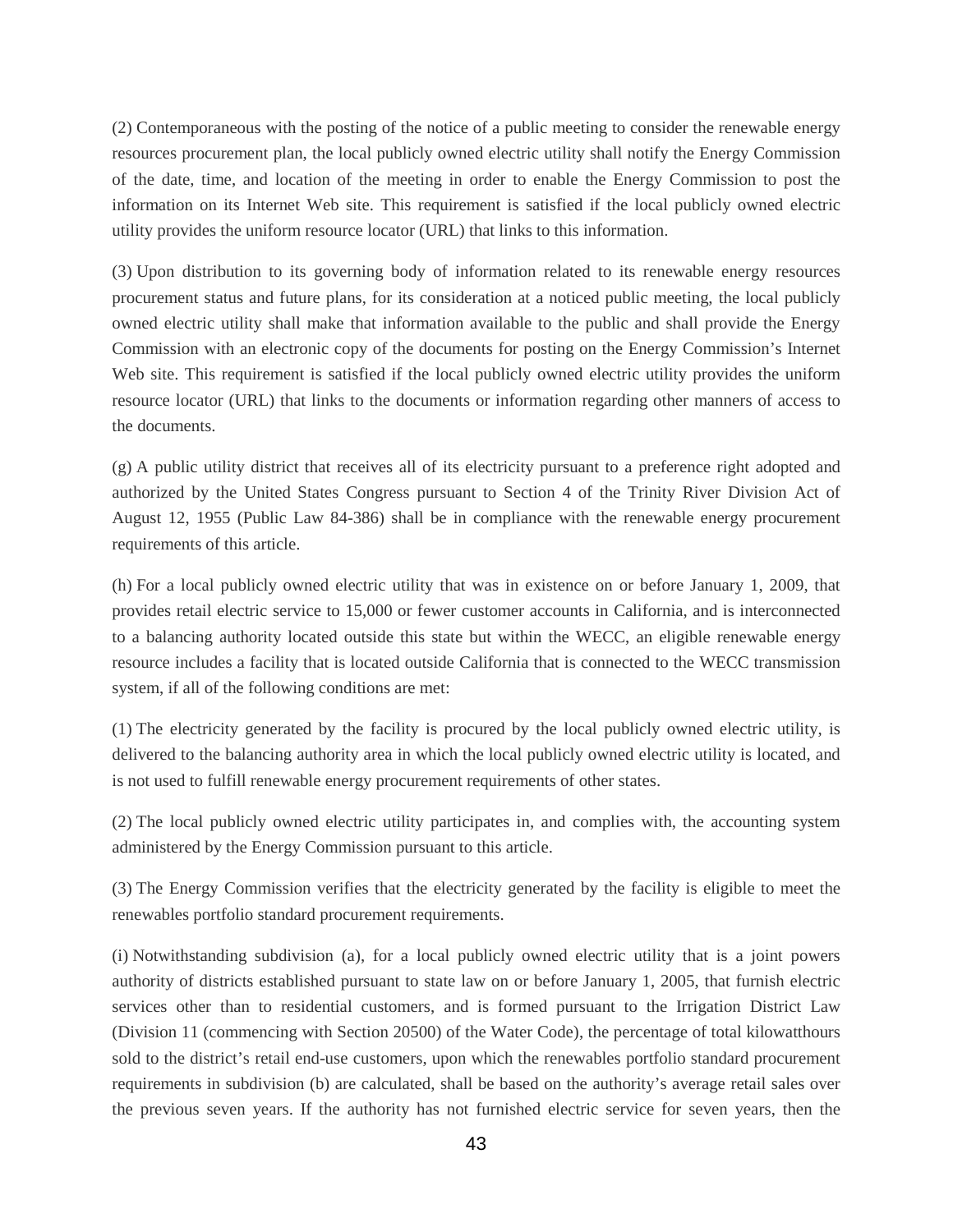calculation shall be based on average retail sales over the number of completed years during which the authority has provided electric service.

(j) A local publicly owned electric utility in a city and county that only receives greater than 67 percent of its electricity sources from hydroelectric generation located within the state that it owns and operates, and that does not meet the definition of a "renewable electrical generation facility" pursuant to Section 25741 of the Public Resources Code, shall be required to procure eligible renewable energy resources, including renewable energy credits, to meet only the electricity demands unsatisfied by its hydroelectric generation in any given year, in order to satisfy its renewable energy procurement requirements.

(k) (1) A local publicly owned electric utility that receives greater than 50 percent of its annual retail sales from its own hydroelectric generation that is not an eligible renewable energy resource shall not be required to procure additional eligible renewable energy resources in excess of either of the following:

(A) The portion of its retail sales not supplied by its own hydroelectric generation. For these purposes, retail sales supplied by an increase in hydroelectric generation resulting from an increase in the amount of water stored by a dam because the dam is enlarged or otherwise modified after December 31, 2012, shall not count as being retail sales supplied by the utility's own hydroelectric generation.

(B) The cost limitation adopted pursuant to this section.

(2) For the purposes of this subdivision, "hydroelectric generation" means electricity generated from a hydroelectric facility that satisfies all of the following:

(A) Is owned solely and operated by the local publicly owned electric utility as of 1967.

(B) Serves a local publicly owned electric utility with a distribution system demand of less than 150 megawatts.

(C) Involves a contract in which an electrical corporation receives the benefit of the electric generation through June of 2014, at which time the benefit reverts back to the ownership and control of the local publicly owned electric utility.

(D) Has a maximum penstock flow capacity of no more than 3,200 cubic feet per second and includes a regulating reservoir with a small hydroelectric generation facility producing fewer than 20 megawatts with a maximum penstock flow capacity of no more than 3,000 cubic feet per second.

(3) This subdivision does not reduce or eliminate any renewable procurement requirement for any compliance period ending prior to January 1, 2014.

(4) This subdivision does not require a local publicly owned electric utility to purchase additional eligible renewable energy resources in excess of the procurement requirements of subdivision (c).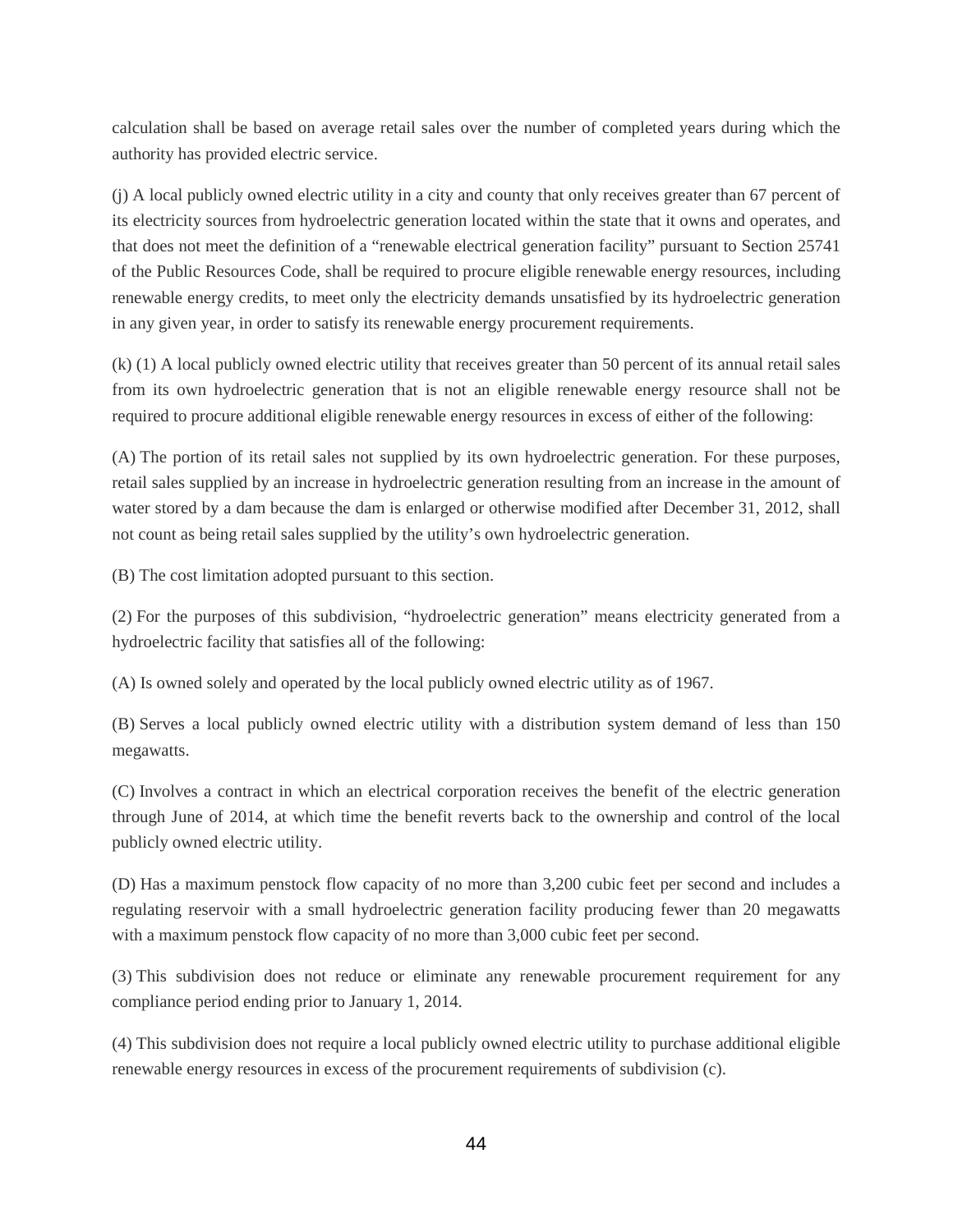(l) (1) (A) For purposes of this subdivision, "large hydroelectric generation" means electricity generated from a hydroelectric facility that is not an eligible renewable energy resource and provides electricity to a local publicly owned electric utility from facilities owned by the federal government as a part of the federal Central Valley Project or a joint powers agency formed and created pursuant to Chapter 5 (commencing with Section 6500) of Division 7 of Title 1 of the Government Code.

(B) Large hydroelectric generation does not include any resource that meets the definition of hydroelectric generation set forth in subdivision (k).

(2) If, during a year within a compliance period set forth in subdivision (b), a local publicly owned electric utility receives greater than 50 percent of its retail sales from large hydroelectric generation, it is not required to procure eligible renewable energy resources that exceed the lesser of the following for that year:

(A) The portion of the local publicly owned electric utility retail sales unsatisfied by the local publicly owned electric utility's large hydroelectric generation.

(B) The soft target adopted by the Energy Commission for the intervening year of the relevant compliance period.

(3) Except for an existing agreement effective as of January 1, 2015, or extension or renewal of that agreement, any new procurement commitment shall not be eligible to count towards the determination that the local publicly owned electric utility receives more than 50 percent of its retail sales from large hydroelectric generation in any year.

(4) The Energy Commission shall adjust the total quantities of eligible renewable energy resources to be procured by a local publicly owned electric utility for a compliance period to reflect any reductions required pursuant to paragraph (2).

(5) This subdivision does not modify the compliance obligation of a local publicly owned electric utility to satisfy the requirements of subdivision (c) of Section 399.16.

(m) (1) (A) For purposes of this subdivision, "unavoidable long-term contracts and ownership agreements" means commitments for electricity from a coal-fired powerplant, located outside the state, originally entered into by a local publicly owned electric utility before June 1, 2010, that is not subsequently modified to result in an extension of the duration of the agreement or result in an increase in total quantities of energy delivered during any compliance period set forth in subdivision (b).

(B) The governing board of a local publicly owned electric utility shall demonstrate in its renewable energy resources procurement plan required pursuant to subdivision (f) that any cancellation or divestment of the commitment would result in significant economic harm to its retail customers that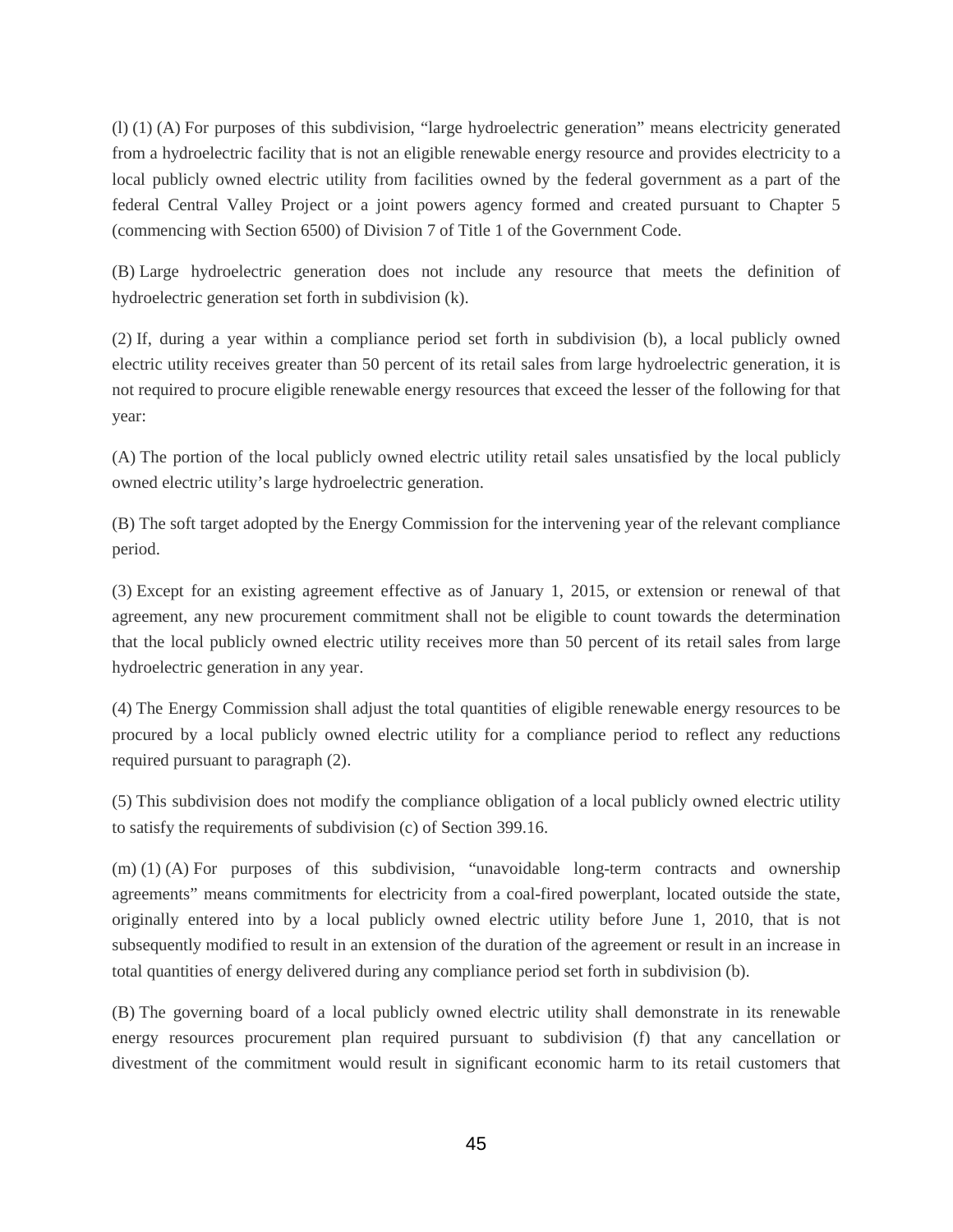cannot be substantially mitigated through resale, transfer to another entity, early closure of the facility, or other feasible measures.

(2) For the compliance period set forth in paragraph (4) of subdivision (b), a local publicly owned electric utility meeting the requirement of subparagraph (B) of paragraph (1) may adjust its renewable energy procurement targets to ensure that the procurement of additional electricity from eligible renewable energy resources, in combination with the procurement of electricity from unavoidable long-term contracts and ownership agreements, does not exceed the total retail sales of the local publicly owned electric utility during that compliance period. The local publicly owned electric utility may limit its procurement of eligible renewable energy resources for that compliance period to no less than an average of 33 percent of its retail sales.

(3) The Energy Commission shall approve any reductions in procurement targets proposed by a local publicly owned electric utility if it determines that the requirements of this subdivision are satisfied.

(n) A local publicly owned electric utility shall retain discretion over both of the following:

(1) The mix of eligible renewable energy resources procured by the utility and those additional generation resources procured by the utility for purposes of ensuring resource adequacy and reliability.

(2) The reasonable costs incurred by the utility for eligible renewable energy resources owned by the utility.

(o) The Energy Commission shall adopt regulations specifying procedures for enforcement of this article. The regulations shall include a public process under which the Energy Commission may issue a notice of violation and correction against a local publicly owned electric utility for failure to comply with this article, and for referral of violations to the State Air Resources Board for penalties pursuant to subdivision (n).

(p) (1) Upon a determination by the Energy Commission that a local publicly owned electric utility has failed to comply with this article, the Energy Commission shall refer the failure to comply with this article to the State Air Resources Board, which may impose penalties to enforce this article consistent with Part 6 (commencing with Section 38580) of Division 25.5 of the Health and Safety Code. Any penalties imposed shall be comparable to those adopted by the commission for noncompliance by retail sellers.

(2) Any penalties collected by the State Air Resources Board pursuant to this article shall be deposited in the Air Pollution Control Fund and, upon appropriation by the Legislature, shall be expended for reducing emissions of air pollution or greenhouse gases within the same geographic area as the local publicly owned electric utility.

#### **SEC. 25.**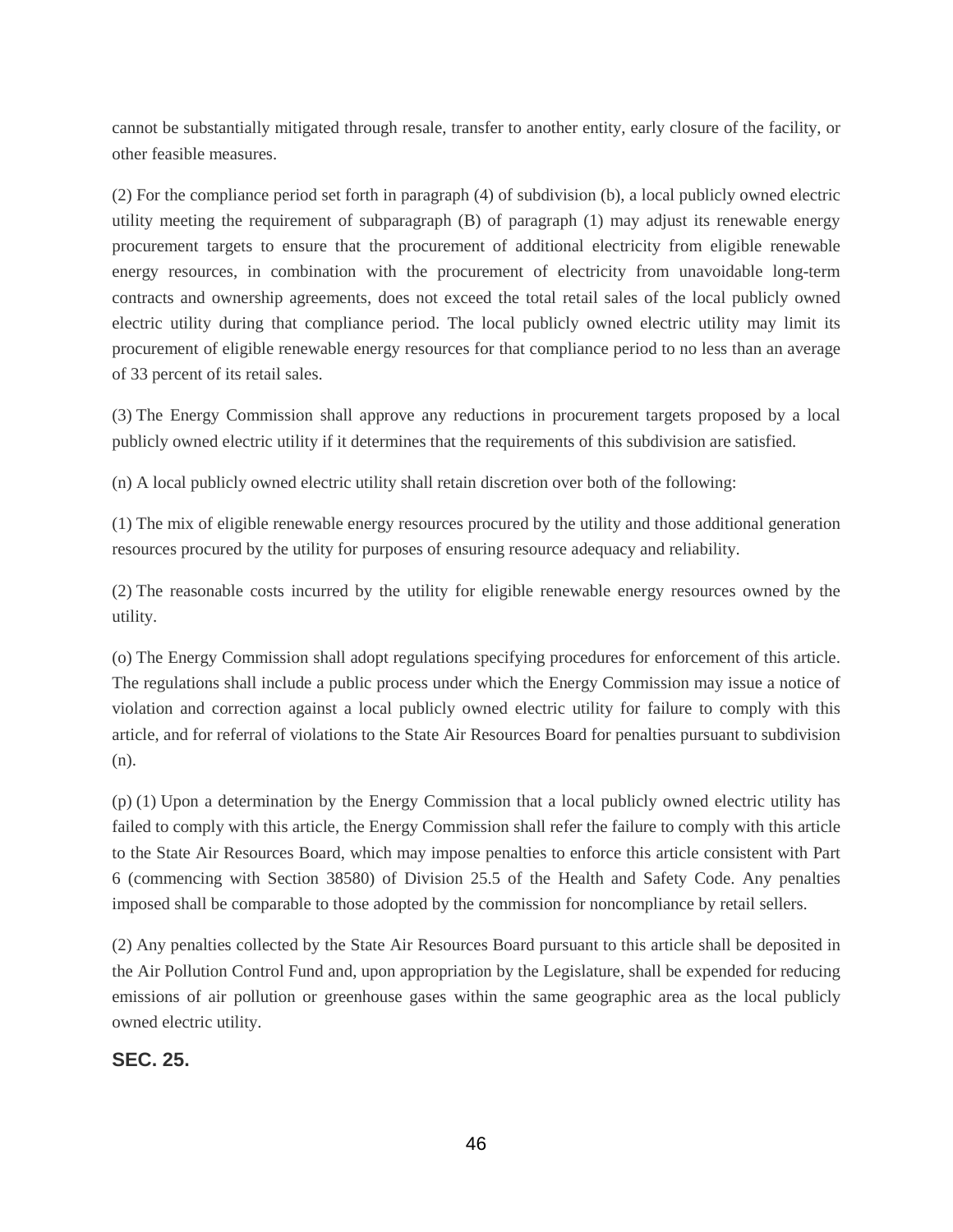Article 17 (commencing with Section 400) is added to Chapter 2.3 of Part 1 of Division 1 of the Public Utilities Code, to read:

#### Article 17. Clean Energy and Pollution Reduction *400.*

The commission and the Energy Commission shall do all of the following in furtherance of meeting the state's clean energy and pollution reduction objectives:

(a) Take into account the use of distributed generation to the extent that it provides economic and environmental benefits in disadvantaged communities as identified pursuant to Section 39711 of the Health and Safety Code.

(b) Take into account the opportunities to decrease costs and increase benefits, including pollution reduction and grid integration, using renewable and nonrenewable technologies with zero or lowest feasible emissions of greenhouse gases, criteria pollutants, and toxic air contaminants onsite in proceedings associated with meeting the objectives.

(c) Where feasible, authorize procurement of resources to provide grid reliability services that minimize reliance on system power and fossil fuel resources and, where feasible, cost effective, and consistent with other state policy objectives, increase the use of large- and small-scale energy storage with a variety of technologies, targeted energy efficiency, demand response, including, but not limited to, automated demand response, eligible renewable energy resources, or other renewable and nonrenewable technologies with zero or lowest feasible emissions of greenhouse gases, criteria pollutants, and toxic air contaminants onsite to protect system reliability.

(d) Review technology incentive, research, development, deployment, and market facilitation programs overseen by the commission and the Energy Commission and make recommendations to advance state clean energy and pollution reduction objectives and provide benefits to disadvantaged communities as identified pursuant to Section 39711 of the Health and Safety Code.

(e) To the extent feasible, give first priority to the manufacture and deployment of clean energy and pollution reduction technologies that create employment opportunities, including high wage, highly skilled employment opportunities, and increased investment in the state.

(f) Establish a publicly available tracking system to provide up-to-date information on progress toward meeting the clean energy and pollution reduction goals of the Clean Energy and Pollution Reduction Act of 2015.

(g) Establish an advisory group consisting of representatives from disadvantaged communities identified in Section 39711 of the Health and Safety Code. The advisory group shall review and provide advice on programs proposed to achieve clean energy and pollution reduction and determine whether those proposed programs will be effective and useful in disadvantaged communities.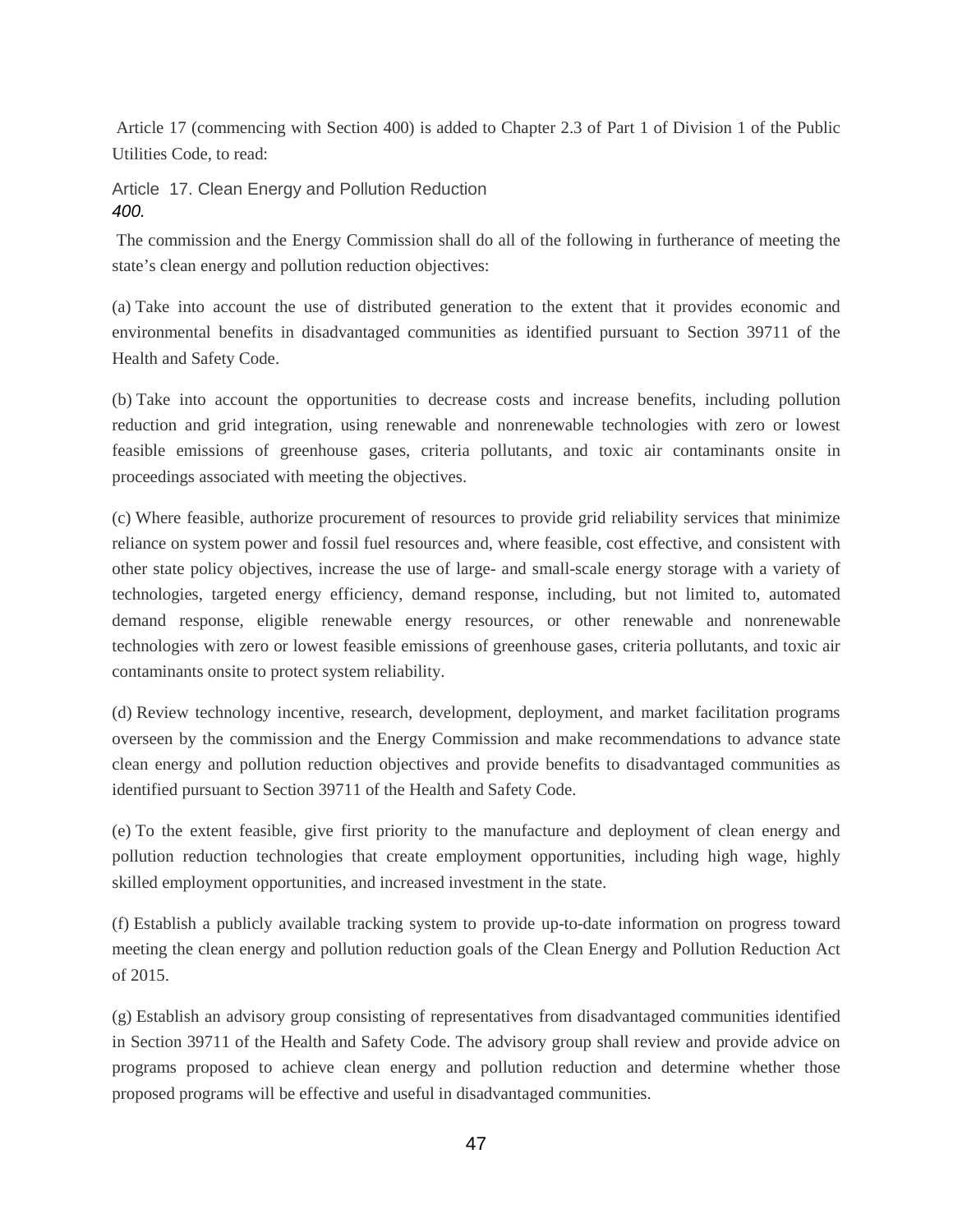### **SEC. 26.**

Section 454.51 is added to the Public Utilities Code, to read:

#### *454.51.*

The commission shall do all of the following:

(a) Identify a diverse and balanced portfolio of resources needed to ensure a reliable electricity supply that provides optimal integration of renewable energy in a cost-effective manner. The portfolio shall rely upon zero carbon-emitting resources to the maximum extent reasonable and be designed to achieve any statewide greenhouse gas emissions limit established pursuant to the California Global Warming Solutions Act of 2006 (Division 25.5 (commencing with Section 38500) of the Health and Safety Code) or any successor legislation.

(b) Direct each electrical corporation to include, as part of its proposed procurement plan, a strategy for procuring best-fit and least-cost resources to satisfy the portfolio needs identified by the commission pursuant to subdivision (a).

(c) Ensure that the net costs of any incremental renewable energy integration resources procured by an electrical corporation to satisfy the need identified in subdivision (a) are allocated on a fully nonbypassable basis consistent with the treatment of costs identified in paragraph (2) of subdivision (c) of Section 365.1.

(d) Permit community choice aggregators to submit proposals for satisfying their portion of the renewable integration need identified in subdivision (a). If the commission finds this need is best met through longterm procurement commitments for resources, community choice aggregators shall also be required to make long-term commitments for resources. The commission shall approve proposals pursuant to this subdivision if it finds all of the following:

(1) The resources proposed by a community choice aggregator will provide equivalent integration of renewable energy.

(2) The resources proposed by a community choice aggregator will promote the efficient achievement of state energy policy objectives, including reductions in greenhouse gas emissions.

(3) Bundled customers of an electrical corporation will be indifferent from the approval of the community choice aggregator proposals.

(4) All costs resulting from nonperformance will be borne by the electrical corporation or community choice aggregator responsible for them.

### **SEC. 27.**

Section 454.52 is added to the Public Utilities Code, to read: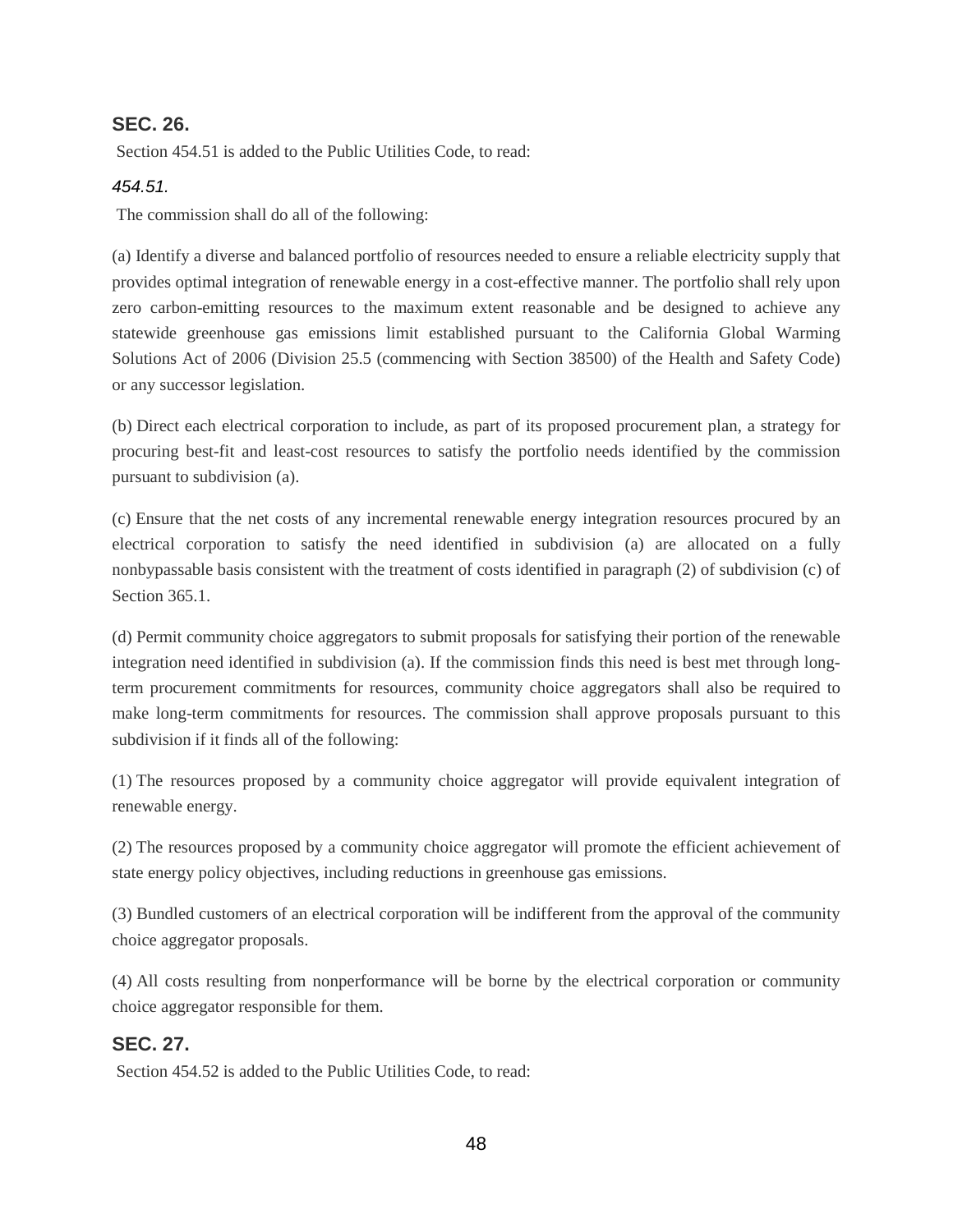#### *454.52.*

(a) (1) Commencing in 2017, and to be updated regularly thereafter, the commission shall adopt a process for each load-serving entity, as defined in Section 380, to file an integrated resource plan, and a schedule for periodic updates to the plan, to ensure that load-serving entities do the following:

(A) Meet the greenhouse gas emissions reduction targets established by the State Air Resources Board, in coordination with the commission and the Energy Commission, for the electricity sector and each loadserving entity that reflect the electricity sector's percentage in achieving the economywide greenhouse gas emissions reductions of 40 percent from 1990 levels by 2030.

(B) Procure at least 50 percent eligible renewable energy resources by December 31, 2030, consistent with Article 16 (commencing with Section 399.11) of Chapter 2.3.

(C) Enable each electrical corporation to fulfill its obligation to serve its customers at just and reasonable rates.

(D) Minimize impacts on ratepayers' bills.

(E) Ensure system and local reliability.

(F) Strengthen the diversity, sustainability, and resilience of the bulk transmission and distribution systems, and local communities.

(G) Enhance distribution systems and demand-side energy management.

(H) Minimize localized air pollutants and other greenhouse gas emissions, with early priority on disadvantaged communities identified pursuant to Section 39711 of the Health and Safety Code.

(2) (A) The commission may authorize all source procurement for electrical corporations that includes various resource types including demand-side resources, supply side resources, and resources that may be either demand-side resources or supply side resources, taking into account the differing electrical corporations' geographic service areas, to ensure that each load-serving entity meets the goals set forth in paragraph (1).

(B) The commission may approve procurement of resource types that will reduce overall greenhouse gas emissions from the electricity sector and meet the other goals specified in paragraph (1), but due to the nature of the technology or fuel source may not compete favorably in price against other resources over the time period of the integrated resource plan.

(b) (1) Each load-serving entity shall prepare and file an integrated resource plan consistent with paragraph (2) of subdivision (a) on a time schedule directed by the commission and subject to commission review.

(2) Each electrical corporation's plan shall follow the provisions of Section 454.5.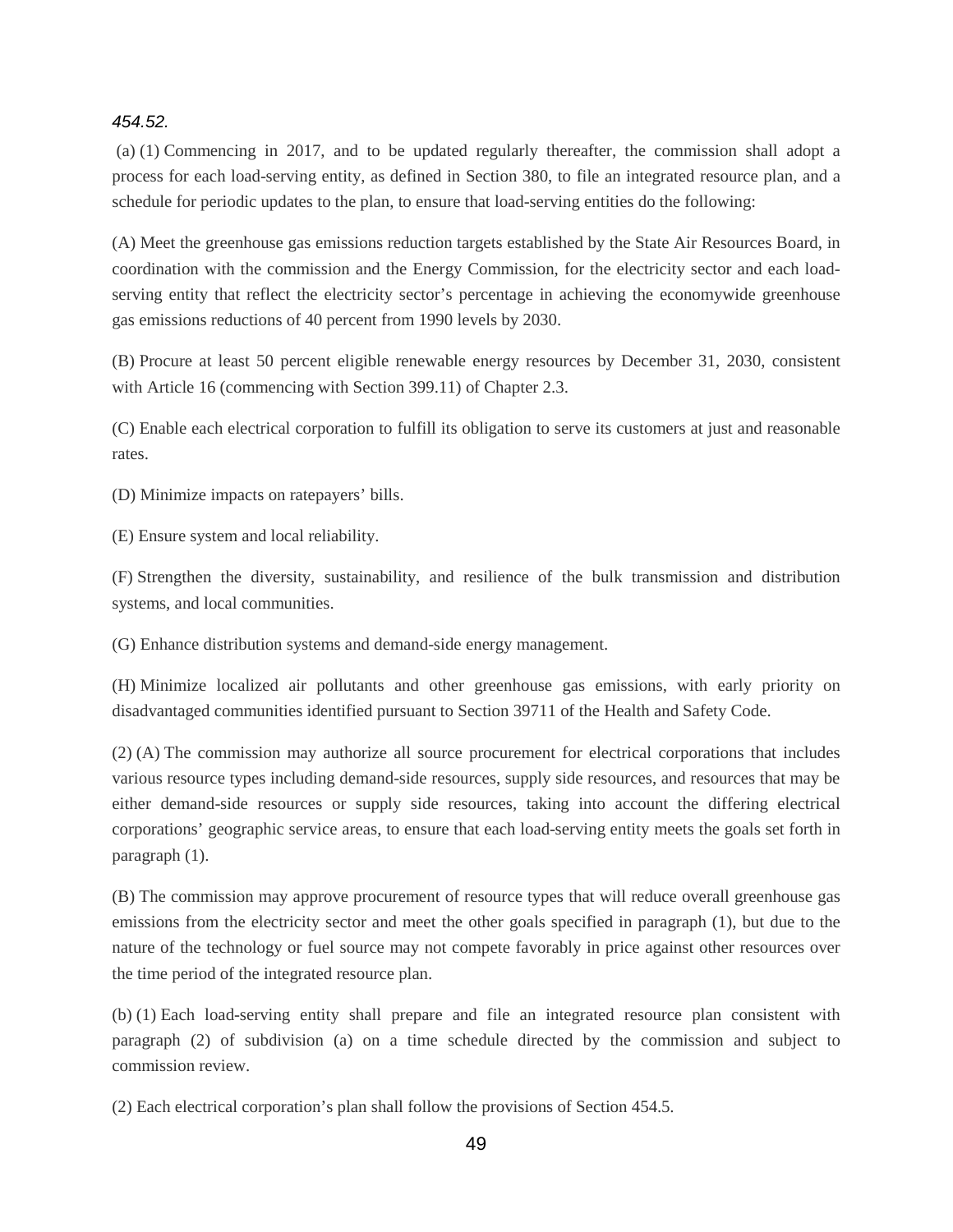(3) The plan of a community choice aggregator shall be submitted to its governing board for approval and provided to the commission for certification, consistent with paragraph (5) of subdivision (a) of Section 366.2, and shall achieve the following:

(A) Economic, reliability, environmental, security, and other benefits and performance characteristics that are consistent with the goals set forth in paragraph (1) of subdivision (a).

(B) A diversified procurement portfolio consisting of both short-term and long-term electricity and electricity-related and demand reduction products.

(C) The resource adequacy requirements established pursuant to Section 380.

(4) The plan of an electric service provider shall achieve the goals set forth in paragraph (1) of subdivision (a) through a diversified portfolio consisting of both short-term and long-term electricity, electricity-related, and demand reduction products.

(c) To the extent that additional procurement is authorized for the electrical corporation in the integrated resource plan or the procurement process authorized pursuant to Section 454.5, the commission shall ensure that the costs are allocated in a fair and equitable manner to all customers consistent with 454.51, that there is no cost-shifting among customers of load-serving entities, and that community choice aggregators may self-provide renewable integration resources consistent with Section 454.51.

(d) In order to eliminate redundancy and increase efficiency, the process adopted pursuant to subdivision (a) shall incorporate, and not duplicate, any other planning processes of the commission.

### **SEC. 28.**

Section 454.55 of the Public Utilities Code is amended to read:

#### *454.55.*

(a) The commission, in consultation with the Energy Commission, shall identify all potentially achievable cost-effective electricity efficiency savings and establish efficiency targets for an electrical corporation to achieve, pursuant to Section 454.5, consistent with the targets established pursuant to subdivision (c) of Section 25310 of the Public Resources Code.

(1) By July 1, 2018, and every four years thereafter, each electrical corporation shall report on its progress toward achieving the targets established pursuant to subdivision (a).

(2) By July 1, 2019, and every four years thereafter, the commission shall, pursuant to Section 9795 of the Government Code, report to the Legislature on the progress toward achieving the targets established pursuant to subdivision (a). The commission shall include specific strategies for, and an update on, progress toward maximizing the contribution of electricity efficiency savings in disadvantaged communities identified pursuant to Section 39711 of the Health and Safety Code.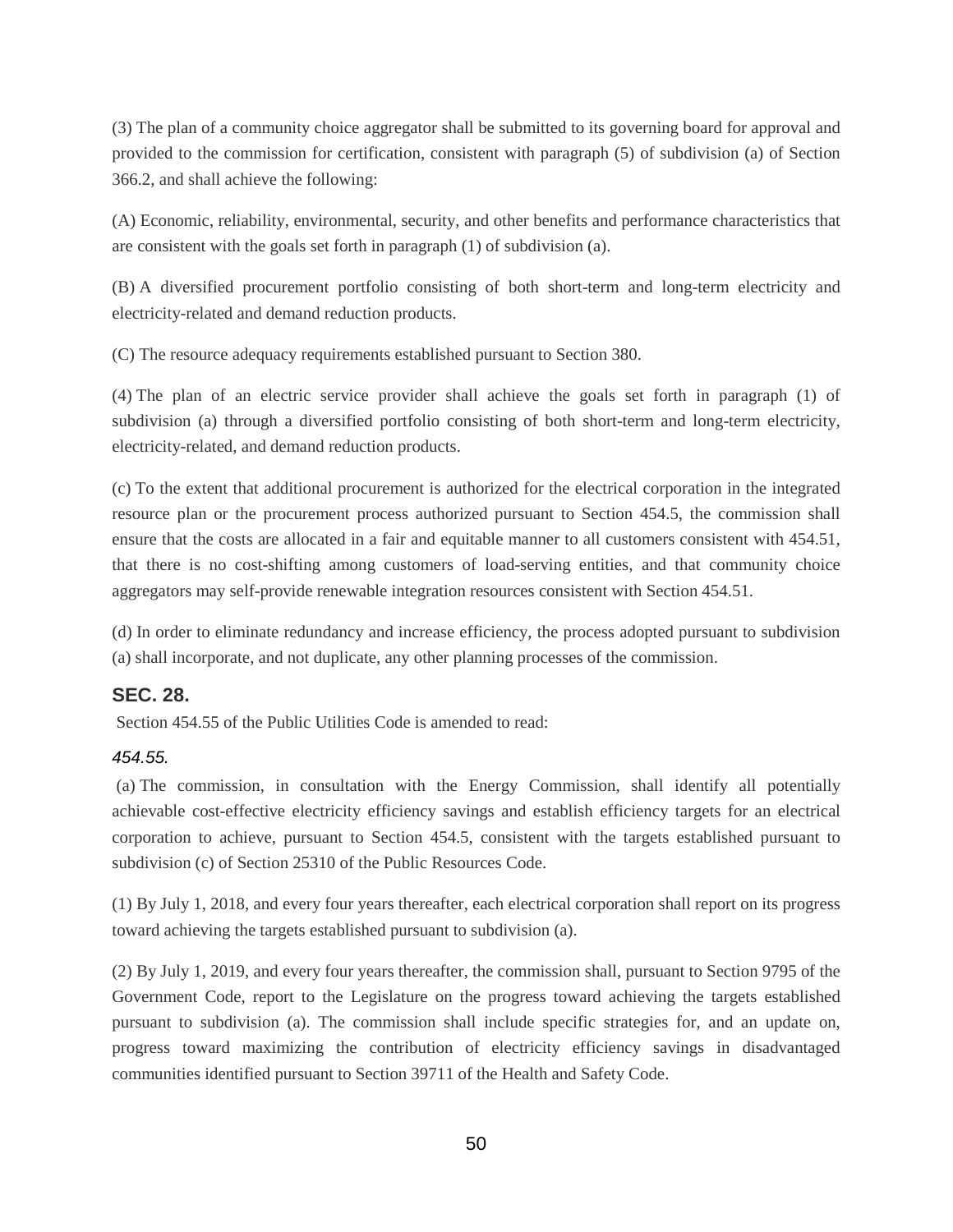(b) (1) By December 31, 2023, the commission shall, in a new or existing proceeding, undertake a comprehensive review of the feasibility, costs, barriers, and benefits of achieving a cumulative doubling of energy efficiency savings and demand reduction by 2030 pursuant to subdivision (c) of Section 25310 of the Public Resources Code.

(2) Notwithstanding subdivision (c) of Section 25310 of the Public Resources Code, if the commission concludes the targets established for electrical corporations to achieve pursuant to subdivision (a) are not cost effective, feasible, or pose potential adverse impacts to public health and safety, the commission shall revise the targets to the level that optimizes the amount of energy efficiency savings and demand reduction and shall modify, revise, or update its policies as needed to address barriers preventing achievement of those targets.

#### **SEC. 29.**

Section 454.56 of the Public Utilities Code is amended to read:

#### *454.56.*

(a) The commission, in consultation with the Energy Commission, shall identify all potentially achievable cost-effective natural gas efficiency savings and establish efficiency targets for the gas corporation to achieve, consistent with the targets established pursuant to subdivision (c) of Section 25310 of the Public Resources Code.

(b) A gas corporation shall first meet its unmet resource needs through all available natural gas efficiency and demand reduction resources that are cost effective, reliable, and feasible.

(c) By July 1, 2018, and every four years thereafter, each gas corporation shall report on its progress toward achieving the targets established pursuant to subdivision (a).

(d) By July 1, 2019, and every four years thereafter, the commission shall, pursuant to Section 9795 of the Government Code, report to the Legislature on the progress toward achieving the targets establish pursuant to subdivision (a). The commission shall include specific strategies for, and an update on, progress toward maximizing the contribution of energy efficiency savings in disadvantaged communities identified pursuant to Section 39711 of the Health and Safety Code.

(e) Notwithstanding subdivision (c) of Section 25310 of the Public Resources Code, if the commission concludes in its review pursuant to paragraph (1) of subdivision (b) of Section 454.55 that the targets established for gas corporations to achieve pursuant to subdivision (a) are not cost effective, feasible, or pose potential adverse impacts to public health and safety, the commission shall revise the targets to the level that maximizes the amount of energy efficiency savings and demand reduction and shall modify, revise, or update its policies as needed to address barriers preventing achievement of those targets.

### **SEC. 30.**

Section 701.1 of the Public Utilities Code is amended to read: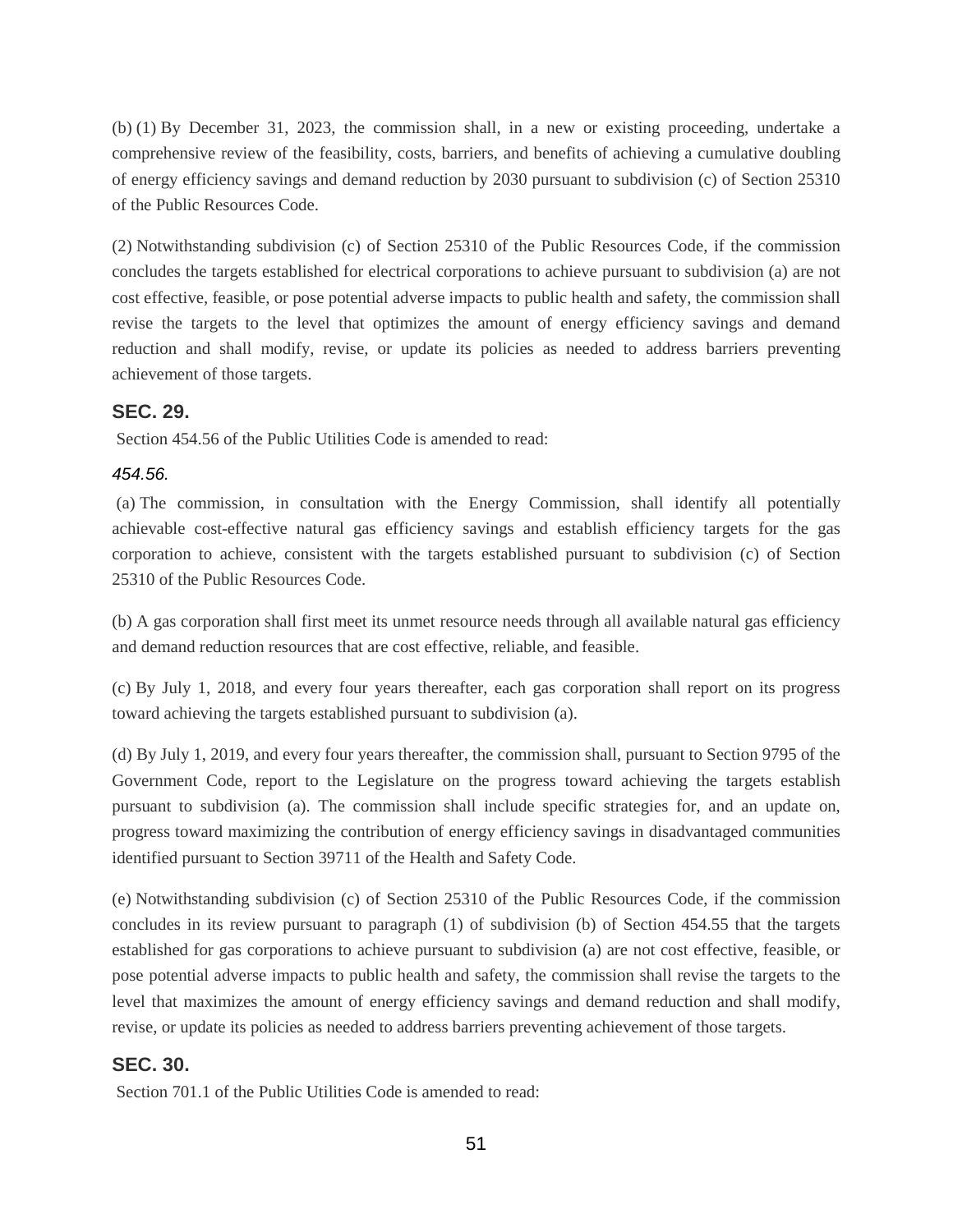#### *701.1.*

(a) (1) The Legislature finds and declares that, in addition to other ratepayer protection objectives, a principal goal of electric and natural gas utilities' resource planning and investment shall be to minimize the cost to society of the reliable energy services that are provided by natural gas and electricity, and to improve the environment and to encourage the diversity of energy sources through improvements in energy efficiency, development of renewable energy resources, such as wind, solar, biomass, and geothermal energy, and widespread transportation electrification.

(2) The amendment made to this subdivision by the Clean Energy and Pollution Reduction Act of 2015 does not expand the authority of the commission beyond that provided by other law.

(b) The Legislature further finds and declares that, in addition to any appropriate investments in energy production, electrical and natural gas utilities should seek to exploit all practicable and cost-effective conservation and improvements in the efficiency of energy use and distribution that offer equivalent or better system reliability, and which are not being exploited by any other entity.

(c) In calculating the cost-effectiveness of energy resources, including conservation and load management options, the commission shall include, in addition to other ratepayer protection objectives, a value for any costs and benefits to the environment, including air quality. The commission shall ensure that any values it develops pursuant to this section are consistent with values developed by the State Energy Resources Conservation and Development Commission pursuant to Section 25000.1 of the Public Resources Code. However, if the commission determines that a value developed pursuant to this subdivision is not consistent with a value developed by the State Energy Resources Conservation and Development Commission pursuant to subdivision (c) of Section 25000.1 of the Public Resources Code, the commission may nonetheless use this value if, in the appropriate record of its proceedings, it states its reasons for using the value it has selected.

(d) In determining the emission values associated with the current operating capacity of existing electric powerplants pursuant to subdivision (c), the commission shall adhere to the following protocol in determining values for air quality costs and benefits to the environment. If the commission finds that an air pollutant that is subject to regulation is a component of residual emissions from an electric powerplant and that the owner of that powerplant is either of the following:

(1) Using a tradable emission allowance, right, or offset for that pollutant, which (A) has been approved by the air quality district regulating the powerplant, (B) is consistent with federal and state law, and (C) has been obtained, authorized, or acquired in a market-based system.

(2) Paying a tax per measured unit of that pollutant.

The commission shall not assign a value or cost to that residual pollutant for the current operating capacity of that powerplant because the alternative protocol for dealing with the pollutant operates to internalize its cost for the purpose of planning for and acquiring new generating resources.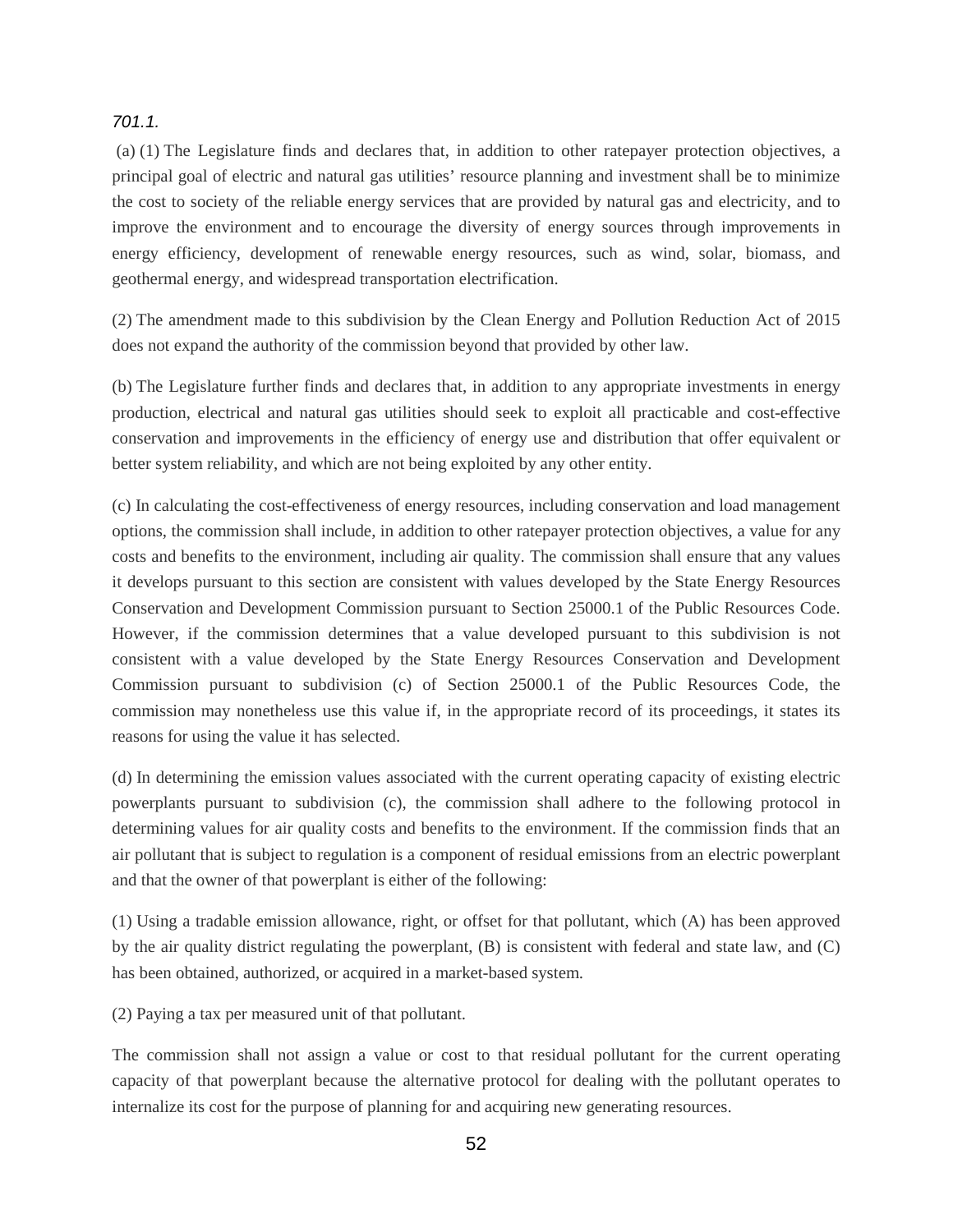(e) (1) The values determined pursuant to subdivision (c) to represent costs and benefits to the environment shall not be used by the commission, in and of themselves, to require early decommissioning or retirement of an electric utility powerplant that complies with applicable prevailing environmental regulations.

(2) Further, the environmental values determined pursuant to subdivision (c) shall not be used by the commission in a manner which, when those values are aggregated, will result in advancing an electric utility's need for new powerplant capacity by more than 15 months.

(f) This subdivision shall apply whenever a powerplant bid solicitation is required by the commission for an electric utility and a portion of the amount of new powerplant capacity, which is the subject of the bid solicitation, is the result of the commission's use of environmental values to advance that electric utility's need for new powerplant capacity in the manner authorized by paragraph (2) of subdivision (e). The affected electric utility may propose to the commission any combination of alternatives to that portion of the new powerplant capacity that is the result of the commission's use of environmental values as authorized by paragraph (2) of subdivision (c). The commission shall approve an alternative in place of the new powerplant capacity if it finds all of the following:

(1) The alternative has been approved by the relevant air quality district.

(2) The alternative is consistent with federal and state law.

(3) The alternative will result in needed system reliability for the electric utility at least equivalent to that which would result from bidding for new powerplant capacity.

(4) The alternative will result in reducing system operating costs for the electric utility over those which would result from the process of bidding for new powerplant capacity.

(5) The alternative will result in equivalent or better environmental improvements at a lower cost than would result from bidding for new powerplant capacity.

(g) This section does not require an electric utility to alter the dispatch of its powerplants for environmental purposes.

(h) This section does not preclude an electric utility from submitting to the commission any combination of alternatives to meet a commission-identified need for new capacity, if the submission is otherwise authorized by the commission.

(i) This section does not change or alter any provision of commission decision 92-04-045, dated April 22, 1992.

### **SEC. 31.**

Section 740.8 of the Public Utilities Code is amended to read: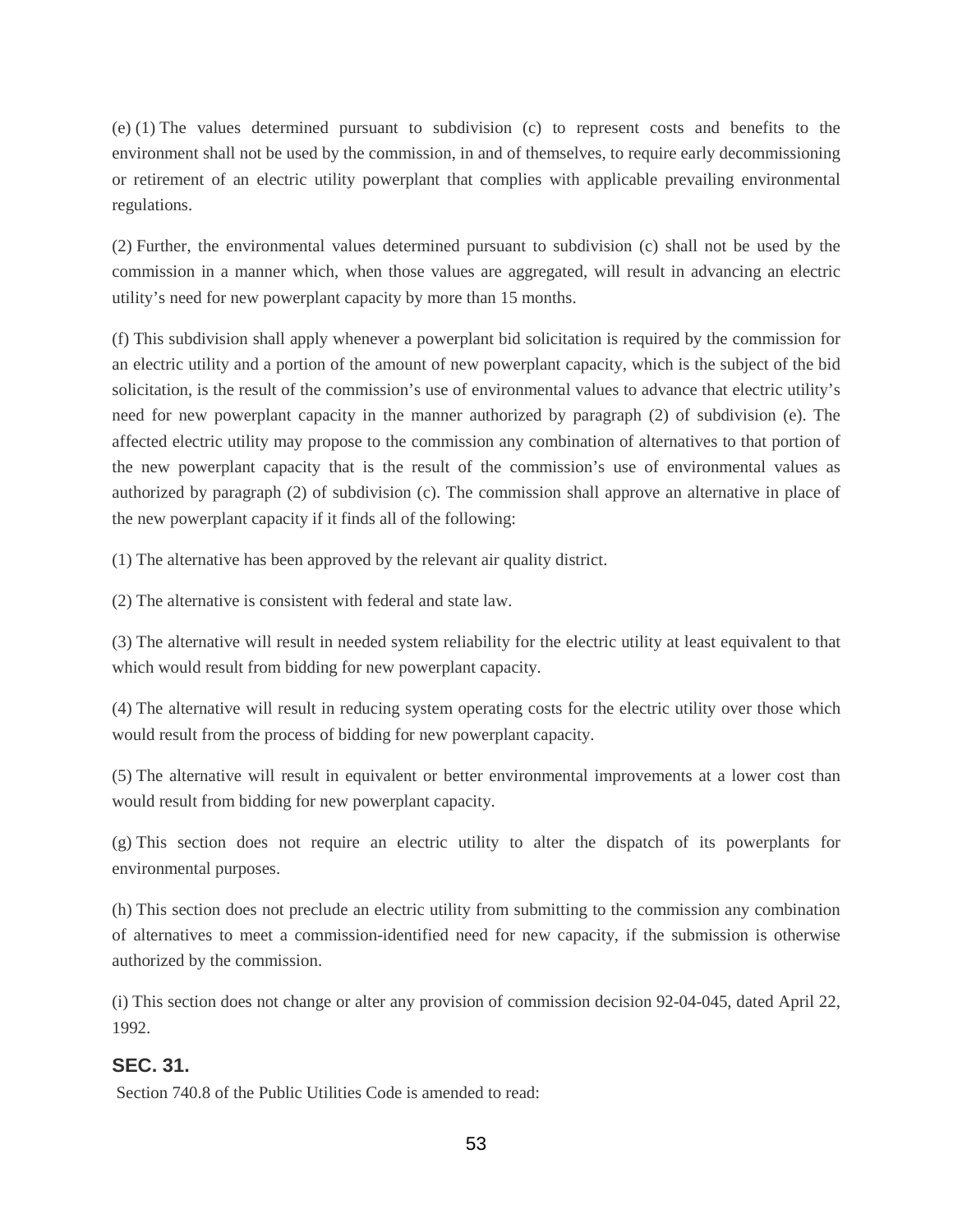#### *740.8.*

As used in Section 740.3 or 740.12, "interests" of ratepayers, short- or long-term, mean direct benefits that are specific to ratepayers, consistent with both of the following:

(a) Safer, more reliable, or less costly gas or electrical service, consistent with Section 451, including electrical service that is safer, more reliable, or less costly due to either improved use of the electric system or improved integration of renewable energy generation.

(b) Any one of the following:

(1) Improvement in energy efficiency of travel.

(2) Reduction of health and environmental impacts from air pollution.

(3) Reduction of greenhouse gas emissions related to electricity and natural gas production and use.

(4) Increased use of alternative fuels.

(5) Creating high-quality jobs or other economic benefits, including in disadvantaged communities identified pursuant to Section 39711 of the Health and Safety Code.

#### **SEC. 32.**

Section 740.12 is added to the Public Utilities Code, to read:

#### *740.12.*

(a) (1) The Legislature finds and declares all of the following:

(A) Advanced clean vehicles and fuels are needed to reduce petroleum use, to meet air quality standards, to improve public health, and to achieve greenhouse gas emissions reduction goals.

(B) Widespread transportation electrification is needed to achieve the goals of the Charge Ahead California Initiative (Chapter 8.5 (commencing with Section 44258) of Part 5 of Division 26 of the Health and Safety Code).

(C) Widespread transportation electrification requires increased access for disadvantaged communities, low- and moderate-income communities, and other consumers of zero-emission and near-zero-emission vehicles, and increased use of those vehicles in those communities and by other consumers to enhance air quality, lower greenhouse gases emissions, and promote overall benefits to those communities and other consumers.

(D) Reducing emissions of greenhouse gases to 40 percent below 1990 levels by 2030 and to 80 percent below 1990 levels by 2050 will require widespread transportation electrification.

(E) Widespread transportation electrification requires electrical corporations to increase access to the use of electricity as a transportation fuel.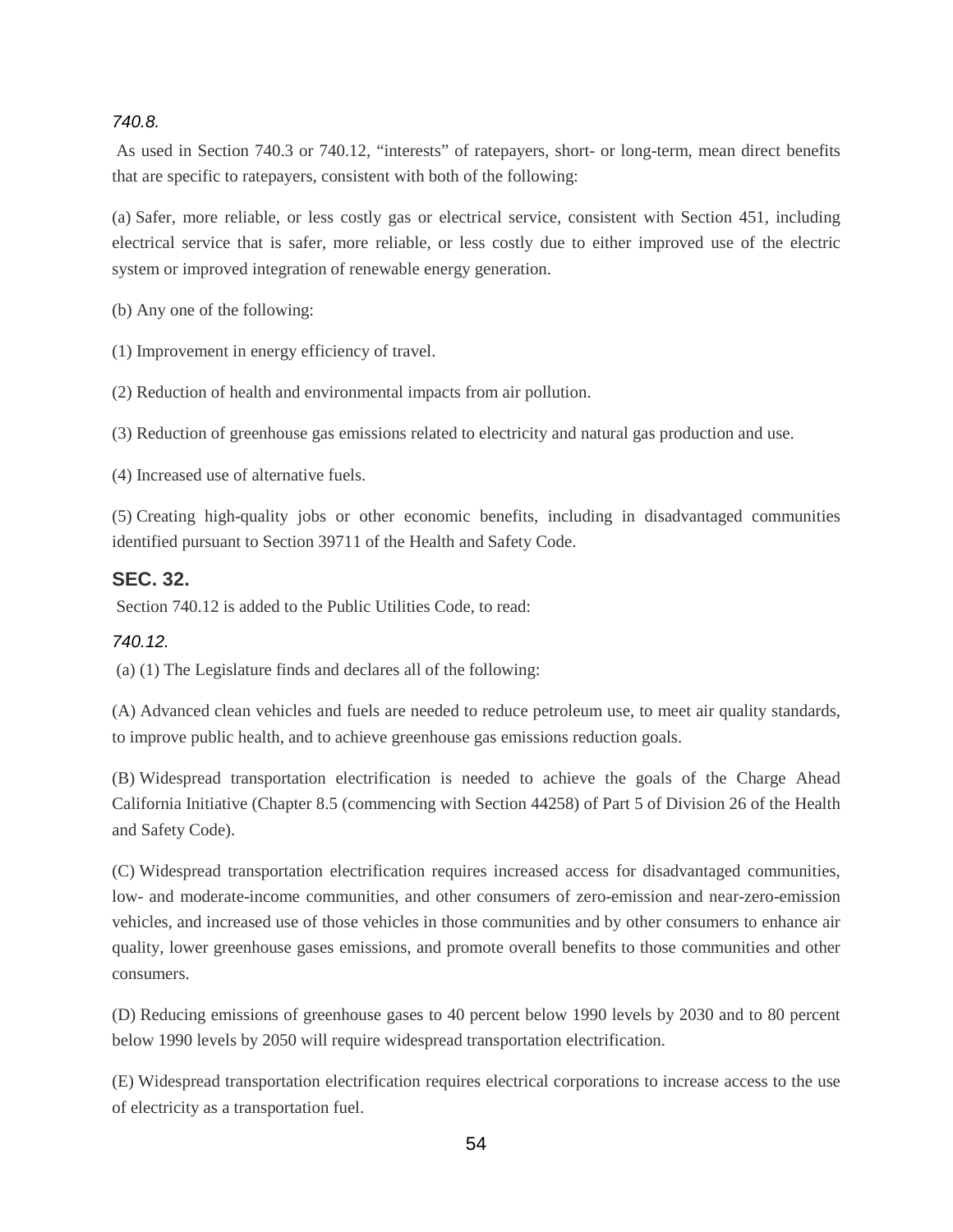(F) Widespread transportation electrification should stimulate innovation and competition, enable consumer options in charging equipment and services, attract private capital investments, and create highquality jobs for Californians, where technologically feasible.

(G) Deploying electric vehicles should assist in grid management, integrating generation from eligible renewable energy resources, and reducing fuel costs for vehicle drivers who charge in a manner consistent with electrical grid conditions.

(H) Deploying electric vehicle charging infrastructure should facilitate increased sales of electric vehicles by making charging easily accessible and should provide the opportunity to access electricity as a fuel that is cleaner and less costly than gasoline or other fossil fuels in public and private locations.

(I) According to the State Alternative Fuels Plan analysis by the Energy Commission and the State Air Resources Board, light-, medium-, and heavy-duty vehicle electrification results in approximately 70 percent fewer greenhouse gases emitted, over 85 percent fewer ozone-forming air pollutants emitted, and 100 percent fewer petroleum used. These reductions will become larger as renewable generation increases.

(2) It is the policy of the state and the intent of the Legislature to encourage transportation electrification as a means to achieve ambient air quality standards and the state's climate goals. Agencies designing and implementing regulations, guidelines, plans, and funding programs to reduce greenhouse gas emissions shall take the findings described in paragraph (1) into account.

(b) The commission, in consultation with the State Air Resources Board and the Energy Commission, shall direct electrical corporations to file applications for programs and investments to accelerate widespread transportation electrification to reduce dependence on petroleum, meet air quality standards, achieve the goals set forth in the Charge Ahead California Initiative (Chapter 8.5 (commencing with Section 44258) of Part 5 of Division 26 of the Health and Safety Code), and reduce emissions of greenhouse gases to 40 percent below 1990 levels by 2030 and to 80 percent below 1990 levels by 2050. Programs proposed by electrical corporations shall seek to minimize overall costs and maximize overall benefits. The commission shall approve, or modify and approve, programs and investments in transportation electrification, including those that deploy charging infrastructure, via a reasonable cost recovery mechanism, if they are consistent with this section, do not unfairly compete with nonutility enterprises as required under Section 740.3, include performance accountability measures, and are in the interests of ratepayers as defined in Section 740.8.

(c) The commission shall review data concerning current and future electric transportation adoption and charging infrastructure utilization prior to authorizing an electrical corporation to collect new program costs related to transportation electrification in customer rates. If market barriers unrelated to the investment made by an electric corporation prevent electric transportation from adequately utilizing available charging infrastructure, the commission shall not permit additional investments in transportation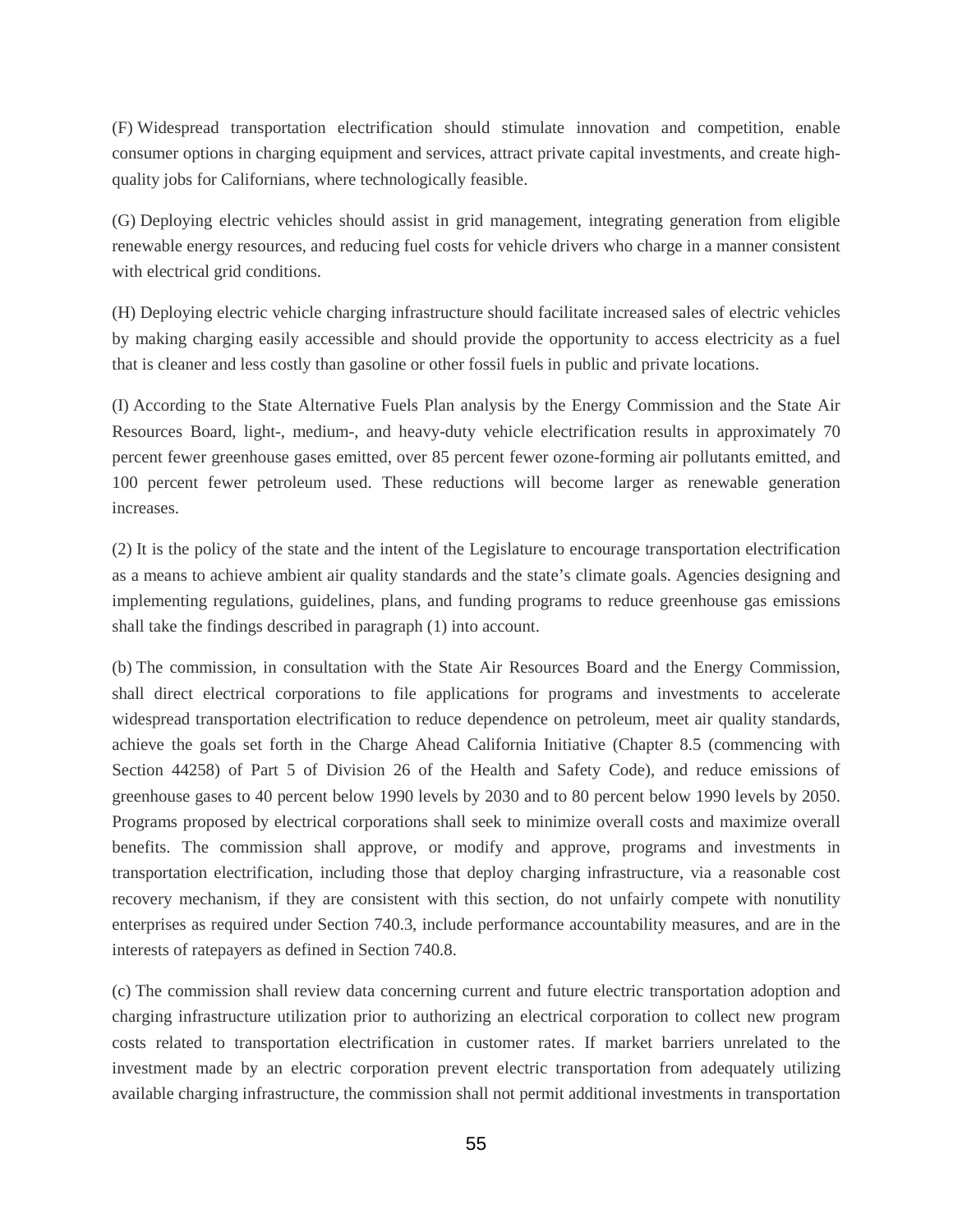electrification without a reasonable showing that the investments would not result in long-term stranded costs recoverable from ratepayers.

(d) This section applies to an application to the commission for transportation electrification programs and investments if one of the following conditions is met:

(1) The application is filed on or after January 1, 2016.

(2) The application is filed before January 1, 2016, but has an evidentiary hearing scheduled on or after July 1, 2016.

### **SEC. 33.**

Section 9505 of the Public Utilities Code is amended to read:

### *9505.*

(a) By March 15, 2013, and by March 15 of each year thereafter, each local publicly owned electric utility shall report to the Energy Commission and to its customers all of the following:

(1) Its investments in energy efficiency and demand reduction programs.

(2) A description of each energy efficiency and demand reduction program, program expenditures, the cost-effectiveness of each program, and expected and actual energy efficiency savings and demand reduction results that reflect the intent of the Legislature to encourage energy savings and reductions in emissions of greenhouse gases resulting from providing service to existing residential and nonresidential buildings, while taking into consideration the effect of the program on rates, reliability, and financial resources.

(3) The sources for funding of its energy efficiency and demand reduction programs.

(4) The methodologies and input assumptions used to determine the cost-effectiveness of its energy efficiency and demand reduction programs.

(5) A comparison of the local publicly owned electric utility's annual targets established pursuant to subdivision (b) and the local publicly owned electric utility's reported electricity efficiency savings and demand reductions.

(b) By March 15, 2013, and by March 15 of every fourth year thereafter, each local publicly owned electric utility shall identify all potentially achievable cost-effective electricity efficiency savings and shall establish annual targets for energy efficiency savings and demand reduction for the next 10-year period, consistent with the annual targets established by the Energy Commission pursuant to subdivision (c) of Section 25310 of the Public Resources Code. A local publicly owned electric utility's determination of potentially achievable cost-effective electricity efficiency savings shall be made without regard to previous minimum investments undertaken pursuant to Section 385. A local publicly owned electric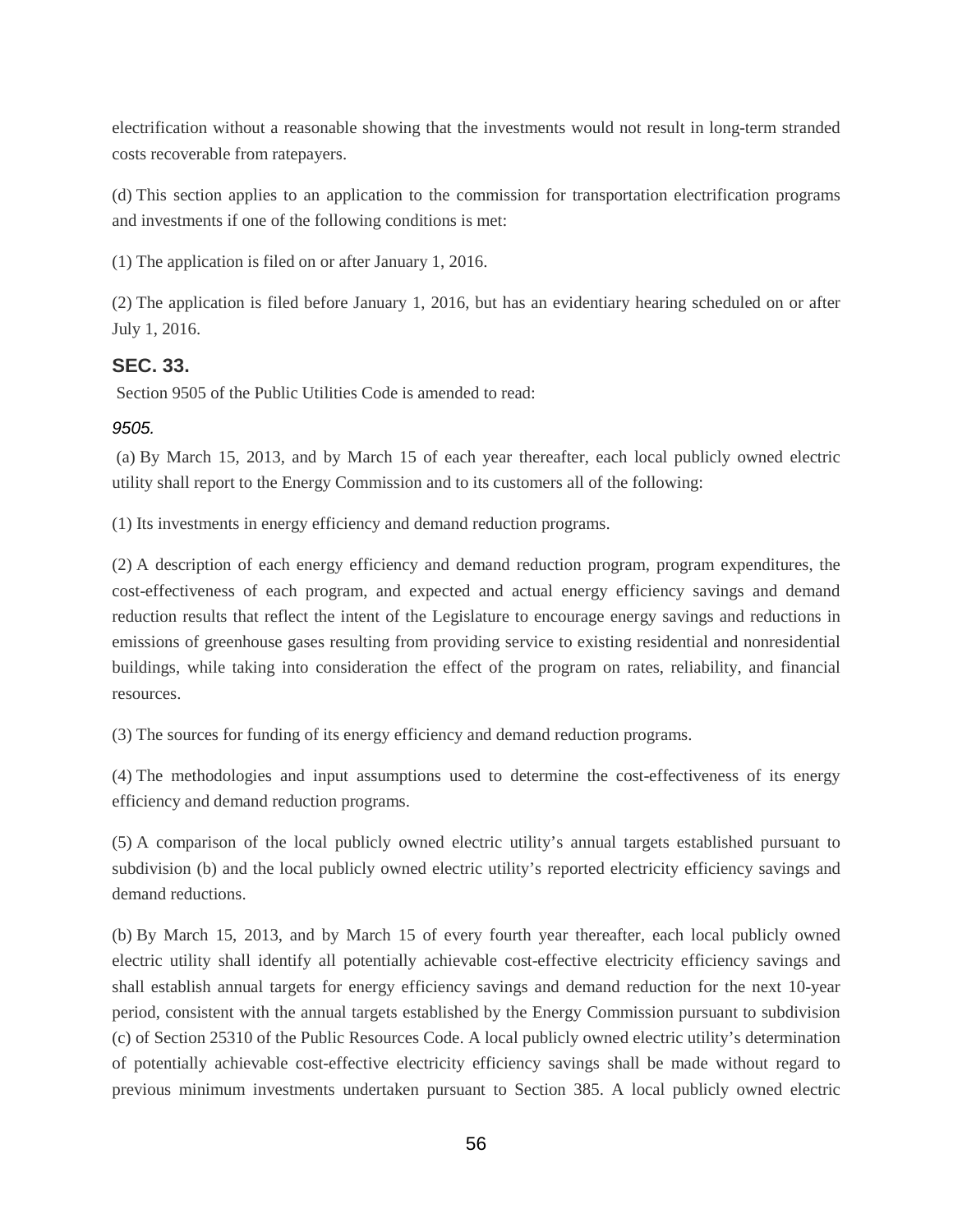utility shall treat investments made to achieve energy efficiency savings and demand reduction targets as procurement investments.

(c) Within 60 days of establishing annual targets pursuant to subdivision (b), each local publicly owned electric utility shall report those targets to the Energy Commission, and the basis for establishing those targets.

(d) Each local publicly owned electric utility shall make available to its customers and to the Energy Commission the results of any independent evaluation that measures and verifies the energy efficiency savings and the reduction in energy demand achieved by its energy efficiency and demand reduction programs.

### **SEC. 34.**

Section 9620 of the Public Utilities Code is amended to read:

### *9620.*

(a) Each local publicly owned electric utility serving end-use customers, shall prudently plan for and procure resources that are adequate to meet its planning reserve margin and peak demand and operating reserves, sufficient to provide reliable electric service to its customers. Customer generation located on the customer's site or providing electric service through arrangements authorized by Section 218, shall not be subject to these requirements if the customer generation, or the load it serves, meets one of the following criteria:

(1) It takes standby service from the local publicly owned electric utility on a rate schedule that provides for adequate backup planning and operating reserves for the standby customer class.

(2) It is not physically interconnected to the electric transmission or distribution grid, so that, if the customer generation fails, backup power is not supplied from the electricity grid.

(3) There is physical assurance that the load served by the customer generation will be curtailed concurrently and commensurately with an outage of the customer generation.

(b) Each local publicly owned electric utility serving end-use customers shall, at a minimum, meet the most recent minimum planning reserve and reliability criteria approved by the Board of Trustees of the Western Systems Coordinating Council or the Western Electricity Coordinating Council.

(c) Each local publicly owned electric utility shall prudently plan for and procure energy storage systems that are adequate to meet the requirements of Section 2836.

(d) A local publicly owned electric utility serving end-use customers shall, upon request, provide the Energy Commission with any information the Energy Commission determines is necessary to evaluate the progress made by the local publicly owned electric utility in meeting the requirements of this section,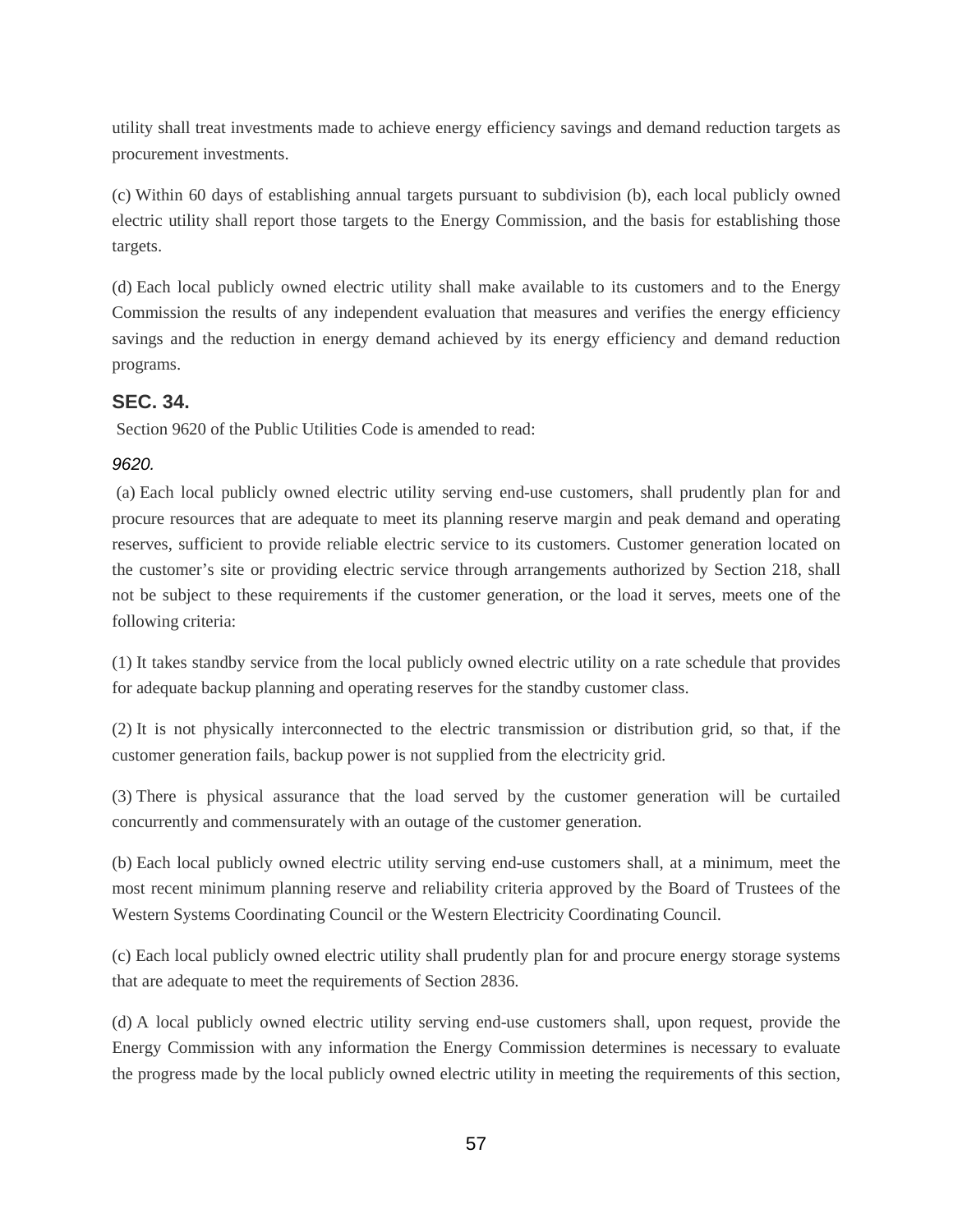consistent with the annual targets established pursuant to subdivision (c) of Section 25310 of the Public Resources Code.

(e) The Energy Commission shall report to the Legislature, to be included in each integrated energy policy report prepared pursuant to Section 25302 of the Public Resources Code, regarding the progress made by each local publicly owned electric utility serving end-use customers in meeting the requirements of this section.

### **SEC. 35.**

Section 9621 is added to the Public Utilities Code, to read:

#### *9621.*

(a) This section shall apply to a local publicly owned electric utility with an annual electrical demand exceeding 700 gigawatthours, as determined on a three-year average commencing January 1, 2013.

(b) On or before January 1, 2019, the governing board of a local publicly owned electric utility shall adopt an integrated resource plan and a process for updating the plan at least once every five years to ensure the utility achieves all of the following:

(1) Meets the greenhouse gas emissions reduction targets established by the State Air Resources Board, in coordination with the commission and the Energy Commission, for the electricity sector and each local publicly-owned electric utility that reflect the electricity sector's percentage in achieving the economywide greenhouse gas emissions reductions of 40 percent from 1990 levels by 2030.

(2) Ensures procurement of at least 50 percent eligible renewable energy resources by 2030 consistent with Article 16 (commencing with Section 399.11) of Chapter 2.3.

(3) Meets the goals specified in subparagraphs (C) to (H), inclusive, of paragraph (1) of subdivision (a) of Section 454.52.

(c) (1) The integrated resource plan shall address procurement for the following:

(A) Energy efficiency and demand response resources pursuant to Section 9615.

(B) Energy storage requirements pursuant to Chapter 7.7 (commencing with Section 2835) of Part 2 of Division 1.

(C) Transportation electrification.

(D) A diversified procurement portfolio consisting of both short-term and long-term electricity, electricity-related, and demand response products.

(E) The resource adequacy requirements established pursuant to Section 9620.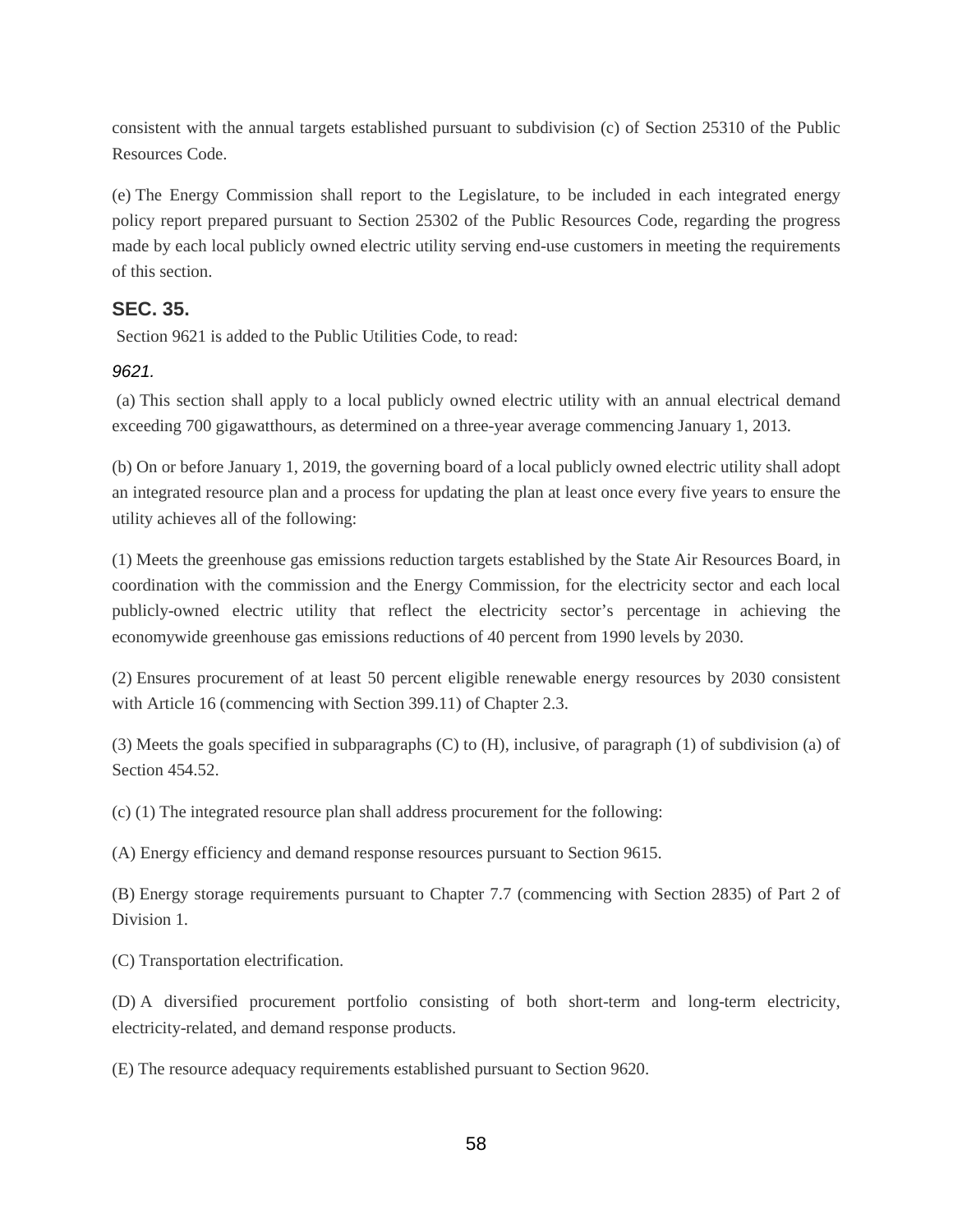(2) (A) The governing board of the local publicly owned electric utility may authorize all source procurement that includes various resource types, including demand-side resources, supply side resources, and resources that may be either demand-side resources or supply side resources, to ensure that the local publicly owned electric utility procures the optimum resource mix that meets the objectives of subdivision (b).

(B) The governing board may authorize procurement of resource types that will reduce overall greenhouse gas emissions from the electricity sector and meet the other goals specified in subdivision (b), but due to the nature of the technology or fuel source may not compete favorably in price against other resources over the time period of the integrated resource plan.

(d) A local publicly owned electric utility shall satisfy the notice and public disclosure requirements of subdivision (f) of Section 399.30 with respect to any integrated resource plan or plan update it considers.

### **SEC. 36.**

Section 9622 is added to the Public Utilities Code, to read:

#### *9622.*

(a) Integrated resource plans and plan updates adopted pursuant to Section 9621 shall be submitted to the Energy Commission.

(b) The Energy Commission shall review the integrated resource plans and plan updates. If the Energy Commission determines an integrated resource plan or plan update is inconsistent with the requirements of Section 9621, the Energy Commission shall provide recommendations to correct the deficiencies.

(c) The Energy Commission may adopt guidelines to govern the submission of information and data and reports needed to support the Energy Commission's review of the utility's integrated resource plan pursuant to this section at a publicly noticed meeting offering all interested parties an opportunity to comment. The Energy Commission shall provide written public notice of not less than 30 days for the initial adoption of guidelines and not less than 10 days for the subsequent adoption of substantive changes. Notwithstanding any other law, any guidelines adopted pursuant to this section shall be exempt from the requirements of Chapter 3.5 (commencing with Section 11340) of Part 1 of Division 3 of Title 2 of the Government Code.

### **SEC. 37.**

No reimbursement is required by this act pursuant to Section 6 of Article XIII B of the California Constitution because the only costs that may be incurred by a local agency or school district will be incurred because this act creates a new crime or infraction, eliminates a crime or infraction, or changes the penalty for a crime or infraction, within the meaning of Section 17556 of the Government Code, or changes the definition of a crime within the meaning of Section 6 of Article XIII B of the California Constitution.